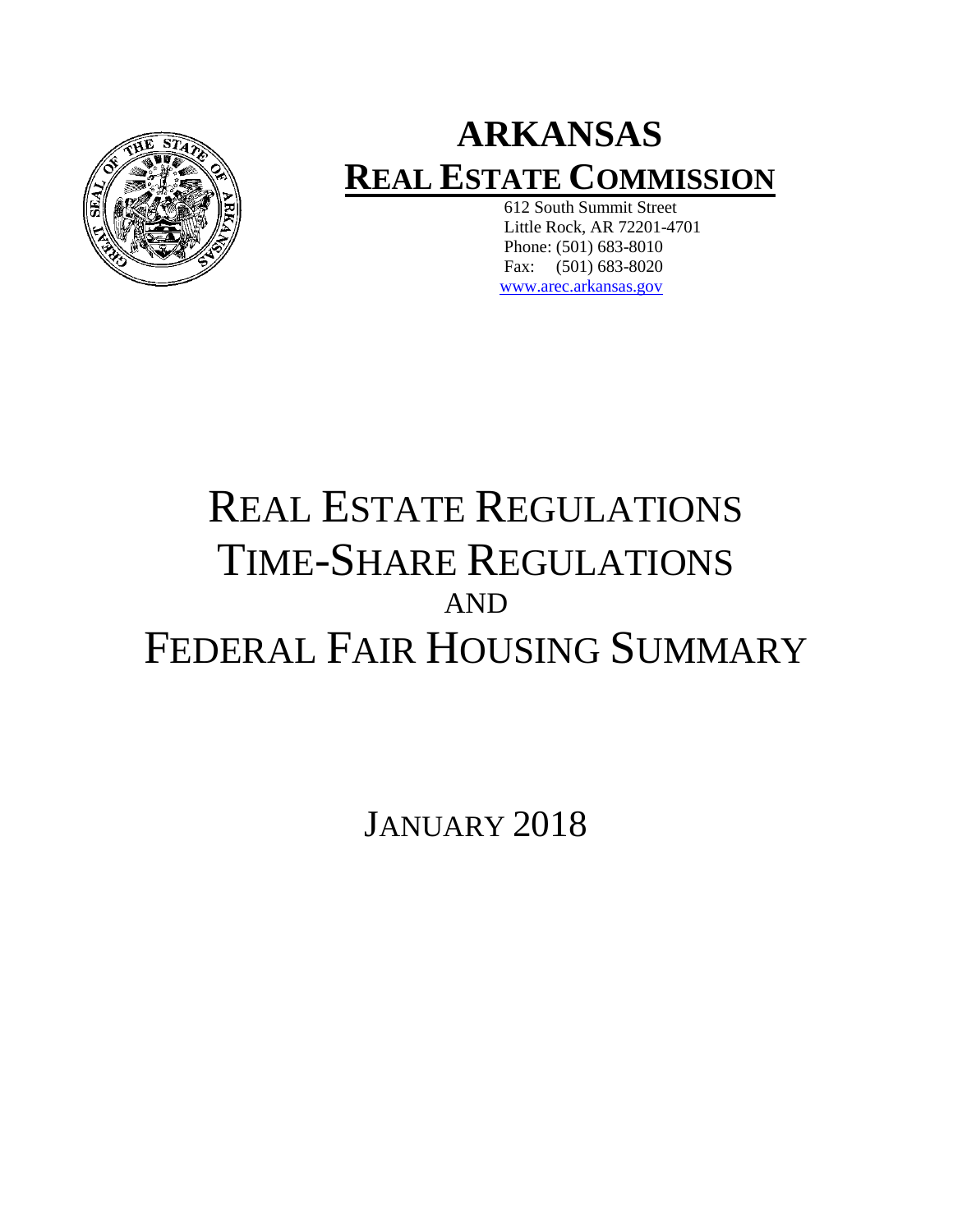## **TABLE OF CONTENTS**

## **REGULATIONS**

|     | Section 1. Commission Meetings; Appearances; Subpoenas.                        | Page |
|-----|--------------------------------------------------------------------------------|------|
| 1.1 | Meetings of Commission.                                                        | 6    |
| 1.2 | Place of regular meetings.                                                     | 6    |
| 1.3 | Appearance before Commission.                                                  | 6    |
|     | 1.4 Director to prepare agenda.                                                | 6    |
|     | 1.5 Director to fix salaries.                                                  | 6    |
|     | 1.6 Subpoenas.                                                                 | 6    |
|     | Section 2. Director Duties, Authority and Responsibility.                      |      |
|     | 2.1 Director duties, authority and responsibility.                             | 7    |
|     | Section 3. Fees; Bad Checks; Refunds.                                          |      |
|     | 3.1 Fees.                                                                      | 7    |
|     | 3.2 Dishonored checks.                                                         | 8    |
|     | 3.3 Overpayment of fees.                                                       | 8    |
|     | Section 4. Application and Examination; Education and Experience Requirements. |      |
|     | 4.1 Applications; education; experience.                                       | 8    |
|     | 4.2 Examinations; passing scores; reexaminations.                              | 11   |
|     | 4.3 Examinations; application procedure; time requirements.                    | 12   |
|     | 4.4 No duplication of credit for educational courses.                          | 13   |
|     | <b>Section 5. Nonresident Licensure.</b>                                       |      |
|     | 5.1 Application.                                                               | 13   |
|     | 5.2 List of approved jurisdictions.                                            | 13   |
|     | 5.3 No hearing on denial.                                                      | 13   |
|     | 5.4 Written agreements with other jurisdictions.                               | 13   |
|     | Section 6. Renewal; Inactive Status; Expired Licenses.                         |      |
| 6.1 | Renewal applications.                                                          | 14   |
|     | 6.2 Inactive status renewal.                                                   | 14   |
|     | 6.3 Expired licenses.                                                          | 15   |
|     |                                                                                |      |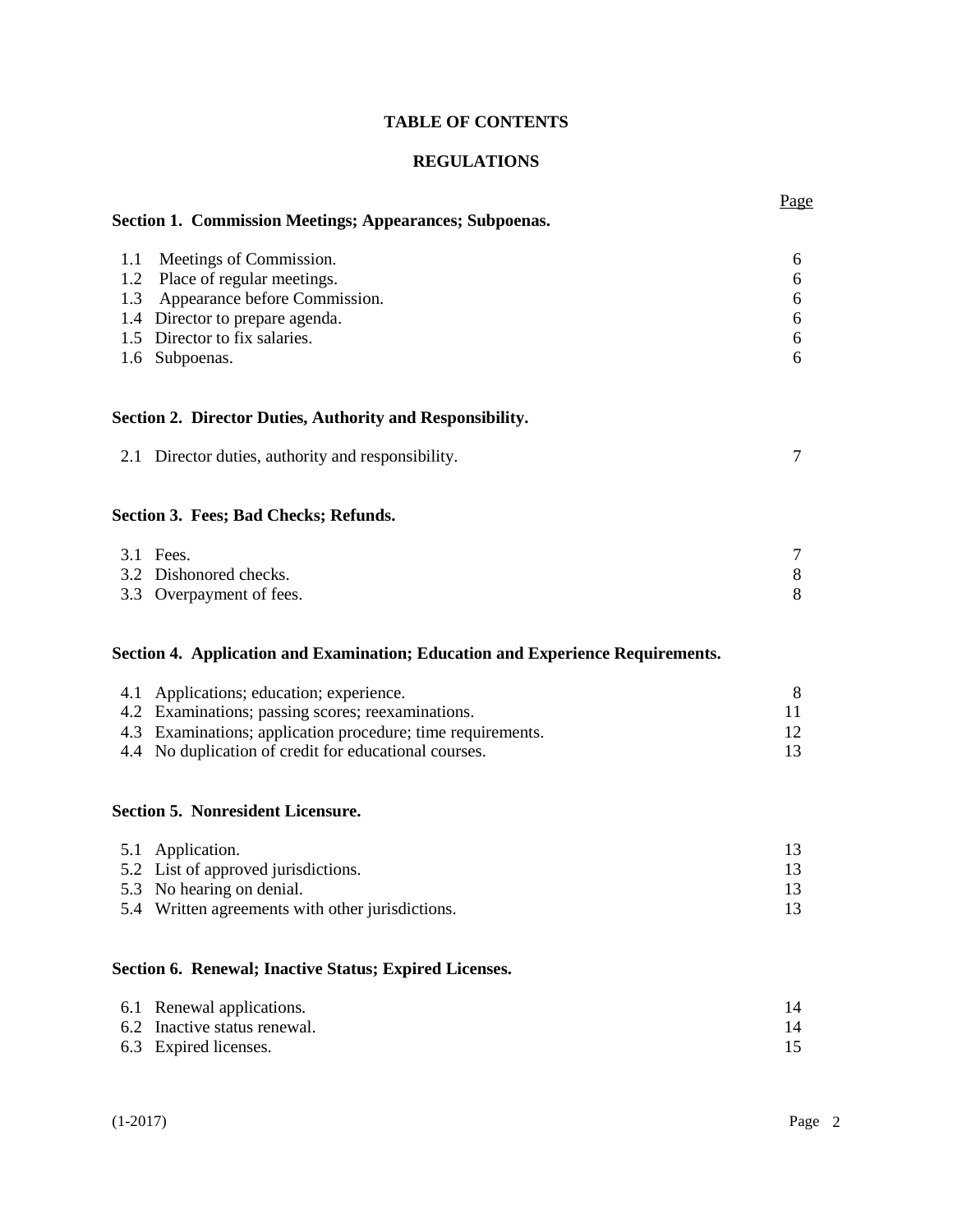## **Section 7. Firm Name; Offices; Signs; Transfers; Change of Address.**

| 7.1 Firm name approval.                             | 15 |
|-----------------------------------------------------|----|
| 7.2 Temporary license.                              | 15 |
| 7.3 Place of business; sign.                        | 16 |
| 7.4 Branch office.                                  | 16 |
| 7.5 Termination or transfer.                        | 17 |
| 7.6 Change of address; lost license or pocket card. | 17 |
| 7.7 Death of principal broker; closing of business. | 18 |
|                                                     |    |

## **Section 8. Agency Disclosure.**

| 8.1 Seller or lessor agents.                 | 18. |
|----------------------------------------------|-----|
| 8.2 Buyer or lessee agents.                  | 18. |
| 8.3 Dual agency.                             | 19. |
| 8.4 Failure to disclose agency relationship. | 19. |
| 8.5 Fidelity and honest dealing.             | 19. |

## **Section 9. Complaints; Investigations; Hearings.**

| 9.1 Complaints.                                        | 19 |
|--------------------------------------------------------|----|
| 9.2 Answers.                                           | 20 |
| 9.3 Investigation.                                     | 20 |
| 9.4 Disposition of complaints; appeals from dismissal. | 20 |
| 9.5 Hearings.                                          | 21 |
| 9.6 Hearing procedure.                                 | 21 |
| 9.7 Service.                                           | 22 |
| 9.8 Attorneys.                                         | 22 |
| 9.9 Alternate Disciplinary Procedures                  | 22 |

## **Section 10. Broker Responsibilities; Ethical Requirements; Trust Funds and Accounts; Listing and Offer and Acceptance Agreements; Criminal Convictions.**

| 10.1 Dealing independently of principal broker.                     | 22 |
|---------------------------------------------------------------------|----|
| 10.2 Expiration date for listing contract.                          | 23 |
| 10.3 Membership in trade organization.                              | 23 |
| 10.4 Broker responsibilities; executive brokers; part-time brokers. | 23 |
| 10.5 Advertising.                                                   | 24 |
| 10.6 Knowledge of property.                                         | 24 |
| 10.7 Handling of funds; maintenance of records.                     | 24 |
| 10.8 Trust funds; trust accounts.                                   | 25 |
| 10.9 Disbursement of trust funds.                                   | 27 |
| 10.10 Agreements to be written.                                     | 27 |
| 10.11 Self dealing.                                                 | 27 |
| 10.12 Offers and acceptances.                                       | 28 |
| 10.13 Listing agreements; signs.                                    | 28 |
| 10.14 Reporting violations.                                         | 28 |
|                                                                     |    |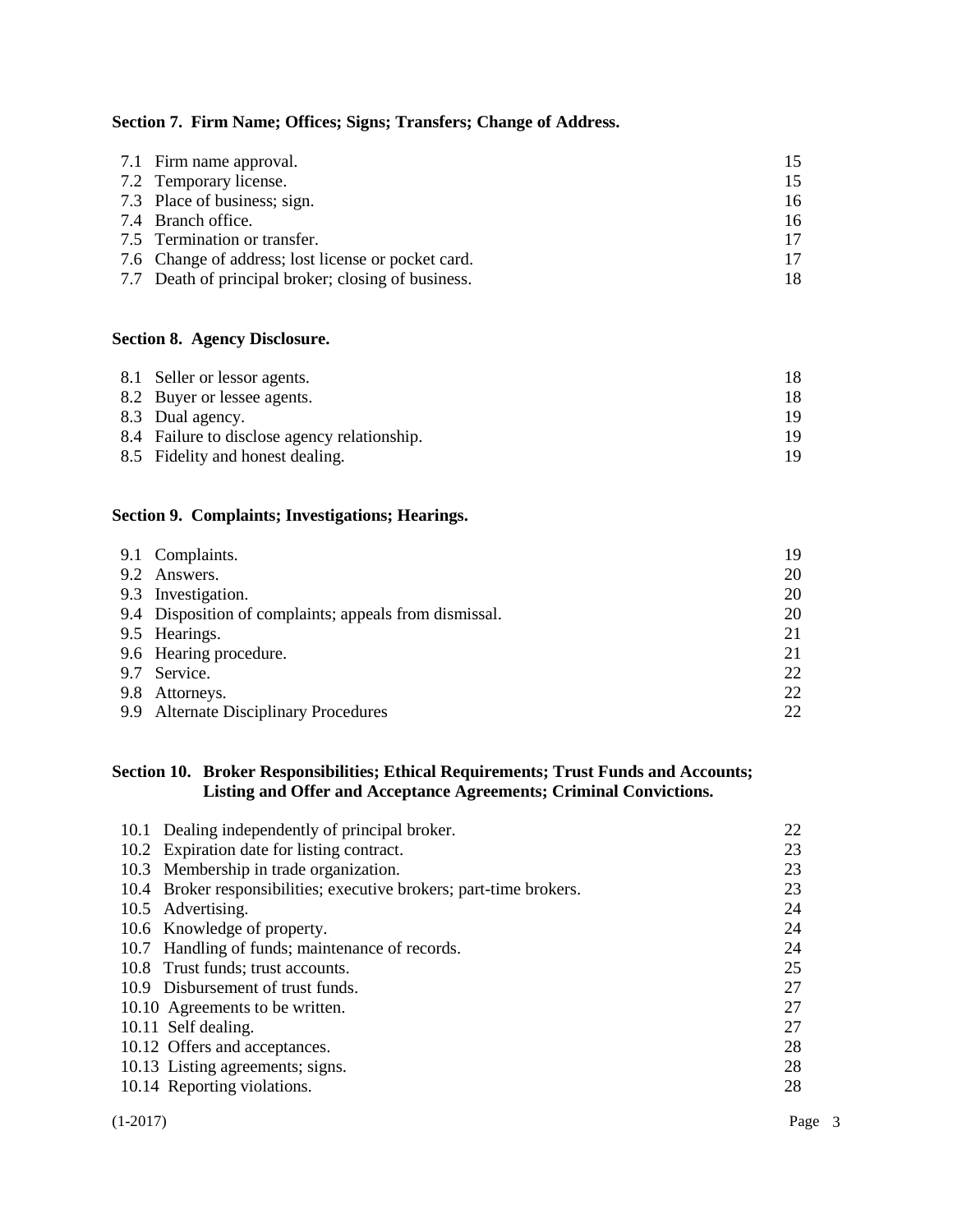| 10.15 Broker's Price Opinion.                            | 29 |
|----------------------------------------------------------|----|
| 10.16 Criminal convictions and disciplinary actions.     | 30 |
| 10.17 Violation of law or regulation.                    | 30 |
| 10.18 Property management definitions.                   | 30 |
| 10.19 Property management agreement.                     | 31 |
| 10.20 Tenant agreement.                                  | 31 |
| 10.21 Property management accounting and record keeping. | 32 |
| 10.22 Property management owner ledgers.                 | 32 |
| 10.23 Property management tenant ledgers.                | 33 |
| 10.24 Property management cash receipts.                 | 33 |
|                                                          |    |

## **Section 11. Continuing Education.**

| 11.1 Request for waiver or extension.                                 | 34 |
|-----------------------------------------------------------------------|----|
| 11.2 Renewal of expired license.                                      | 34 |
| 11.3 Approved courses and instructors.                                | 34 |
| 11.4 No duplication of pre-licensing and continuing education credit. | 34 |
| 11.5 Post-license education requirement.                              | 35 |

## **Section 12. Interest on Trust Accounts.**

| 12.1 Interest on trust account program.                |  |
|--------------------------------------------------------|--|
| 12.2 Certain interest bearing trust accounts approved. |  |

## **Section 13. Time-Share.**

|      | 13.1 Registration; renewal: fees                                    | 36 |
|------|---------------------------------------------------------------------|----|
|      | 13.2 Agents; amendment of registration.                             | 36 |
| 13.3 | Fictitious name.                                                    | 36 |
|      |                                                                     |    |
|      | 13.4 Purchase contract; cancellation notice; form, time, procedure. | 37 |
|      | 13.5 Record maintenance.                                            | 38 |
|      | 13.6 Records; developer and agent; type, time.                      | 38 |
|      | 13.7 Advertising materials.                                         | 38 |
|      | 13.8 Financial statements.                                          | 38 |
|      | 13.9 Promotional programs; prizes, odds.                            | 39 |
|      | 13.10 "Reasonable Time" defined.                                    | 39 |
|      | 13.11 Limitations.                                                  | 39 |
|      | 13.12 Reservation; deposit refundable.                              | 40 |
|      | 13.13 General regulations apply.                                    | 40 |
|      | 13.14 "No Action" letter.                                           | 40 |
|      | 13.15 Effective date.                                               | 40 |

## **Section 14. Effective Date; Partial Repealer.**

| 14.1 Effective date.   | 40 |
|------------------------|----|
| 14.2 Partial repealer. | 40 |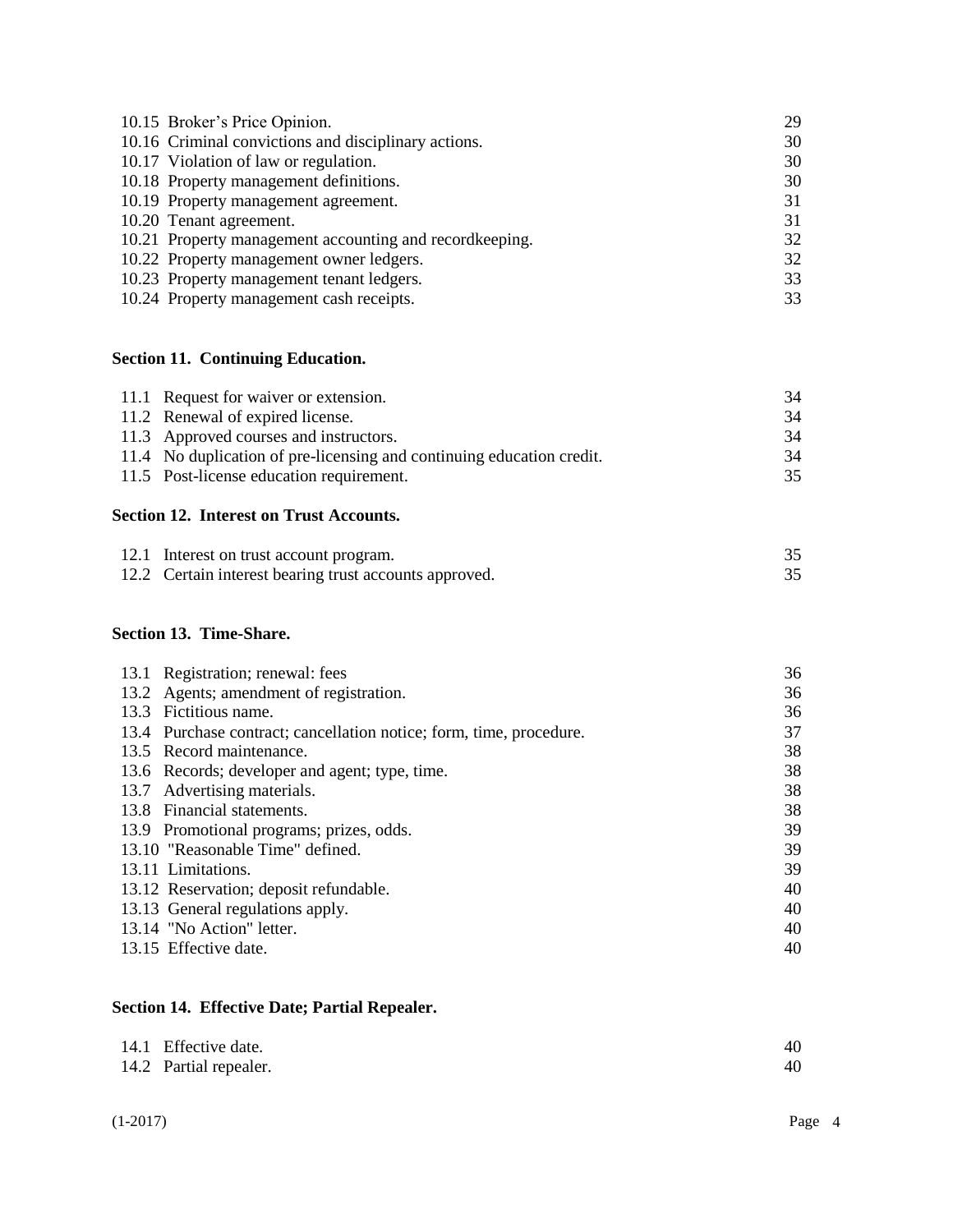## **Section 15. Real Estate Auction Definitions and Requirements.**

| 15.1 | Definitions.                                                | 41 |
|------|-------------------------------------------------------------|----|
| 15.2 | Nature of auction.                                          | 41 |
| 15.3 | Auctioneer/Seller bidding or purchasing auctioned property. | 42 |
| 15.4 | Auction Advertisements.                                     | 43 |
| 15.5 | Internet auction sale procedure and absentee bids.          | 43 |
| 15.6 | Auctioneer to maintain records.                             | 43 |
| 15.7 | Certain acts prohibited.                                    | 43 |
| 15.8 | Unlicensed real estate activity.                            | 44 |

## **Section 16. Real Estate Education.**

| 16.1  | Instructor application; education; experience.         | 44 |
|-------|--------------------------------------------------------|----|
| 16.2  | School application; association application.           | 45 |
| 16.3  | Course approval requirements.                          | 46 |
| 16.4  | Renewals.                                              | 46 |
| 16.5  | Monitoring.                                            | 47 |
| 16.6  | Third party sponsors.                                  | 47 |
| 16.7  | Distance education.                                    | 48 |
| 16.8  | Course requirements.                                   | 48 |
| 16.9  | Felony reporting requirements.                         | 49 |
| 16.10 | Maintenance of records; school or association closing. | 49 |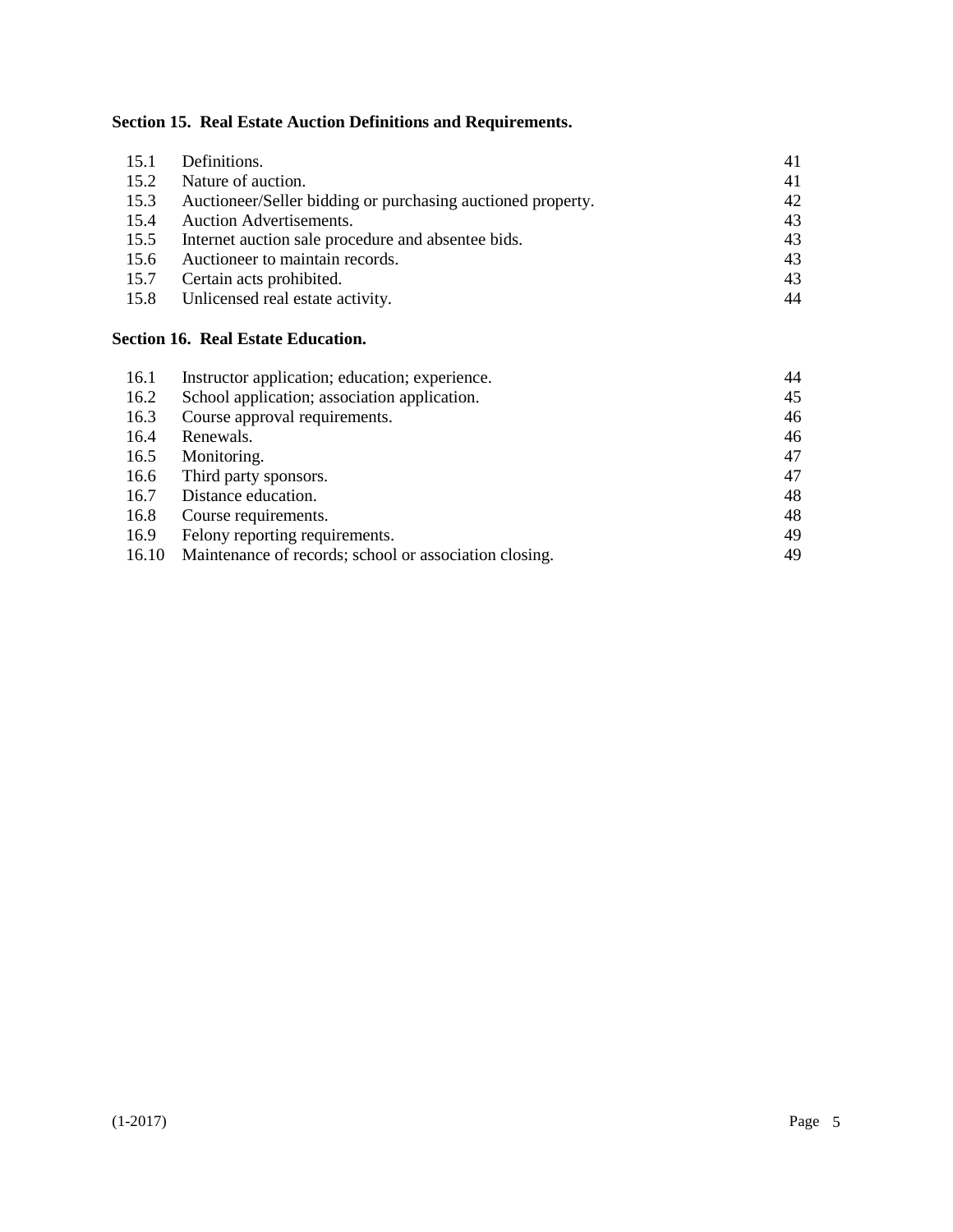## **SECTION 1. COMMISSION MEETINGS; APPEARANCES; SUBPOENAS.**

#### **1.1 Meetings of Commission.**

(a) Regular meetings of the Arkansas Real Estate Commission shall generally be held on the Monday immediately preceding the second Tuesday of each month, and will continue in session until its business is completed insofar as is possible; provided, however, that any regular meeting of the Commission may be set forward, postponed, canceled or adjourned to another day.

(b) Special meetings of the Commission may be called at any time by a majority of the Commission.

#### **1.2 Place of regular meetings.**

All regular meetings of the Arkansas Real Estate Commission shall be held in the Commission's offices unless otherwise specified.

#### **1.3 Appearance before Commission.**

Any person desiring to appear before the Commission at any of its regular meetings to take up any business within the jurisdiction of the Commission shall, at least fifteen (15) days prior to such meeting, file with the director a written request therefore, in which the nature and purpose of the appearance shall be clearly and concisely stated with sufficient details to fully apprise the Commission of the basis and extent of such business. Provided, however, that a person may not appear before the Commission in connection with any matter pending before the Commission for administrative adjudication except upon notice and opportunity for all parties to participate.

#### **1.4 Director to prepare agenda.**

The director shall arrange the order of business of all meetings of the Commission and shall, at least ten (10) days prior thereto, notify all persons who are to appear before any such meeting the place and approximate time he or she is to appear before the Commission.

#### **1.5 Director to fix salaries.**

The director shall fix the salaries of all employees of the Commission within budgetary limitations.

#### **1.6 Subpoenas.**

(a) Requests for subpoenas shall be in writing. The person requesting the subpoena has the burden of obtaining and serving the subpoena.

(b) Service of subpoenas issued by the Commission shall be as provided by Rule 45(c) of the Arkansas Rules of Civil Procedure as that rule now exists or as it may be amended from time to time.

(c) The fees and mileage of officers serving subpoenas and of witnesses subpoenaed shall be as provided by Rule 45(d) of the Arkansas Rules of Civil Procedure.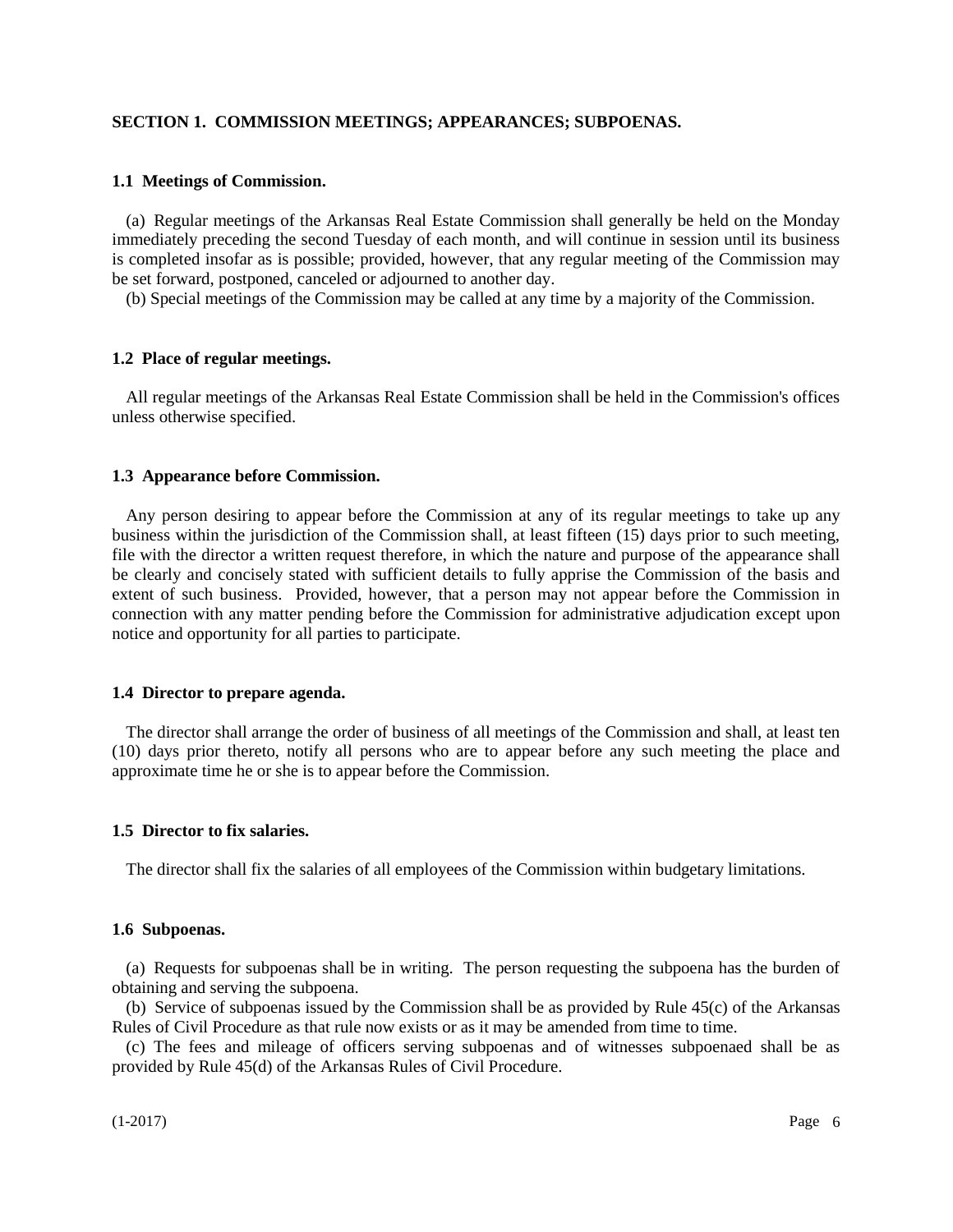## **SECTION 2. DIRECTOR DUTIES, AUTHORITY AND RESPONSIBILITY.**

## **2.1 Director duties, authority and responsibility.**

(a) The director is the chief executive and administrative officer of the Commission, and, as such, is authorized to do all things necessary and convenient to carry into effect the Arkansas Real Estate License Law and Arkansas Time-Share Law and the regulations promulgated thereunder, subject to the general supervision of the Commission.

(b) All duties, authority and powers given the Commission by law, except rulemaking and adjudicative powers, are hereby delegated to the director, or the director's designee, who shall utilize and perform such duties, powers and authority under the general supervision of the Commission.

## **SECTION 3. FEES; BAD CHECKS; REFUNDS.**

## **3.1 Fees.**

- (a) The following fees are established at the amounts indicated:
	- (1) Application fee \$50.00
	- (2) Original broker license fee \$70.00
	- (3) Annual renewal broker license fee \$80.00
	- (4) Original salesperson license fee \$50.00
	- (5) Annual renewal salesperson license fee \$60.00
	- (6) Broker expired license fee \$110.00
	- (7) Salesperson expired license fee \$80.00
	- (8) License reissuance fee \$30.00
	- (9) Initial duplicate license fee \$30.00
	- (10) Annual renewal duplicate license fee \$30.00
	- (11) Transfer fee \$30.00
	- (12) Appeal filing fee \$100.00
	- (13) Recovery fund fee \$25.00

 (14) Examination fee shall be the actual cost charged by the testing service and shall be paid directly to the testing service.

(b) The following fees for real estate education are established at the amounts indicated:

- (1) Original main school license fee \$500.00
- (2) Annual renewal main school license fee \$400.00
- (3) Original branch school license fee \$300.00
- (4) Annual renewal branch school license fee \$200.00
- (5) Original association license fee \$200.00
- (6) Annual association license renewal fee \$100.00
- (7) Principal instructor license application fee \$250.00
- (8) Annual renewal fee for principal instructor \$150.00
- (9) Associate instructor license application fee \$200.00
- (10) Annual renewal fee for associate instructor \$100.00
- (11) License amendment fee \$100.00
- (12) License reissuance fee \$50.00
- (13) Course approval fee \$100.00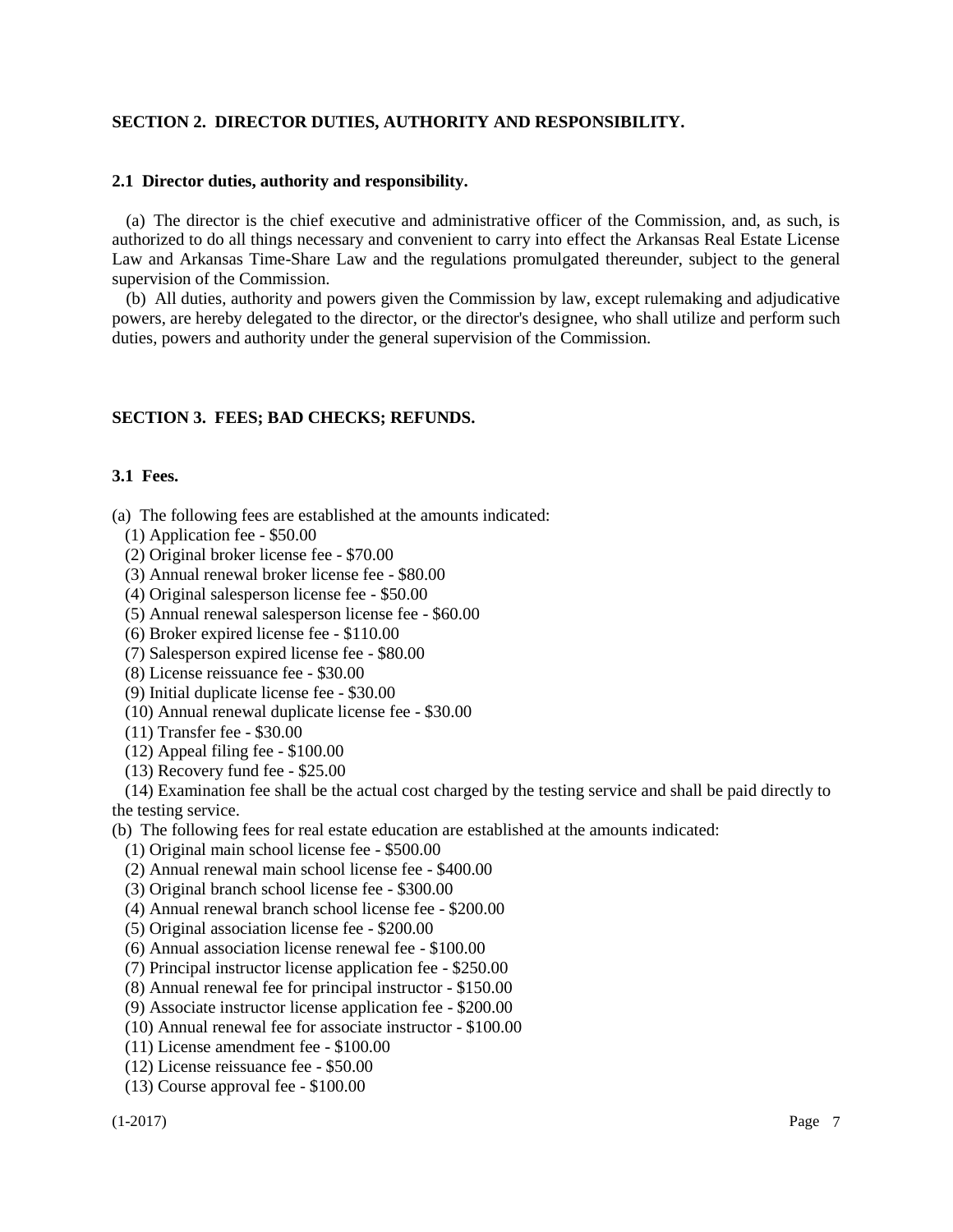- (14) Annual renewal for course approval fee \$50.00
- (15) Late renewal fee for license or course approval \$250.00
- (16) Appeal filing fee \$100.00

#### **3.2 Dishonored checks.**

(a) Any applicant or licensee who shall submit in payment of any fee a check or bank draft which is not honored by the bank shall not be eligible to receive a license from the Commission until such time as such check or bank draft is paid.

(b) The Commission shall charge a fee not to exceed \$25.00 for a dishonored check or bank draft and shall also require such check or bank draft to be made good immediately by the maker. If such person shall be a real estate salesperson, associate broker or executive broker, and shall fail to make such check or bank draft good, the Commission may require payment of such funds from the principal broker with whom such person is licensed.

#### **3.3 Overpayment of fees.**

In the event that an applicant or licensee shall submit to the Commission any funds which are in excess of the funds required by the Commission pursuant to Commission rule or state law, the Commission shall refund such overpayment according to the following schedule: If the overpayment is at least \$0.01, and not more than \$10.00, no refund shall be made; if the overpayment shall exceed \$10.00, the Commission shall first deduct \$10.00 for processing the refund check, and shall refund the remainder of the overpayment.

## **SECTION 4. APPLICATION AND EXAMINATION; EDUCATION AND EXPERIENCE REQUIREMENTS.**

#### **4.1 Applications; education; experience.**

Applicants for original licensure as a broker or salesperson must apply on forms provided by the Commission, pay the application fee established by these regulations, and meet the following requirements:

(a) Broker applicants must provide proof of the following:

(1) Attainment of the age of majority, which proof may consist of a birth certificate or copy thereof, driver's license, or other document or proof of age which is satisfactory to the Commission;

(2) Successful completion within thirty six (36) months immediately preceding the date of the application of a course or courses of instruction in real estate by actual classroom attendance of which at least forty-five (45) hours are in a course developed by the Commission, for a total of not less than sixty (60) classroom hours. Proof of completion of such education requirement shall consist of the original certificate(s), or certified copies thereof, from the school or organization or other documentation satisfactory to the Commission;

(3)(A) Service by the applicant of an active bona fide apprenticeship by holding a valid real estate salesperson's license issued by the Commission, or by holding a valid real estate salesperson's license or broker's license issued by the appropriate licensing agency of another state, for a period of not less than twenty four (24) months within the previous forty eight (48) month period immediately preceding the date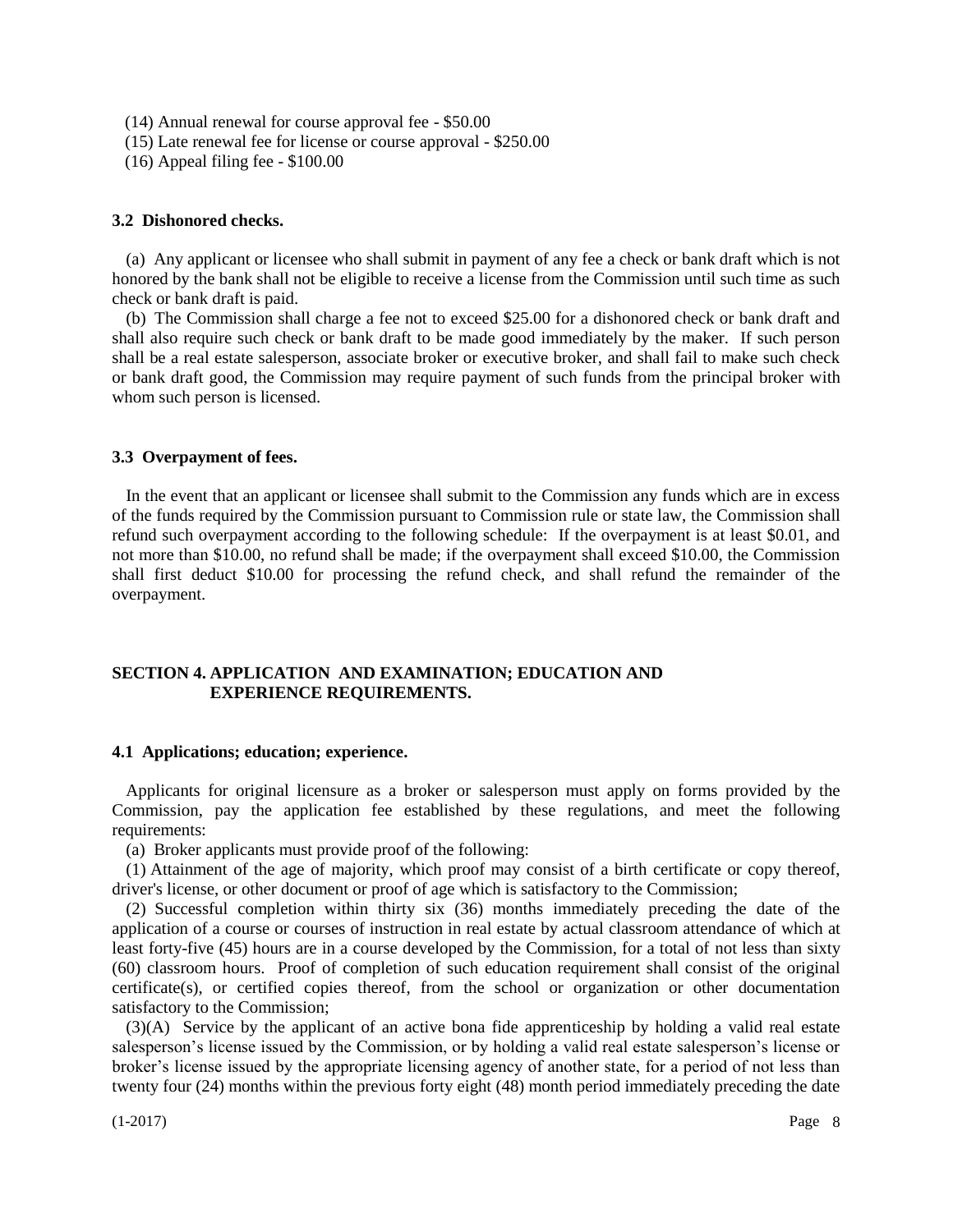of application, which proof may consist of the official license records of the Commission or certified copies of licensure records of the appropriate licensing agency of another state, plus such other documentation as the Commission deems satisfactory to demonstrate that the applicant has gained experience in the real estate business equal to that which would be gained by a person engaged in the real estate business on a full time basis during a minimum two year period of time; Listings, sales or other licensed activities may be considered by the commission in determining whether the applicant meets this qualification; Consideration shall be given to the broker applicant's local real estate market and/or specialized area of real estate practice. Any person whose application for broker license is denied by the executive director may appeal such denial to the Commission provided the request is in writing and received in the office of the Commission not later than sixty (60) days following the date of denial by the executive director.

 (B) However, pursuant to Section § 17-42-303 (b)(2) the Commission may waive such experience requirement for a real estate broker applicant who has held an active real estate broker's license for a period of not less than eighteen (18) months or who has experience acceptable to the commission in a field considered real estate related for a period of not less than twenty-four months within the previous forty-eight-month period immediately preceding the date of application. Each request for such waiver shall be in writing and shall include such proof as necessary to establish the applicant's eligibility for the waiver. Such proof may consist of the official license records of the Commission, certified copies of license records of the appropriate licensing agency of another state, or such other documentation as the Commission deems satisfactory;

(4) The applicant's affidavit that he/she has no record of unprofessional conduct;

(5) Any other information or documents related to professional licenses held by the applicant; formal disciplinary actions by regulatory agencies; or, pending lawsuits filed or judgments entered against the applicant for fraud, deceit, dishonesty, misrepresentation, or conversion of property including money belonging to another.

(b) Salesperson applicants must provide proof of the following:

(1) Attainment of the age of majority, which proof may consist of a birth certificate or copy thereof, driver's license, or other document or proof of age which is satisfactory to the Commission;

(2) Successful completion of a course or courses of instruction in real estate by actual classroom attendance or completion of approved correspondence courses of not less than sixty (60) classroom hours, of which at least thirty (30) hours must be in the basic principles of real estate; which proof shall consist of the original certificate(s), or certified copies thereof, from the school or other organization or other documentation satisfactory to the Commission;

(3) The applicant's affidavit that he/she has no record of unprofessional conduct;

 (4) Any other information or documents related to professional licenses held by the applicant; formal disciplinary actions by regulatory agencies; or, pending lawsuits filed or judgments entered against the applicant for fraud, deceit, dishonesty, misrepresentation, or conversion of property including money belonging to another.

(c) (1) The Commission may require each original applicant for a salesperson or broker license, including nonresident applicants applying pursuant to Arkansas Code Ann. § 17-42-305, using forms furnished by and pursuant to instructions provided by the Commission to apply for a state and federal criminal background check to be conducted by the Identification Bureau of the Department of Arkansas State Police and Federal Bureau of Investigation pursuant to Arkansas Code Ann. § 17-42-315.

(2) "Criminal background check" means a state and nation-wide criminal records check conducted by the Arkansas State Police and Federal Bureau of Investigation, including the taking of fingerprints.

(3) Each such applicant shall submit, prior to or with the Application for Real Estate Examination, the form furnished by the Commission authorizing the release of the applicant's criminal background check report to the Commission and shall pay any applicable fees, associated with the State and Federal criminal background checks, pursuant to written instructions provided by the Commission. The release form shall authorize the Identification Bureau of the Arkansas State Police to forward all criminal history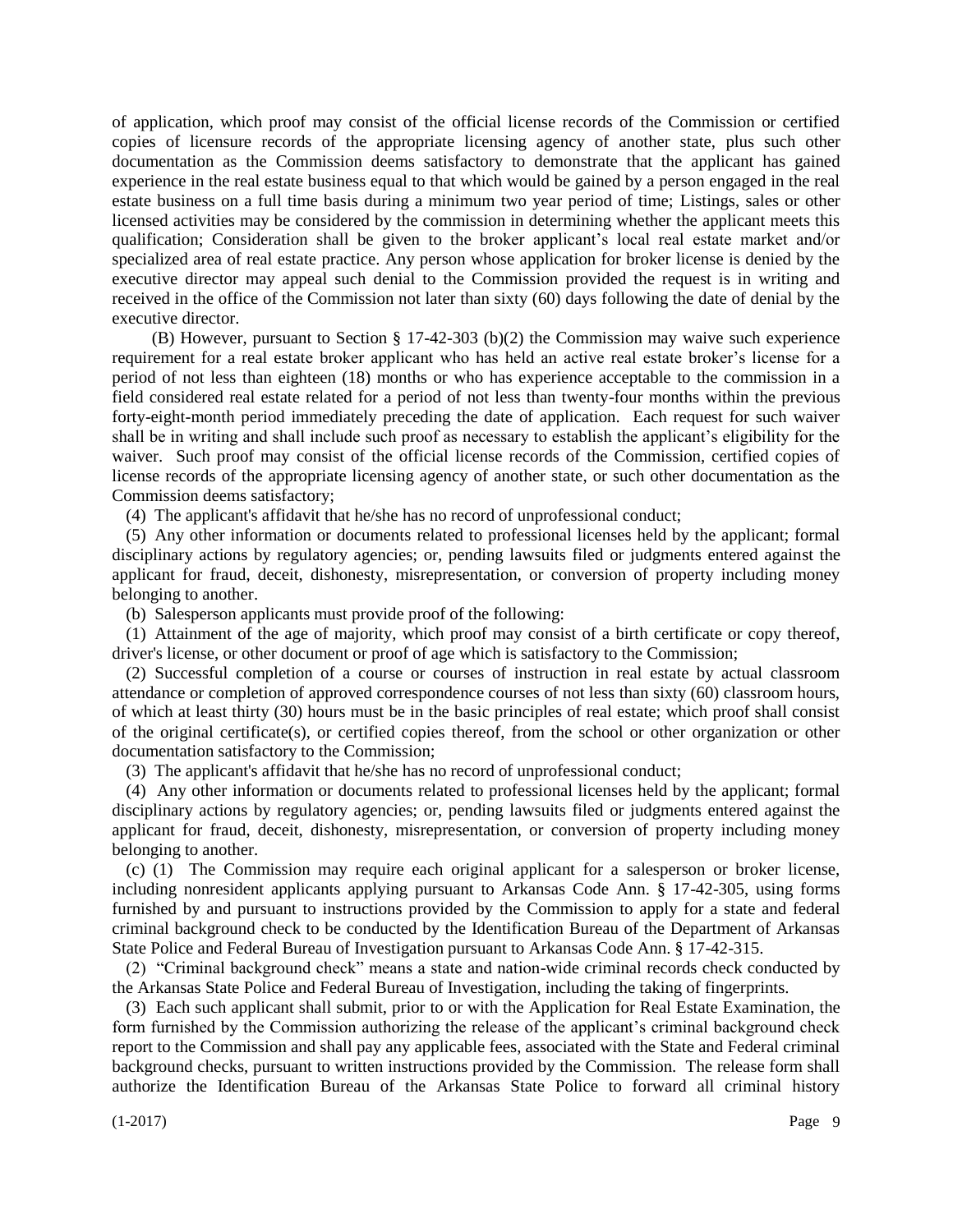information obtained concerning the applicant in regard to any offense referred to in Arkansas Code Ann. § 17-42-315 to the Commission.

(4) The criminal background check shall be completed within six months immediately preceding the date the Application for Real Estate License Examination is received in the Commission's office, and if not, the application shall be returned to the applicant.

(5) Upon request and proof of identification satisfactory to the Commission the Commission may make the report of any criminal information available to the applicant who is the subject of the report and shall provide the applicant a reasonable time to challenge the accuracy or completeness of the information therein, through the State Identification Bureau pursuant to Arkansas Code Ann. § 12-12-211 and Arkansas Crime Information Center Regulation 7(F).

(6) Should an applicant challenge his/her conviction report, he/she shall notify the Commission in writing. After receipt of such notice, the Commission shall not determine whether an applicant is qualified for the license applied for until the applicant has had reasonable opportunity to challenge said conviction report and shall not process the application until the challenge of said report is resolved by the State Identification Bureau and/or Arkansas Crime Information Center. The applicant shall notify the Identification Bureau to forward to the Commission changes in the applicant's report as a result of any such challenge.

(7) Except as provided in Arkansas Code Ann. § 17-42-315 (g), no person shall receive or hold a license issued by the Commission if the person has been convicted by any court in the State of Arkansas or of any similar offense by a court in another state or of any similar offense by a federal court of an offense identified in Ark. Code Ann. § 17-42-315 (f).

(8) After a hearing the Commission may waive a conviction identified in the preceding paragraph, upon application of the applicant, pursuant to the provisions of Ark. Code Ann. § 17-42-315 (g).

 $($ d $)$  $(1)$  Broker applicants who have previously held an Arkansas real estate license shall not be required to:

(A) complete any pre-license education previously completed by the broker applicant, or

(B) demonstrate fulfillment of the requirements of Regulation  $4.1(a)(3)(A)$ .

(2) Broker applicants who have previously held an Arkansas real estate license shall be required to:

(A) pay the application fee established by these regulations;

(B) comply with the requirements of subsection (c) of this section;

(C) provide an affidavit that he/she has no record of unprofessional conduct and is not holding a suspended or probationary professional license in any state; and

(D) provide any other information or documents related to professional licenses held by the applicant; formal disciplinary actions by regulatory agencies; or, pending lawsuits filed or judgments entered against the applicant for fraud, deceit, dishonesty, misrepresentation, or conversion of property including money belonging to another.

(3) The Executive Director may waive the requirement to complete the broker licensure exam and may consider the following when granting a waiver under this subsection:

(A) the length of time an Arkansas real estate broker license was held; and

(B) the length of time since the applicant held an Arkansas real estate broker license.

(4) Salesperson applicants who have previously held an Arkansas real estate salesperson license shall not be required to complete any pre-license education.

(5) Salesperson applicants who have previously held an Arkansas real estate license shall be required to:

(A) pay the application fee established by these regulations;

(B) comply with the requirements of subsection (c) of this section;

(C) provide an affidavit that he/she has no record of unprofessional conduct and is not holding a suspended or probationary professional license in any state; and

(D) provide any other information or documents related to professional licenses held by the applicant; formal disciplinary actions by regulatory agencies; or, pending lawsuits filed or judgments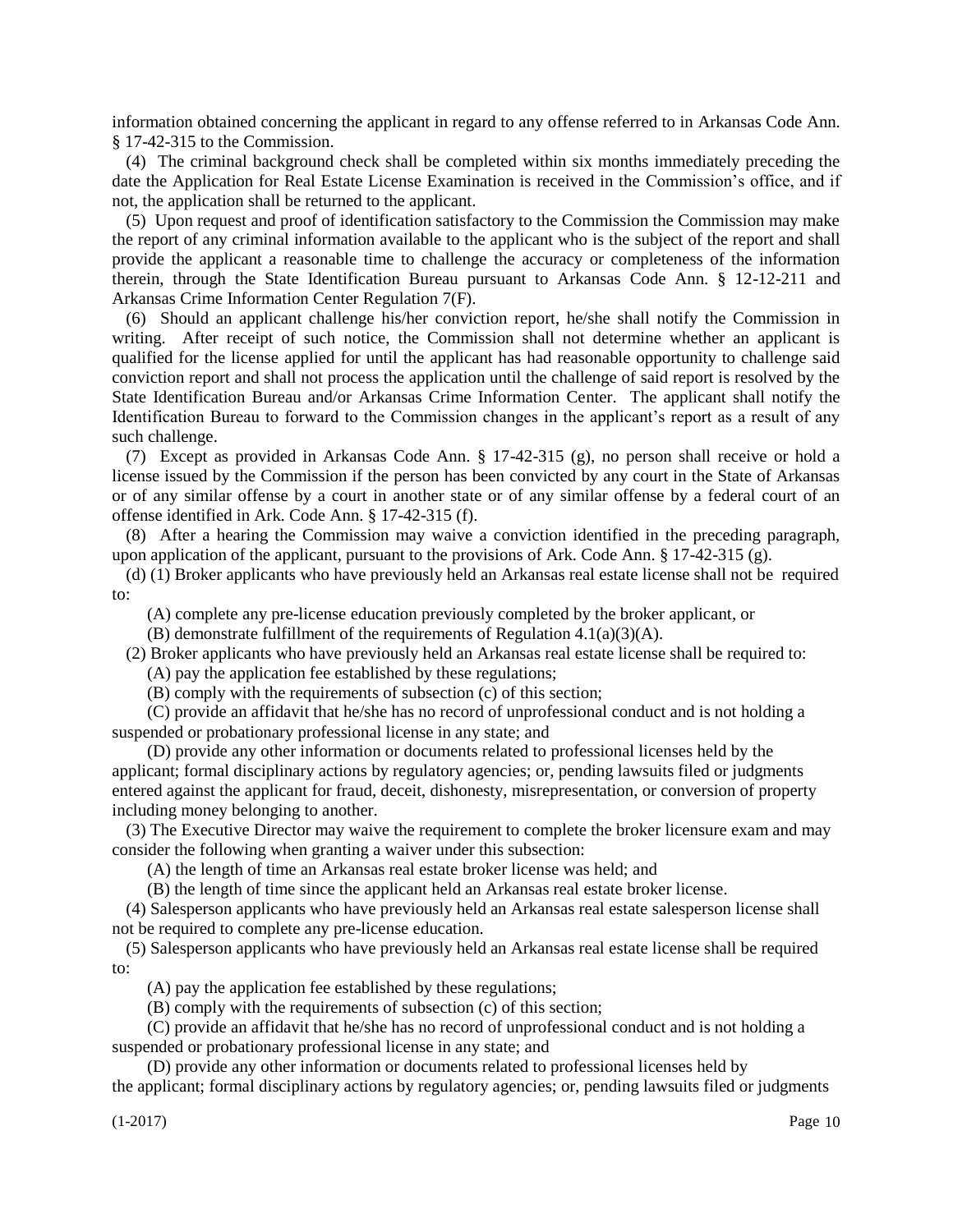entered against the applicant for fraud, deceit, dishonesty, misrepresentation, or conversion of property including money belonging to another.

(6) The Executive Director may waive the requirement to complete all or part of the salesperson licensure exam and may consider the following when granting a waiver under this subsection:

(A) the length of time an Arkansas real estate salesperson license was held; and

(B) the length of time since the applicant held an Arkansas real estate salesperson license.

(7) Broker and salesperson applicants who have previously held an Arkansas real estate license and have been exempted from the exam pursuant to the above must submit proof of satisfactorily completing nine (9) classroom hours or equivalent continuing education units of approved continuing education for each year during which his or her license was expired, not to exceed thirty (30) classroom hours.

(8) Except as provided in this subsection, broker and salesperson applicants who have previously held an Arkansas real estate license must comply with all other requirements of Regulation 4.1.

(e) All classroom hours required by Regulation 4.1(a) and (b) shall be conducted by:

(1) An accredited postsecondary school wherever situated; or

(2) A school or organization licensed by the Commission.

(3) A school or organization approved by a real estate licensing jurisdiction deemed equivalent by the Commission.

(f) The course or courses of instruction requirements of Regulation 4.1(b) may be satisfied by successful completion of such distance education courses as the Commission may by regulation require, giving due consideration to the number of hours necessary to provide instruction in basic competencies required for a salesperson's license.

(g) Both broker and salesperson applicants shall also answer all questions and provide all information requested on the examination application, and shall provide such other information or documentation as the Commission may require.

(h) Applicants that have provided all requirements of Regulation 4.1, may sit for the real estate examination, provided that a state and federal criminal background check, as required by ACA § 17-42- 315, has been sent to the Identification Bureau of the Department of Arkansas State Police for a state and federal criminal background check. However no license shall be issued upon successful completion of the examination, until receipt and approval by the Commission of the state and federal criminal back ground check.

(i) All applications expire one (1) year after the date of the application or upon successful completion of the examination, whichever first occurs. Provided, however that the application of an applicant who takes and passes either part of the examination within one (1) year from the date of his application shall not expire until the six (6) months allowed for retaking the failed portion pursuant to Regulation 4.2(c) has expired.

(j) Application fees are non-refundable.

#### **4.2 Examinations; passing scores; reexaminations.**

Applicants for original licensure as a broker or salesperson must pass a written examination to demonstrate competency to act as a real estate licensee in such a way as to safeguard the interests of the public. The examination shall consist of a general part and an Arkansas law part.

(a) For broker applicants a minimum score of seventy (70) on the general part and seventy-five (75) on the Arkansas law part are required. A person who is licensed as a broker may not apply and may not take the examination. A person who has passed the Arkansas real estate broker's examination but who is not licensed as a broker may apply. However, in addition to meeting other requirements, such a person must furnish an affidavit stating the reason for applying. Such a person may take the examination only with written permission from the director or the director's designee.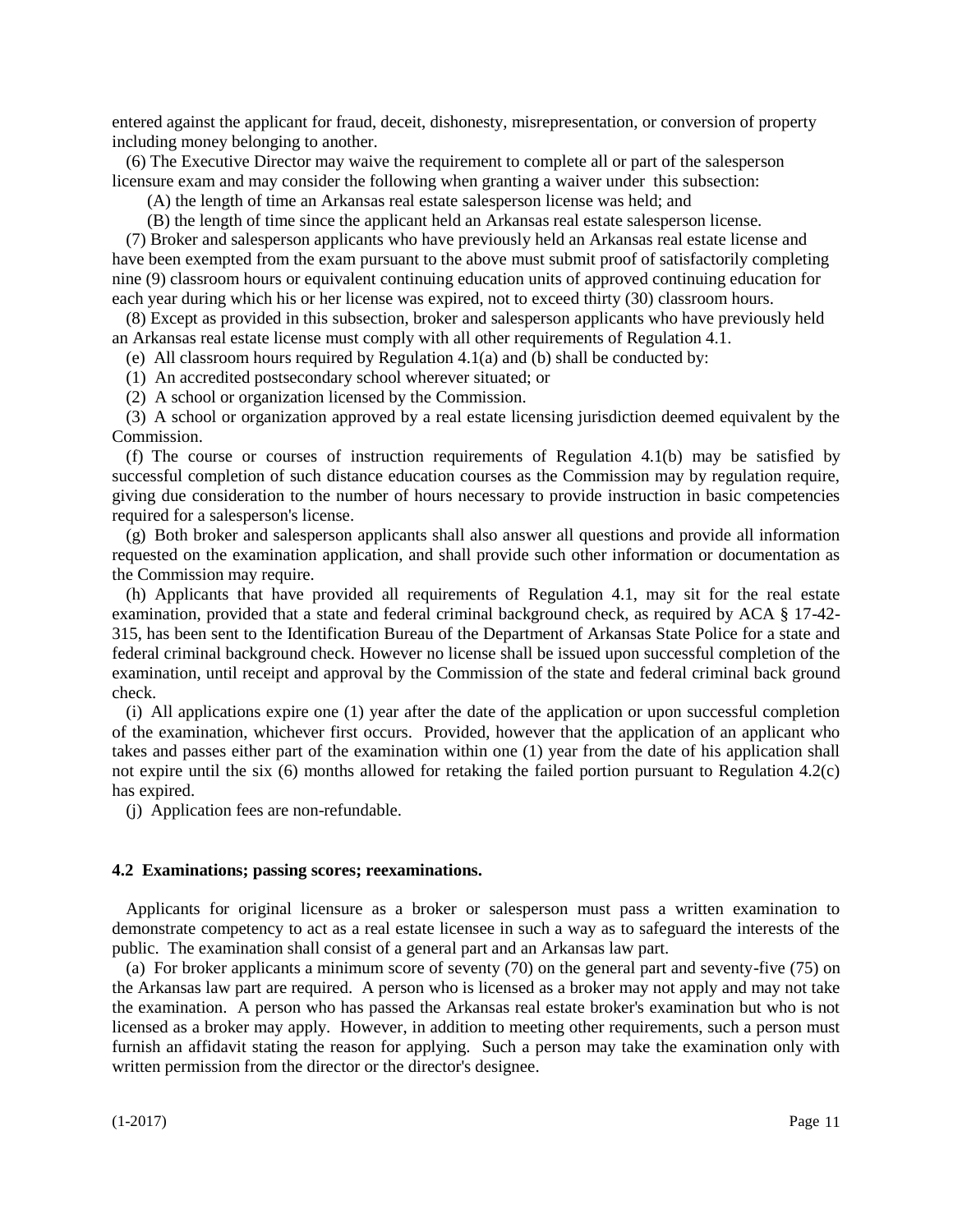(b) For salesperson applicants a minimum score of seventy (70) on the general part and seventy (70) on the Arkansas law part are required. A person who is licensed as a salesperson or as a broker may not apply and may not take the examination. A person who has passed the Arkansas real estate salesperson's examination but who is not licensed as a salesperson may apply. However, in addition to meeting other requirements, such a person must furnish an affidavit stating the reason for applying. Such a person may take the examination only with written permission from the director or the director's designee.

(c) An applicant who takes the examination in Arkansas and passes either the Arkansas law part or the general part but fails the other need not again take the part passed if within six (6) months of such initial examination the applicant retakes and passes the part failed. Otherwise, the applicant must retake the entire examination, and must also make new application if more than one (1) year has elapsed since the date of the original application.

(d) (1) An applicant who meets all three (3) of the following requirements will be required to take only the Arkansas law part of the examination:

(i) Has passed a uniform, general, or multi-state part of an examination for a real estate license in another state in which the examination is determined by the Commission to meet generally acceptable standards of real estate testing, and

(ii) The other state requires a minimum passing grade no lower than that required for the general part of the Arkansas examination, and

(iii) The applicant at the time of taking the Arkansas examination is licensed in the other state.

(2) If an applicant meets the first two (2) requirements above, but not the third, the applicant will be required to take only the Arkansas law part of the examination provided that the applicant passed the uniform, general, or multi-state part of the examination in the other state within six (6) months prior to the month in which the applicant takes and passes the Arkansas law part.

(3) An applicant seeking licensure under this Regulation 4.2(d) must furnish such documentation of entitlement thereto as the Commission may require.

#### **4.3 Examinations; application procedure; time requirements.**

(a) The Commission shall announce from time to time the dates and locations of examinations. All applications should be received in the Commission office at least ten (10) days before the examination for which the applicant desires to sit. However, regardless of the date on which the application is received by the Commission, it shall be processed as expeditiously as possible under the circumstances. Once the application is processed, the Commission will send to the applicant a "Certificate of Examination Eligibility." The certificate will include instructions for making examination reservations and will be required for admission at the test center.

(b) An examination fee which shall equal the actual cost of the examination as established by the testing service engaged by the Commission will be collected at the test center. The examination fee shall be made payable to the testing service unless the applicant is otherwise notified by the Commission. The examination fee shall be charged each time an applicant applies to take an examination and is nonrefundable.

(c) An applicant shall receive notice upon passing the examination. Each successful broker and salesperson applicant shall pay to the Commission, within ninety (90) days from the date of the successful completion of the examination, the appropriate license fee and recovery fund fee. However, the payment of the recovery fund fee shall be waived for any successful applicant who has previously paid such fee. If a successful applicant shall fail to pay the prescribed fee(s) within ninety  $(90)$  days following the date of the examination, the examination results shall be null and void, and the applicant shall be required to make new application and retake the examination, as an original applicant. If the Federal criminal background check has not been received by the commission within ninety (90) days of the date of the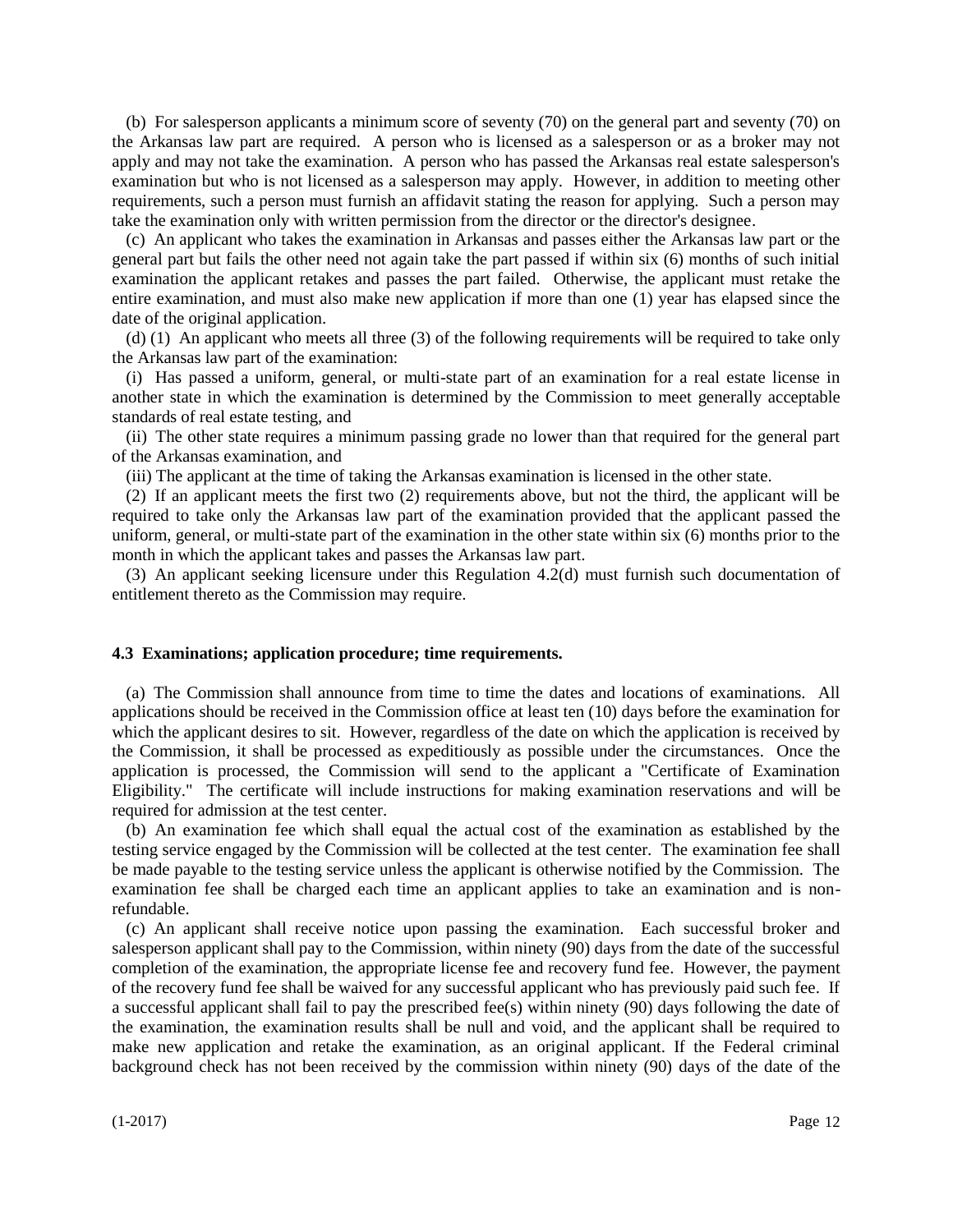examination, the date may be extended by the commission until receipt of the Federal criminal background check.

#### **4.4 No duplication of credit for educational courses.**

No educational courses or hours submitted as credit toward the pre-licensing education requirement shall be used as credit for the continuing education requirements, and no educational courses or hours submitted for credit toward the continuing education requirements shall be used or counted to satisfy the pre-licensure educational requirements.

#### **SECTION 5. NONRESIDENT LICENSURE.**

#### **5.1 Application.**

Upon receipt of an application for nonresident licensure under Section  $11(a)(1)(B)$  of Act 690 of 1993 [A.C.A. §17-42-305(a)(1)(B)], the director shall determine whether the applicant's resident jurisdiction offers Arkansas licensees opportunities for licensure substantially comparable to those offered to that jurisdiction's licensees by Arkansas.

#### **5.2 List of approved jurisdictions.**

The director may maintain and publish from time to time a list of jurisdictions which have been previously determined to offer Arkansas licensees opportunities for licensure substantially comparable to those offered to that jurisdiction's licensees by Arkansas. If an applicant's jurisdiction is not on the list the director may, upon request, investigate and determine whether it should be.

#### **5.3 No hearing on denial.**

An applicant whose application for licensure under Section  $11(a)(1)(B)$  of Act 690 of 1993 [A.C.A.  $\S17-42-305(a)(1)(B)$  is denied is not entitled to a hearing on such denial.

#### **5.4 Written agreements with other jurisdictions.**

The director is authorized to enter into written agreements with licensing authorities of other jurisdictions to assure opportunities for nonresident licensure in those jurisdictions for Arkansas licensees.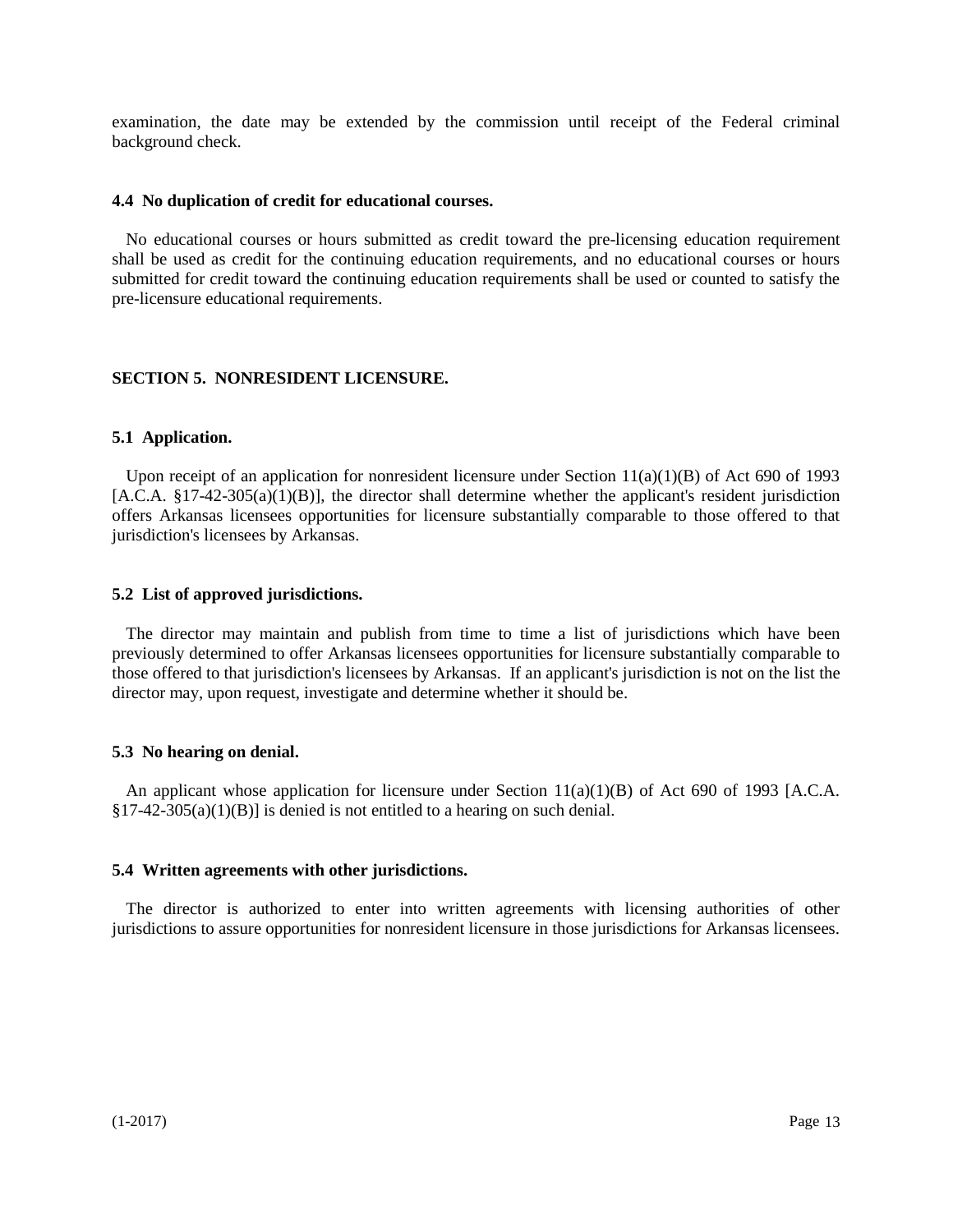#### **SECTION 6. RENEWAL; INACTIVE STATUS; EXPIRED LICENSES.**

#### **6.1 Renewal applications.**

(a) Unless renewed as active or inactive, every real estate broker or salesperson license shall expire on December 31 of each calendar year.

(b) Notice to renew licenses will be sent by mail or electronically about July 15 of each year to the firm at which the licensee is licensed or such other address as the Commission has on file for the licensee. Renewal applications accompanied by the required fee must be filed with the Commission no later than September 30. In order to be considered filed with the Commission by the deadline; the renewal applications must bear a U.S. Postal Service postmark of September 30, or be received in the Commission's office on or before September 30. If September 30 falls on a Saturday, Sunday or legal holiday, the Commission shall accept as meeting the filing deadline those renewal applications that bear a U.S. Postal Service postmark of the first business day thereafter, and those applications received in the Commission office on the first day the office is open to the public following such Saturday, Sunday or legal holiday. A renewal application filed after the deadline shall be treated as an application to renew an expired license.

(c) To hold an active license a broker or salesperson shall complete annually seven (7) classroom hours of continuing education approved by the Commission or equivalent continuing education units or equivalent distance education of approved continuing education. One (1) classroom hour, which shall satisfy only one (1) of the seven classroom hours, must focus on how real estate professionals can limit risk to preserve personal safety for agents and consumers.

#### **6.2 Inactive status renewal.**

 (a) Any licensee who does not wish to engage in the real estate business at the time of renewal may apply to renew as inactive.

(b) Any person who holds a license on inactive status shall notify the Commission in writing within seven (7) days of any change of name or address.

(c) During inactive status a licensee shall not practice as a real estate broker or salesperson in this state without first activating the license.

(d) An inactive license may be activated upon submitting proof of satisfactorily completing seven (7) classroom hours or equivalent continuing education units or equivalent distance education of approved continuing education for each year renewed as inactive, not to exceed thirty (30) classroom hours, and such other information as the Commission may require, including payment of the required fee. One (1) classroom hour, which shall satisfy only one (1) of the total classroom hours required for activation, must focus on how real estate professionals can limit risk to preserve personal safety for agents and consumers. Completion of the continuing education requirement will only satisfy the requirement for the license year in which activated and not for the following year.

(e) All continuing education hours required to activate a license must have been completed in the year in which the license is activated or the preceding calendar year.

 (f)(1) The Commission may provide continuing education for licensees under the following circumstances:

 (A) If the Executive Director determines that courses are not readily available by classroom delivery for a specific topic which has been identified by the Commission as acceptable for continuing education; or,

 (B) If the Executive Director determines that continuing education courses are not readily available by classroom delivery to licensees in a specific geographic area of Arkansas.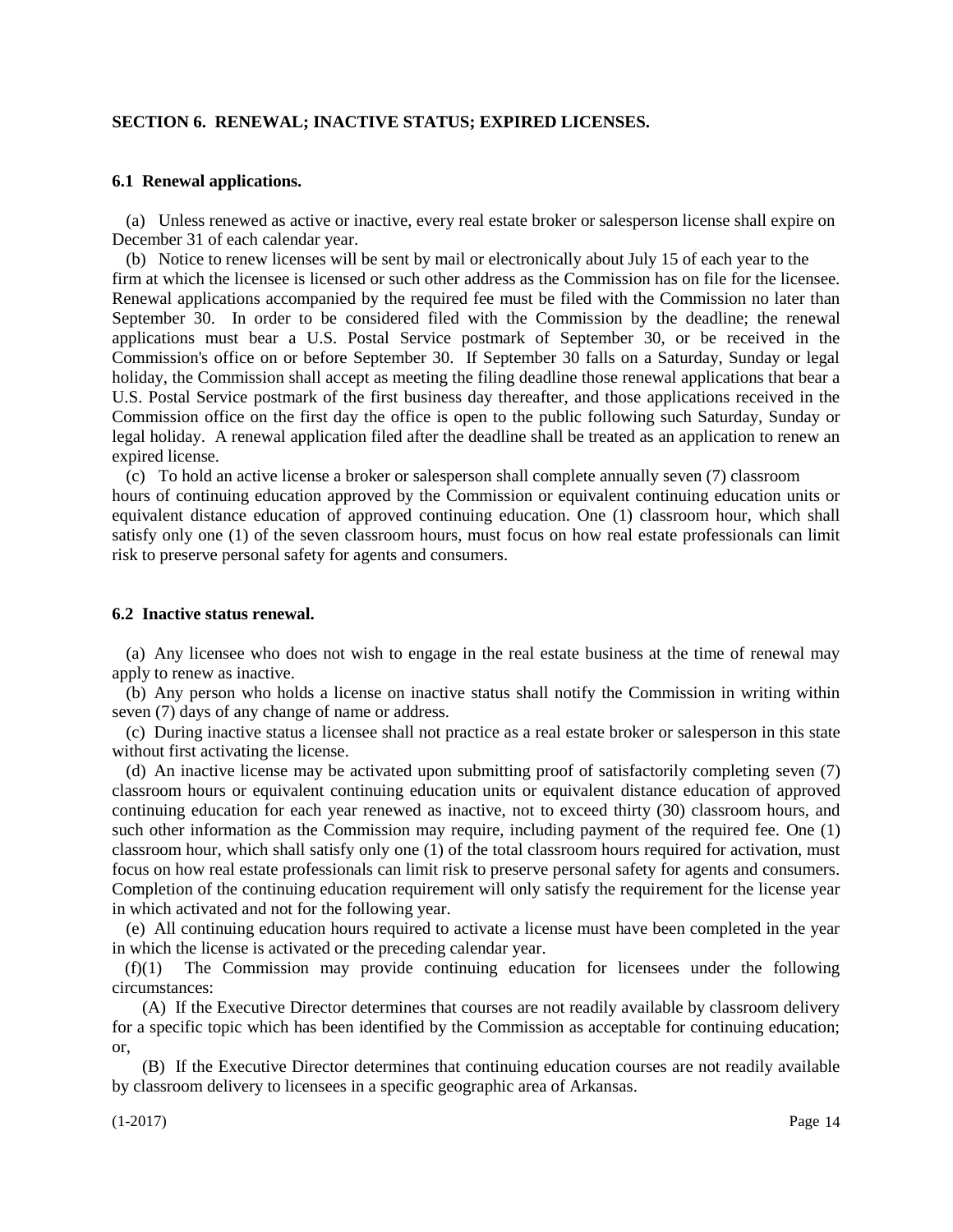(2) When providing continuing education pursuant to this section, the Commission is authorized to incur and pay the reasonable and necessary expenses in connection therewith; and to make reasonable charges for materials provided by the Commission and for services performed in connection with providing the materials. The continuing education courses offered by the Commission shall be open to all licensees unless the content is deemed broker specific, in which case the courses will be open to all brokers.

#### **6.3 Expired licenses.**

(a) If an application for the renewal of a license, either active or inactive, and/or the required renewal fee is not received prior to the renewal deadline, such license is deemed to have expired at the end of the renewal period.

(b) A person whose license has expired shall not practice as a real estate broker or salesperson in this state.

(c) Upon reapplication within one (1) year of the last calendar year in which the license was renewed, payment of the required fees, and submission of such additional information as the Commission may require, the license may be reinstated and placed on either active or inactive status for the current license year. However, no license will be issued as active until proof of satisfactory completion of the continuing education requirement as required by Regulation 6.2 is submitted.

(d) Upon successful reapplication the prior year identified as expired will be considered as if inactive for purposes of continuing education requirements.

(e) A former licensee who fails to apply for renewal of an expired license within the prescribed time period shall be regarded as an original applicant.

(f) For purposes of providing notice to and communication with any licensee who permits or has permitted his license to expire and who is the subject of a pending complaint, investigation or hearing pursuant to A. C. A. § 17-42-312, said licensee shall during any such pending complaint, investigation or hearing notify the Commission in writing within seven (7) days of any change of name or address.

#### **SECTION 7. FIRM NAME; OFFICES; SIGNS; TRANSFERS; CHANGE OF ADDRESS.**

#### **7.1 Firm name approval.**

The Commission shall issue no principal broker's license where the proposed name of the firm is confusingly similar to the name of another firm, is misleading, or would in any way be confusing to the public. It shall be the duty of the principal broker to inquire of the Commission concerning the acceptability of the proposed firm name.

#### **7.2 Temporary license.**

No person shall act as a licensee in Arkansas until such person has received from the Commission a current valid license and pocket card stating the name of the firm with which the licensee is affiliated. However, a temporary interim license may be issued pending issuance of the permanent license and pocket card, which temporary interim license shall be valid for a period of not more than thirty (30) days.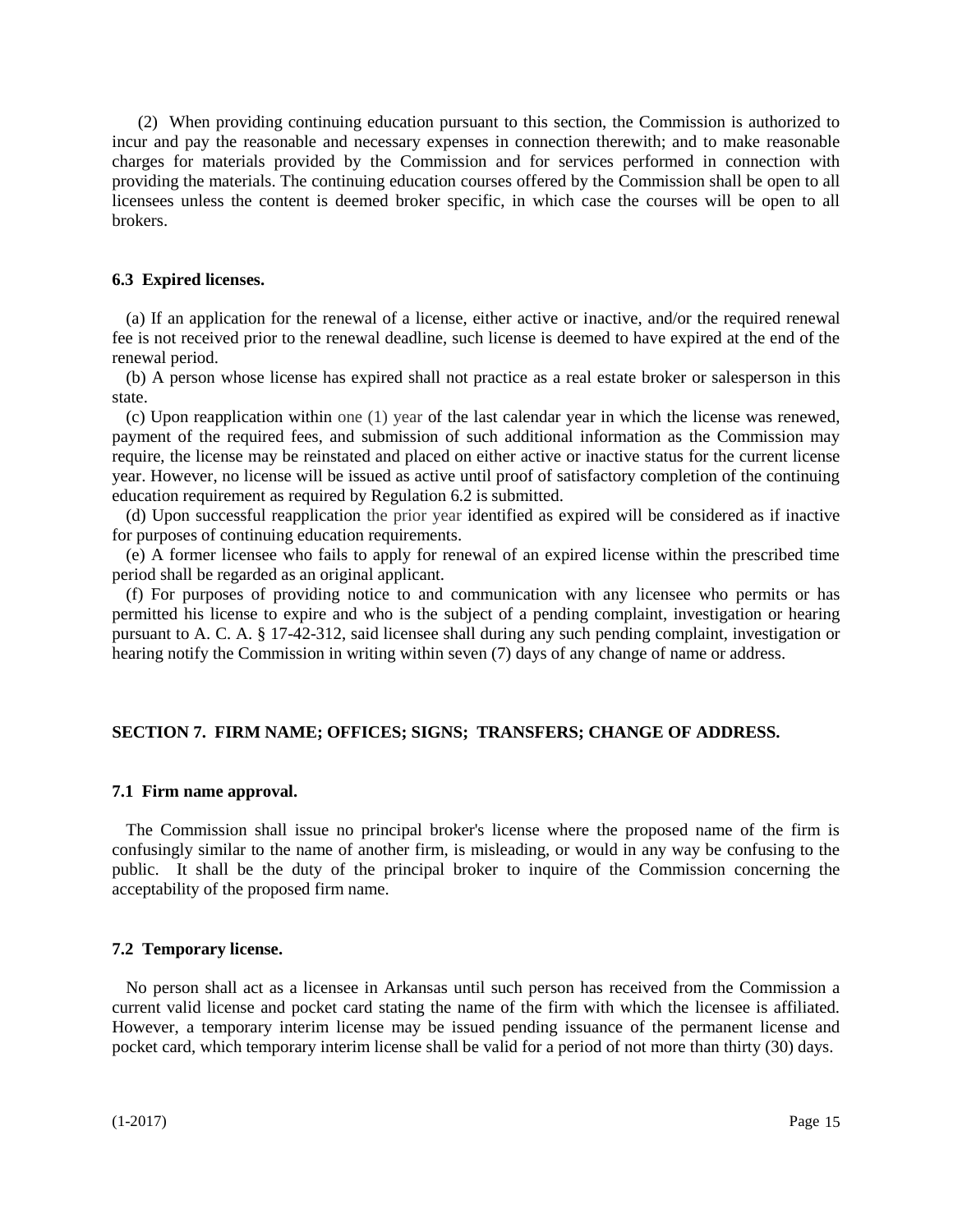#### **7.3 Place of business; sign.**

(a) A principal broker shall maintain a place of business and shall display at such place of business a permanently attached sign bearing the name under which the principal broker conducts his/her business, and the words "real estate," "realty," "REALTOR®," "REALTIST" or other words approved by the Commission which clearly indicate to the public the principal broker is engaged in the real estate business. Photographs of the sign and of the front or other part of the building where the sign is displayed shall be furnished to the Commission. A principal broker must display his/her broker's license and the licenses of any executive broker, associate broker or salesperson at the place of business.

(b) The Commission shall accept no sign as meeting this requirement until and unless such sign is permanently attached and clearly visible to the public and displayed in such a manner as to clearly indicate to the public that the principal broker is engaged in the real estate business.

(c) If a principal broker shall establish an office within an office building, the principal broker shall furnish (1) a photograph of the office building directory showing the real estate firm's name, and also (2) a photograph of the firm's office entrance bearing the name of the firm, unless either is nonexistent, in which case the other shall be furnished.

(d) If a principal broker shall move or change any sign of which a photograph has been filed with the Commission, the principal broker shall notify the Commission office immediately in writing of the new location or change and furnish a photograph of the new sign. If the principal broker's business location shall also change, the broker shall comply with Section 15 of Act 690 of 1993 [A.C.A. §17-42-309 and §17-42-310] and applicable regulations.

(e) The principal broker shall furnish both the street address or physical location and the mailing address for the business.

(Amended 8/31/2007)

## **7.4 Branch office.**

(a) All branch offices shall have and display a real estate sign and a duplicate principal broker's license. Principal Brokers who wish to open a branch office shall furnish the Commission a photograph of the branch office sign as previously approved by the Commission bearing the name of the company. If licensees are to be licensed at that branch office, an executive broker shall be designated by the principal broker, to be in charge of the branch office. Such executive broker shall be responsible for any licensee licensed with such branch office pursuant to a written designation of responsibility filed by the principal broker with the Commission on a form provided by the Commission consistent with Regulation 10.4(a)(1), and shall not be gainfully employed or engaged in any non-real estate related field pursuant to Regulation 10.4(e).

(b) If such branch office, maintains its own trust account or separate escrow agent the principal broker shall be responsible and accountable for any and all trust funds received by the branch office and any and all deposits to or disbursements from the trust account.

 (c) A principal broker of a licensee that is licensed at the principal broker's place of business or any branch office thereof may authorize that licensee to be issued a duplicate license at the principal broker's place of business or at any branch office where the principal broker holds a duplicate license. Provided, however, a duplicate license shall not be issued at a branch office unless an executive broker has been designated to be in charge of the branch office.

(Amended 1/1/2010)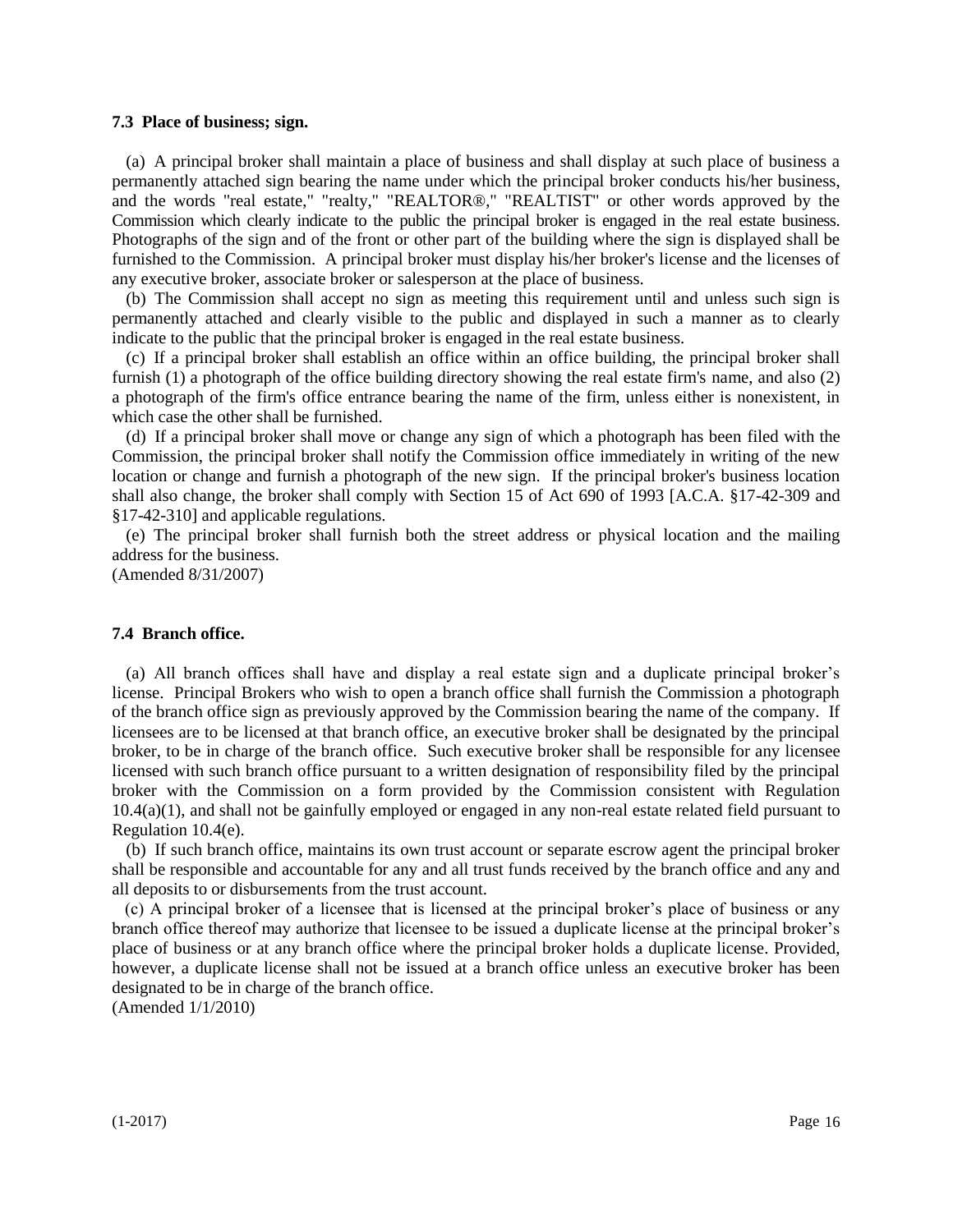#### **7.5 Termination or transfer.**

(a) Within seven (7) days after the employment or association of a licensee with a principal broker ends, such principal broker shall notify the Commission of such termination and return to the Commission the license and pocket card of the terminated licensee. Such notification shall automatically inactivate the license. Immediately upon termination, the terminated licensee shall deliver to the principal broker his/her pocket card.

(b) The license of a licensee terminated under Regulation 7.5(a) may be transferred to another firm, after the license and pocket card have been returned to the Commission, by the licensee's filing with the Commission a transfer application signed by the new principal broker. Such transfer application must be accompanied by (1) a statement that the licensee is not taking any listings, management contracts, appraisals, lease agreements, or copies of any such documents, or any other pertinent information belonging to the former principal broker or firm, and (2) a transfer fee. At the time the transfer application and the accompanying items are filed, a temporary interim license may be issued.

(c) If an actively licensed broker or salesperson does not wish to continue to engage in the real estate business, such broker or salesperson shall return any license and pocket card in his/her possession to his/her principal broker who shall then return these items to the Commission for inactive status. A broker who closes his/her firm shall remove all signs reflecting the company name and shall return all licenses and pocket cards issued to the principal broker to the Commission office for inactive status. If a real estate firm shall close its office, any real estate salesperson licensed with such principal broker shall be entitled to transfer to a new principal broker upon compliance with the appropriate provisions of the Arkansas Real Estate License Law and Commission regulations.

(d) If the principal broker is deceased, unavailable, or for any reason unwilling or unable to act, then the licensee has the responsibility to notify the Commission in writing of the termination or transfer and of returning the pocket card and license.

(e) A principal broker of a real estate firm or designated executive broker of a branch office, who has no ownership interest in the firm, who is terminated by the firm's owner or designee, shall notify the Commission in writing immediately upon termination. The written notification must include a statement that the principal broker or branch office designated executive broker has been terminated by the owner of the firm or designee, and that the terminated principal broker or executive broker is relinquishing his/her responsibilities as principal broker or branch office designated broker effective the termination date. The respective broker license and pocket card must be returned with the written notification.

If the real estate firm or branch office is not closing, and another principal broker or branch office designated broker is not immediately available to assume responsibilities of the real estate firm or branch office, the owner of the real estate firm may request in writing that the Commission permit the real estate firm to continue operating pursuant to Regulation 7.7.

 If the owner of the real estate firm closes the firm and ceases to do business and maintain an office, the principal broker shall notify the commission in writing of said closing, return all licenses and pocket cards to the commission and comply with Regulation 10.7(c).

 A principal broker or branch office designated executive broker who has been terminated by the real estate firm owner or designee of a real estate firm that is not closing, and who does not notify the commission in writing, relinquish responsibilities as principal broker or designated branch office executive broker, and return his/her broker license and pocket card to the commission, shall be presumed to be in violation of A.C.A § 17-42-311 and subject to appropriate sanctions.

#### **7.6 Change of address; lost license or pocket card.**

(a) Upon any change of name, address or place of business, or upon the loss or misplacement of a license or pocket card, the licensee shall promptly notify the Commission of such change or loss on a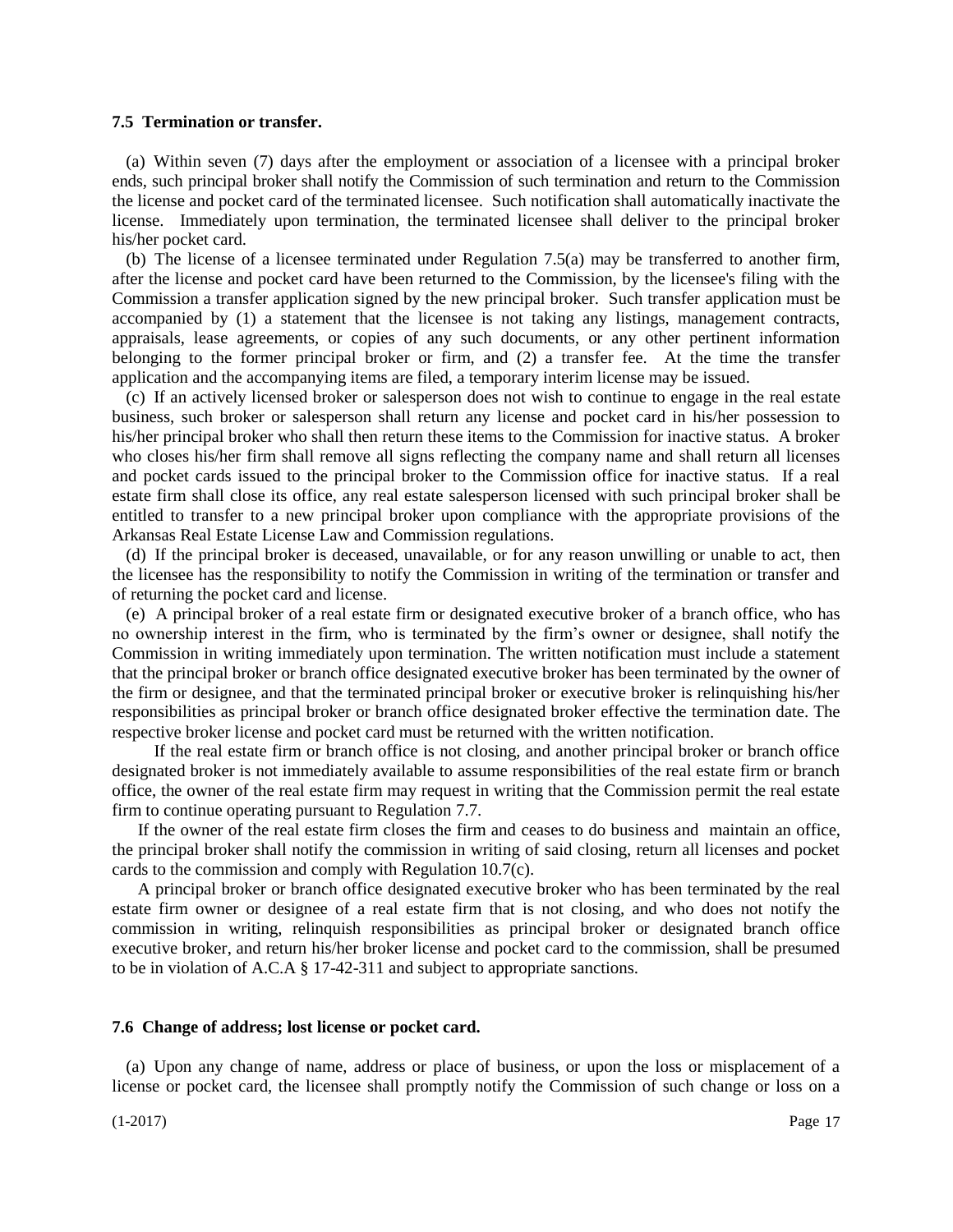form prescribed by the Commission. Upon receipt of such notice and other information as may be necessary to issue a new license, the Commission shall issue a new license for the unexpired period of the license upon the payment of the license reissuance fee.

(b) All licensees, both active and inactive, shall at all times keep the Commission informed in writing of their personal residence address, physical business address and mailing address.

#### **7.7 Death of principal broker; closing of business.**

Upon the death, resignation, termination or incapacity of a principal broker or the closing of a real estate firm, the Commission may in its discretion, based upon the merits and circumstances of each case, permit the real estate firm to continue operating for a period of time under the direction of a person approved by the Commission and subject to time limitations and other conditions imposed by the Commission. Unless otherwise determined by the Executive Director, the time of such approval is to be effective at the time of death, resignation, termination or incapacity of the principal broker.

#### **SECTION 8. AGENCY DISCLOSURE.**

#### **8.1 Seller or lessor agents.**

(a) (1) In any real estate transaction in which a licensee is acting solely as agent for a seller or lessor, the licensee shall disclose to a potential buyer or lessee, or to the buyer's or lessee's licensed agent, the licensee's agency relationship with the seller or lessor. Such disclosure shall be made in a timely manner under the particular circumstances so as to avoid to the extent possible eliciting or receiving from the prospective buyer or lessee information which would reasonably be expected to remain confidential and not disclosed to the seller or lessor, such as, for example, information concerning the real estate needs or motivations, negotiating strategies or tactics, or the financial situation of the potential buyer or lessee.

(2) When the disclosure is made to the licensed agent of the buyer or lessee, it is that licensee's duty to convey the disclosure to the buyer or lessee in a timely manner.

(b) In all cases, disclosure shall be in writing, but may initially be made orally and reduced to writing at a convenient time subject to the requirements of Regulation 8.1(c). Evidence of the disclosure shall be maintained by the licensee.

(c) In all cases, however, such disclosure must be made before the buyer or lessee signs any document related to the transaction, such as an offer or lease or rental agreement.

#### **8.2 Buyer or lessee agents.**

(a) (1) In any real estate transaction in which a licensee is acting solely as agent for a buyer or lessee, the licensee shall disclose to a potential seller or lessor or to the seller's or lessor's licensed agent, the licensee's agency relationship with the buyer or lessee. Such disclosure shall be made at the first contact with the seller, lessor, or the agent of the seller or lessor.

(2) When the disclosure is made to the licensed agent of the seller or lessor, it is that licensee's duty to convey the disclosure to the seller or lessor in a timely manner.

(b) In all cases, disclosure shall be in writing, but may initially be made orally and reduced to writing at a convenient time subject to the requirements of Regulation 8.2(c). Evidence of the disclosure shall be maintained by the licensee.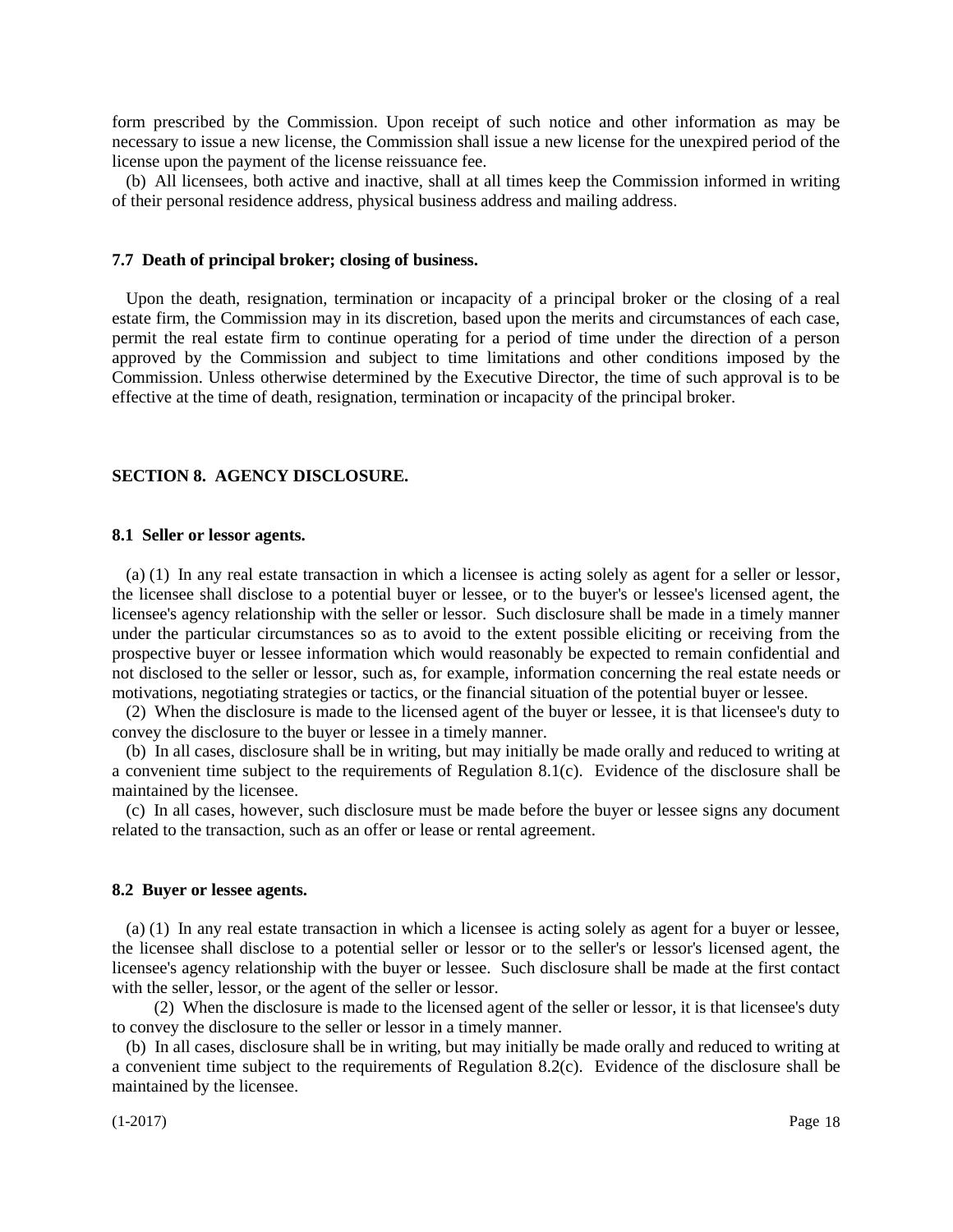(c) In all cases, however, such disclosure must be made before the seller or lessor signs any document related to the transaction, such as an offer or lease or rental agreement.

#### **8.3 Dual agency.**

(a) A licensee who represents both the seller and buyer in a real estate sale transaction, or both the lessor and tenant in a real estate lease or rental transaction shall make disclosure in the time and manner required by Regulations 8.1 and 8.2 and all parties to the transaction must have given their written consent to such dual representation prior to or at the time of execution of the agency contract, listing contract, property management contract, lease, rental agreement, offer and acceptance contract or other real estate contract.

(b) Notwithstanding Regulation 8.3(a), a licensee shall not accept a commission, rebate, profit, payment, compensation or other valuable consideration in connection with a real estate transaction or real estate activity from any person or entity except the licensed principal broker under whom the licensee is licensed.

#### **8.4 Failure to disclose agency relationship.**

A licensee who fails to disclose the licensee's agency relationship in the time and manner required by these regulations shall be subject to sanctions under Section 17 of Act 690 of 1993 [A.C.A. §17-42-312].

## **8.5 Fidelity and honest dealing.**

(a) In accepting employment as an agent, a licensee pledges to protect and promote the interests of the client or clients. This obligation of absolute fidelity to the interest of the client or clients is primary, but does not relieve a licensee from the equally binding obligation of dealing honestly with all parties to the transaction.

(b) A licensee shall not offer or advertise property without authority and in any offering or advertisement the price quoted must not be other than that agreed upon with the owners as the offering price.

(c) When acting as agent in the sale or management of property, a licensee shall not accept any commission, rebate, profit, payment, compensation or other valuable consideration from any source in connection with the property without full written disclosure to the party represented by the licensee.

(d) A licensee shall not accept compensation from more than one party without full written disclosure to all parties to the transaction.

#### **SECTION 9. COMPLAINTS; INVESTIGATIONS; HEARINGS.**

#### **9.1 Complaints.**

Complaints against licensees or persons allegedly engaged in unlicensed real estate activity must be in writing, signed by the complainant under oath, dated and filed with the director.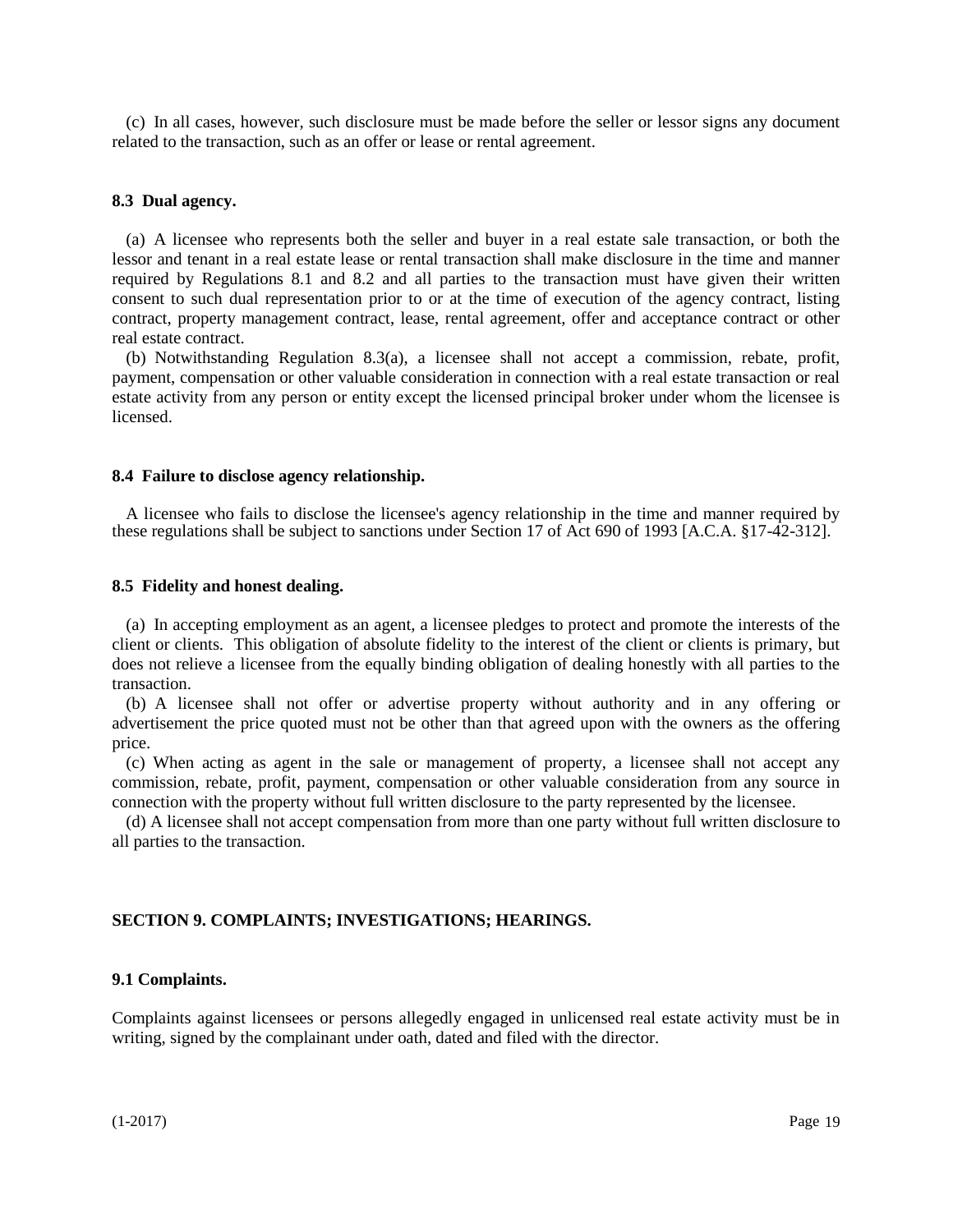#### **9.2 Answers.**

(a) If the director determines that a complaint establishes a prima facie case of a violation of the Arkansas Real Estate License Law or Commission regulations, the director shall send a copy of such complaint to the licensee or person allegedly engaged in unlicensed real estate activity complained against along with instructions concerning the filing of an answer. The director may also send a copy of the complaint to the principal broker of the licensee complained against.

(b) Within twenty (20) days after service of the complaint on the licensee or person allegedly engaged in unlicensed real estate activity, such licensee or person allegedly engaged in unlicensed real estate activity shall file a written answer with the director. The answer shall be dated and shall be signed by the licensee or person allegedly engaged in unlicensed real estate activity under oath. The time for answering may be extended at the discretion of the director or the director's designee.

#### **9.3 Investigation.**

The director may conduct such investigation as is deemed warranted either before or after the answer is received, and in conducting such investigation, may take statements from any person thought to have any knowledge of the facts or allegations pertaining to the complaint and may also obtain and review any documents which may relate to the complaint. The director may utilize the subpoena powers of the Commission in connection with the investigation.

#### **9.4 Disposition of complaints; appeals from dismissal.**

(a) A complaint which, together with the answer, if any, and the results of any investigation conducted by the director, establishes a prima facie violation of the Arkansas Real Estate License Law or Commission regulations shall be presented to and reasonably disposed of by the Commission. Likewise, any investigation initiated and conducted by the director without a formal complaint which results in a determination by the director that there exists a prima facie violation of the Arkansas Real Estate License Law or Commission regulations shall also be presented to and reasonably disposed of by the **Commission** 

(b) (1) Any person whose complaint is dismissed by the director without a hearing may appeal such dismissal to the Commission in the following manner:

(i) The request for appeal must be in writing and received in the offices of the Commission not later than sixty (60) days following the date of dismissal by the director; and

(ii) The request for appeal must be accompanied by the appeal filing fee; and

(iii) The Commission staff shall determine the cost of preparing the record for the Commission's review, which cost shall be paid by the appellant within thirty (30) days after notification of the amount; otherwise the appeal will be dismissed.

(2) Upon submission of the appeal, the Commission shall review the written record and either uphold or overrule the director's decision. The parties may submit written arguments but no new evidence. Any newly discovered evidence must first be presented to the director. If the decision is overruled, the Commission may either order a hearing or request further investigation or documentation of the complaint. If the Commission review results in a hearing being ordered on the complaint, both the filing fee and the cost of preparing the record shall be refunded to the appellant.

(3) Provided, however, that a person may not appear before the Commission in connection with any matter pending before the Commission for administrative adjudication except upon notice and opportunity for all parties to participate.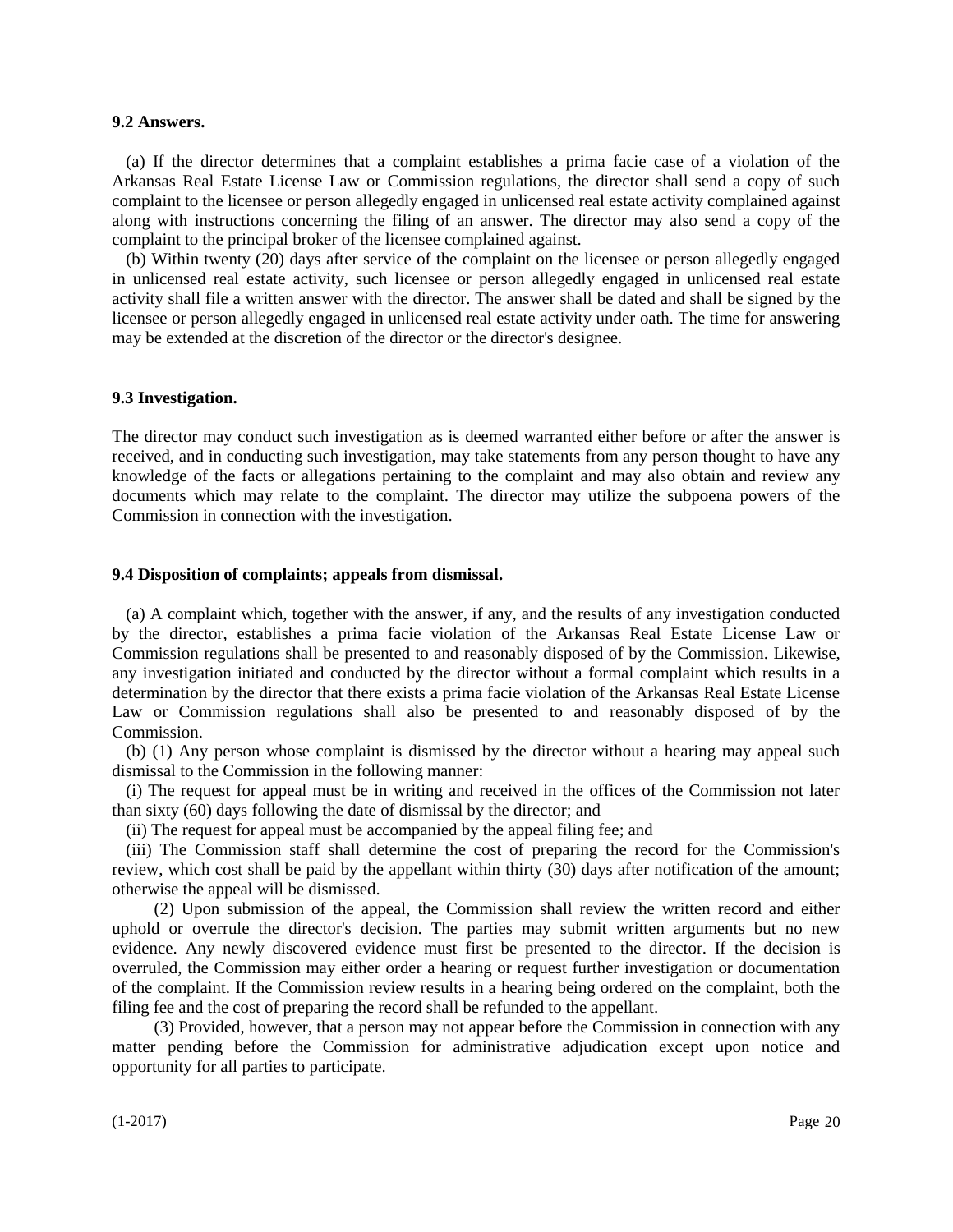#### **9.5 Hearings.**

(a) Hearings shall be scheduled for a day certain by the director who shall, at least thirty (30) days prior to such hearing date, send notice to all persons entitled to notice thereof of the place and approximate time of said hearing, a statement of the allegations and charges forming the basis for the hearing, and the provisions of the law or regulations thought to be involved therein. The Commission shall serve notice of said hearing by mailing same addressed to the licensee or person allegedly engaged in unlicensed real estate activity at his or her address last known to the Commission or may, in its discretion, serve the licensee or person allegedly engaged in unlicensed real estate activity by personal delivery of said notice.

(b) Prior to the hearing, the respondent licensee or person allegedly engaged in unlicensed real estate activity involved in the hearing may, by written petition, signed and dated, invoke the aid of the Commission in the procurement of any witness or document the licensee or person allegedly engaged in unlicensed real estate activity may desire to be present at such hearing, provided however, that such petition must be filed with the director at least ten (10) days prior to the hearing date.

(c) All motions concerning or related to the hearing must be in writing and filed at the Commission office no later than ten (10) days before the scheduled hearing date, along with a certificate of the person filing the motion that copies of the motion have been served on the attorney of the other parties who are represented by attorneys, or on the parties themselves if they are not represented by attorneys. Motion for continuance shall be decided by the director. All other motions shall be decided by the Commission or by the hearing officer by delegation of such responsibility by the Commission. Upon delegation and authorization from the Commission, the hearing officer may also conduct pre-hearing conferences.

#### **9.6 Hearing procedure.**

(a) At the hearing, the Commissioners shall hear and decide the ultimate issues of both fact and law.

(b) The Commission's hearing officer shall preside over the hearing and regulate procedural aspects of the hearing, including ruling on admissibility of evidence and objections. The hearing officer shall advise the Commission on questions of law.

(c) All persons appearing before the Commission and giving testimony shall first be placed under oath. All testimony given shall be recorded and shall be a part of the record in the case.

(d) At any hearing the respondent licensee or person allegedly engaged in unlicensed real estate activity and complainant may be present in the hearing room during the entire hearing and the respondent licensee or person allegedly engaged in unlicensed real estate activity shall have the right to cross-examine any witness and to examine any document or evidence submitted.

(e) The hearing shall begin with presentation of the case against the respondent licensee or person allegedly engaged in unlicensed real estate activity. Such presentation is ordinarily conducted by the Commission staff counsel. However, upon request, and at the discretion of the Commission, counsel for the complainant may be permitted to participate. At the conclusion of such presentation, the respondent licensee or person allegedly engaged in unlicensed real estate activity may present evidence in defense of the charges, following which rebuttal testimony and evidence may be offered. Closing arguments may be called for or dispensed with at the discretion of the Commission.

(f) The Commission may receive into evidence such affidavits, depositions, certified copies of documents, photocopies of official records and other exhibits as it deems appropriate, whether or not such documents are admissible under formal rules of evidence, together with such other evidence as may be admissible by law. The Commission shall give to such evidence such weight as the Commission shall determine appropriate under the circumstances.

(g) After presentation of all evidence the Commission shall deliberate on the issues and either announce its decision or take the matter under advisement for later decision.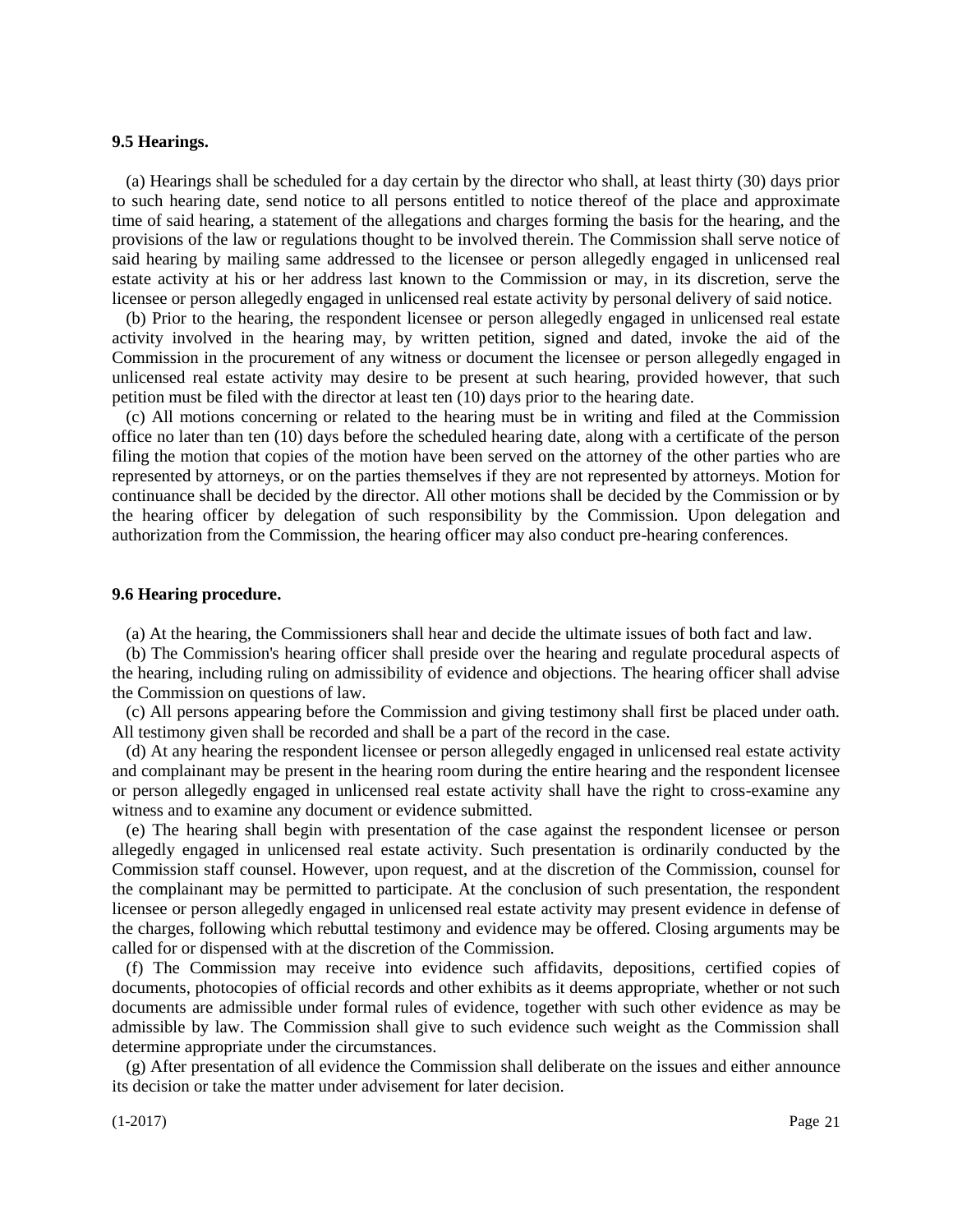(h) Upon reaching a decision, the Commission shall enter its findings of fact and conclusions of law and an appropriate order shall be prepared and served on the parties.

(i) Once the decision is made, any motion for reconsideration must be filed within fifteen (15) days from the date the decision is first announced, whether orally or in writing, but the filing and pendency of such motion will not delay the appeal time deadlines of the Arkansas Administrative Procedure Act.

## **9.7 Service.**

Service of any notice, order or other document or instrument upon any person shall be complete upon mailing to such person, postage prepaid, in a sealed envelope via the United States Postal Service.

#### **9.8 Attorneys.**

An attorney who has entered an appearance in any cause before the Commission shall not withdraw except by leave of the Commission after notice served upon the attorney's client, counsel for the other parties and counsel for the Commission staff.

#### **9.9 Alternate Disciplinary Procedures**

(a) (1) The Executive Director may issue a citation imposing a penalty of \$100 to a licensee who:

(A) fails to complete annual continuing education requirements by December 31, including the requirement to submit proof of satisfactory completion thereof to the Commission; or

(B) fails to complete the post-license education requirement, including submittal of proof of satisfactory completion thereof to the Commission within the time frame required.

(2) It is the licensee's responsibility to establish his or her successful completion of an educational requirement through courses acceptable to the Commission.

(b) The Executive Director may issue a citation imposing a penalty of \$250 each to:

(1) A licensee who performs activities requiring an active real estate license while his or her license is expired; and

(2) The supervising broker(s) of a licensee who performs activities requiring an active real estate license while his or her license is expired.

(c) Licensees issued a citation may contest the citation under § 17-42-312(d).

## **SECTION 10. BROKER RESPONSIBILITIES; ETHICAL REQUIREMENTS; TRUST FUNDS AND ACCOUNTS; LISTING AND OFFER AND ACCEPTANCE AGREEMENTS; CRIMINAL CONVICTIONS.**

#### **10.1 Dealing independently of principal broker.**

(a) If a principal broker or executive broker learns a salesperson, associate broker or executive broker licensed under such principal broker or executive broker has, without permission of the principal broker or executive broker, engaged in real estate activities independently or through some other broker, it is the duty of the principal broker or executive broker to immediately notify the Commission in writing and forward such licensee's license to the Commission.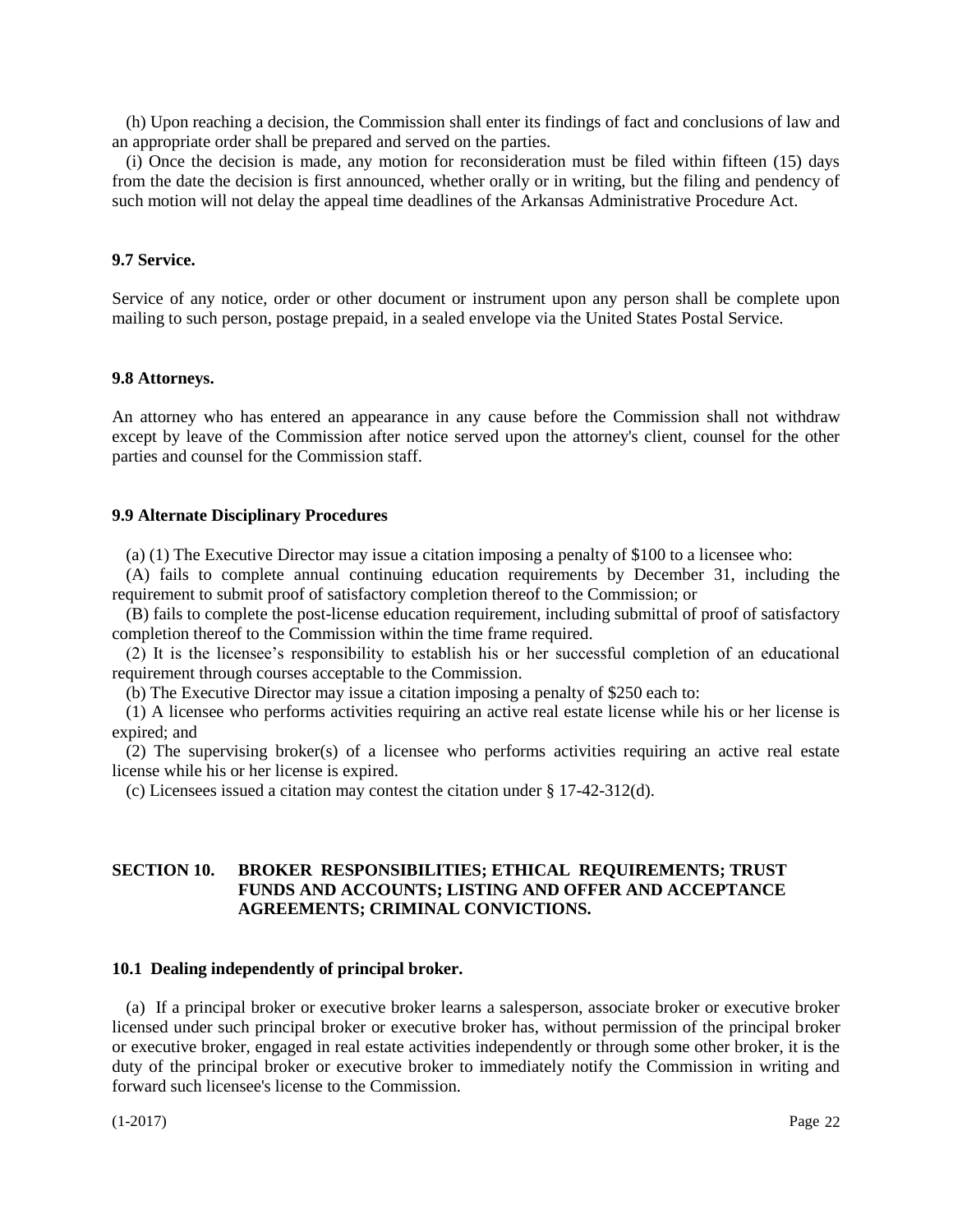(b) Any salesperson, associate broker or executive broker who engages in real estate activities independently or through some other broker without permission from the principal broker or executive broker shall be presumed to be in violation of A.C.A. § 17-42-311 and subject to appropriate sanctions.

#### **10.2 Expiration date for agency agreements or contracts.**

A licensee shall put a specific determinable duration or a specific expiration date on all written agency agreements or contracts or any extensions thereof. (Examples: Listing and Buyer Representation Agreements or Contracts)

#### **10.3 Membership in trade organization.**

A licensee shall not use terms such as REALTOR®, REALTIST or any other trade name or insignia of membership of any real estate organization of which the licensee is not a member.

#### **10.4 Broker responsibilities; executive brokers; part-time brokers.**

(a) (1) A principal broker is generally responsible for all business conducted by the broker's firm and for all of the real estate activities of all of those licensed under or associated with the principal broker, unless the licensee conducted real estate business independently and without permission or authority from the principal broker. If the principal broker learns that a licensee is conducting business independently, that principal broker must comply with Commission Regulation 10.1(a). (Amended 1/1/2010)

(2)A principal broker may delegate supervisory responsibility to another broker by designating such broker as an "executive broker." The executive broker may sign offer and acceptance forms as supervising broker and can be responsible for instructing and supervising salespersons and/or brokers for whom the executive broker is responsible. The executive broker may also be delegated responsibility by the principal broker for administrative procedures required by the Commission, such as signing transfer applications. For each executive broker so designated, the principal broker must complete and file with the Commission an appropriate designation form signed by both the principal broker and the designated executive broker. The designation of an executive broker is effective when filed with the Commission.

(3) Designation of one or more executive brokers does not absolve the principal broker of general responsibility for the conduct of all real estate business conducted by the principal broker's firm, and the principal broker is specifically responsible for the activities of all executive brokers.

(b) Principal brokers and executive brokers have the duty and responsibility to instruct those brokers and salespersons licensed under them with regard to the fundamentals of real estate practice and the ethics of the profession, and to keep them informed and abreast of all changes and developments pertaining to the Arkansas Real Estate License Law and Commission regulations. They shall also exercise strict supervision of the real estate activities of all those licensed under them and for whom they have supervisory responsibility.

(c) Whether or not a principal broker or executive broker has discharged these responsibilities for those licensed under him/her will depend on various factors and circumstances, including, without limitation, the following:

- (1) Frequency and manner of contact and communication;
- (2) Type and frequency of educational and instructional activities;
- (3) Method and frequency of monitoring real estate activities.

(d) (1) The preparation of instruments in connection with a real estate rental or sale and the closing of a sale by a licensee must be performed by or under the specific supervision of the principal broker.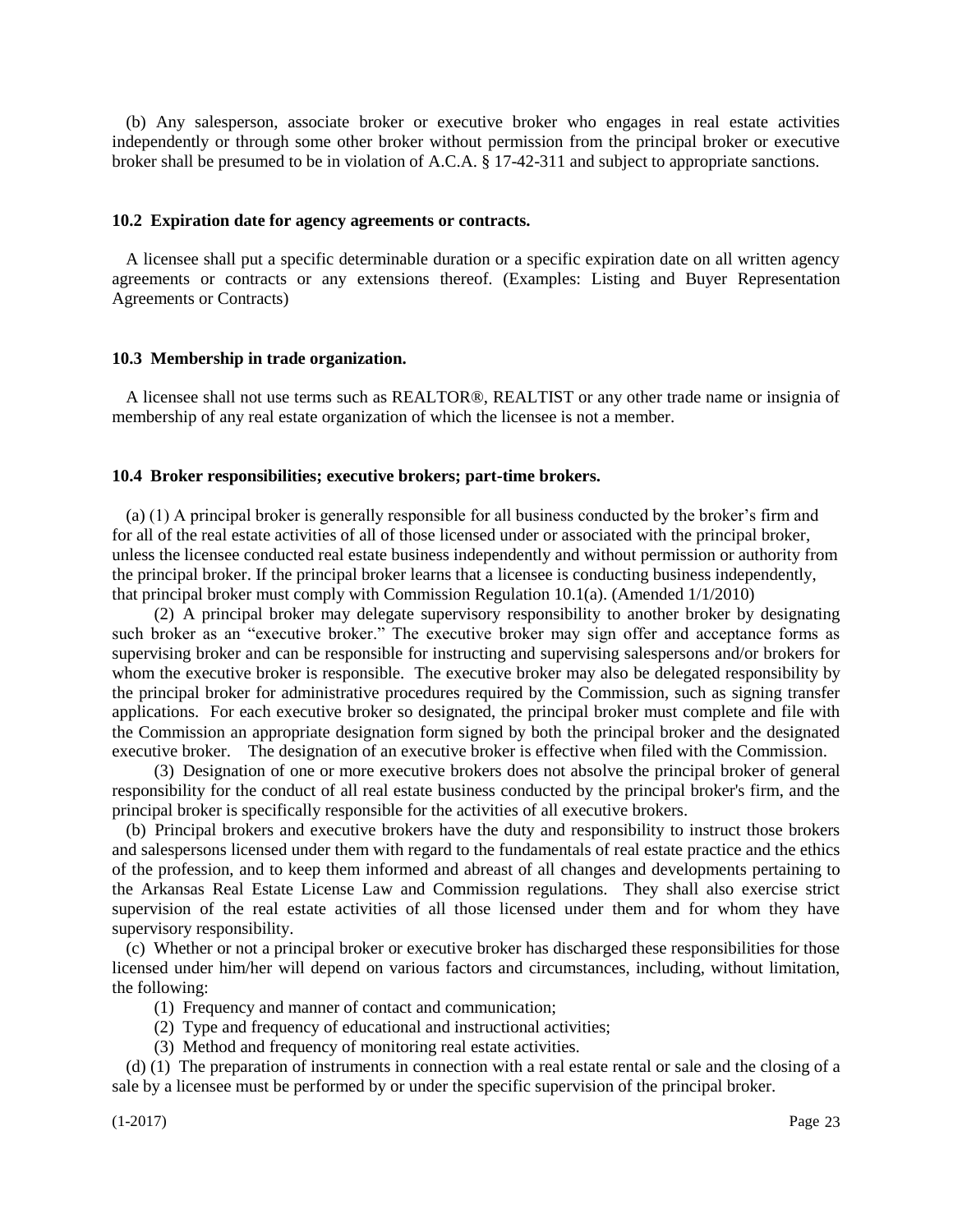(2) If the principal broker or designated executive broker or their assigned licensee, closes a transaction or selects a third party to close the transaction, it is the responsibility of the principal broker or designated executive broker to ensure that the real estate closing conducted on behalf of the principal broker's or designated executive broker's client(s) is conducted in accordance with the agreement of the buyer and seller. If the buyer and/or seller selects a third party to close the transaction the principal broker or designated executive broker, or their assigned licensee, must provide written closing instructions, on behalf of their client(s), to the third party closing the transaction, and review the client's closing statement, if reasonably available, to insure that the closing is conducted in accordance with the agreement of their client. It is strongly recommended that the principal broker, designated executive broker, or assigned licensee advise the client to contact the closing agent or title insurer about the availability of closing protection.

(e) No broker who is gainfully employed, or who is engaged in a non-real estate related field, may employ any licensee to work under the broker's license issued to such broker. A broker who is employed or who is engaged in any field other than real estate will be presumed to be gainfully employed or engaged in a non-real estate related field. This presumption may be overcome by proof that such employment or engagement is (1) in a real estate related field, and (2) conducted in the same office as the broker's real estate business.

#### **10.5 Advertising.**

(a) A licensee may not advertise any property, including the licensee's own property, for sale or rent, or display a real estate sign without including in that advertisement or sign the name of the firm with whom that licensee is licensed.

(b) A principal broker and any persons licensed with said principal broker shall not advertise or otherwise conduct real estate brokerage business under any name other than the name in which the principal broker's license has been issued.

(c) In public advertising a principal broker shall be especially careful to present a true picture and should not permit licensees to use individual names or telephone numbers, unless the licensee's connection with the broker is obvious in the advertisement.

#### **10.6 Knowledge of property.**

A licensee shall exert reasonable efforts to ascertain those facts which are material to the value or desirability of every property for which the licensee accepts the agency, so that in offering the property the licensee will be informed about its condition and thus able to avoid intentional or negligent misrepresentation to the public concerning such property.

#### **10.7 Handling of funds; maintenance of records.**

(a) (1) A licensee shall immediately deliver to the principal broker any money or other consideration received in connection with a real estate transaction which belongs to others, such as escrow or trust funds, clients' moneys, earnest moneys, rents, advance fees, deposits, etc.

(2) A broker shall deposit all advance fees in the broker's trust account and shall disburse such funds only in accordance with the terms of a written agreement signed by the owner of the funds. If such written agreement is not received within a reasonable time after payment of the advance fee, the fee shall be refunded to the owner.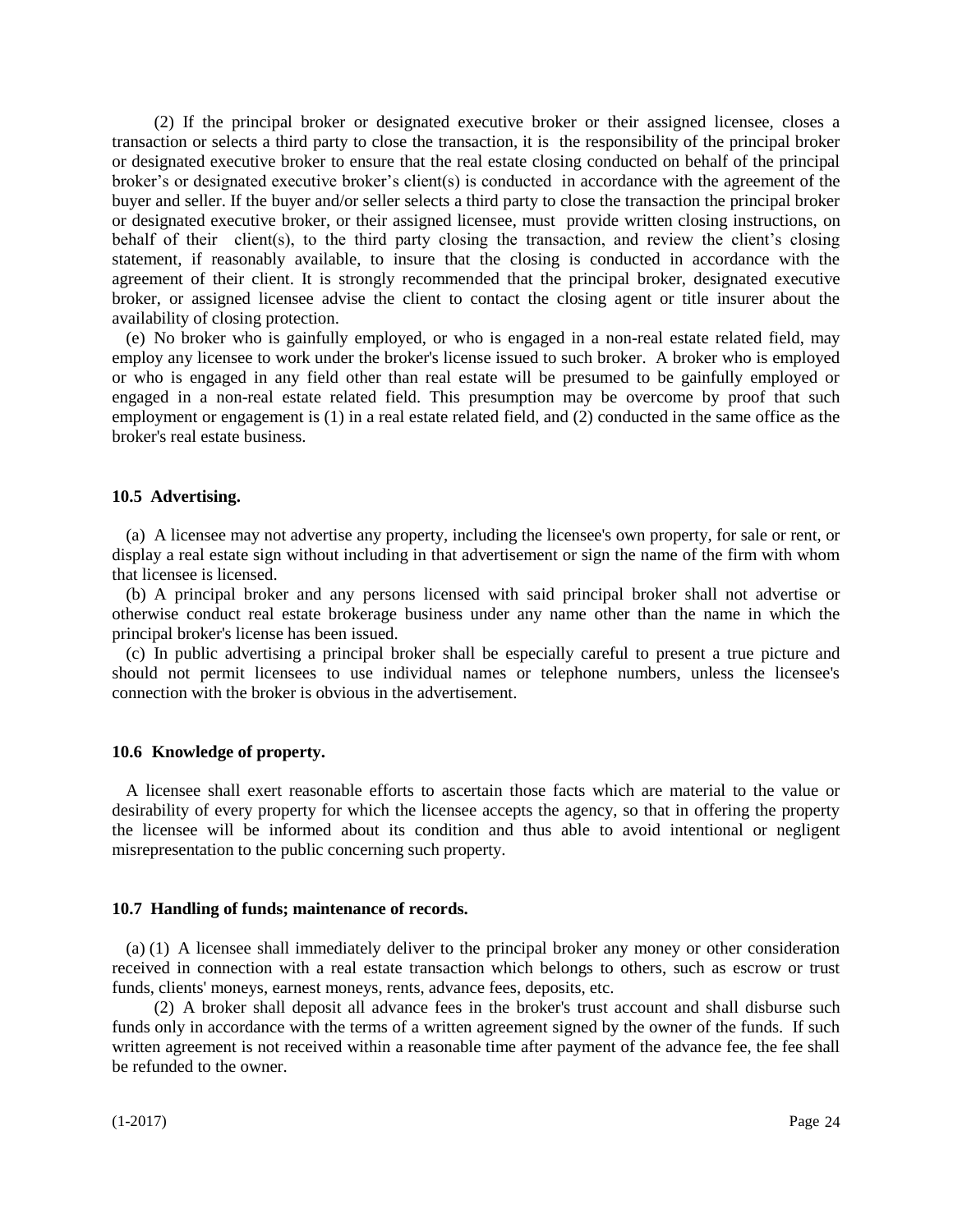(3) "Advance fee" means any fee charged for services to be paid in advance of the rendering of such services, including, without limitation, any fee charged for listing, advertising, or offering for sale or lease any real property.

(b) (1) Each principal broker shall maintain complete records of all real estate business handled by that firm. Separate files for each real estate transaction conducted by the firm shall be maintained and shall contain signed copies of any of the following documents which were prepared in connection with the transaction: (i) listing contract, (ii) agency contract, (iii) offers, (iv) offer and acceptance contracts and (v) closing statements, along with any additional documents as may be necessary to make a complete record of each transaction.

(2) Each principal broker shall maintain complete records pertaining to property managed for others. Such records shall include all contracts, financial transactions, receipts, statements, repair estimates and other documents relating to management of the property.

(3) All records required by Regulation 10.7 shall be maintained by the principal broker for three (3) years or such time as may be required by law, whichever is greater, and shall be open to inspection by and made available to the investigative staff of the Commission at the firm's office or other location designated by the Commission. All records required by Regulation 10.7 may be maintained in an electronic form provided that a copy of the records can be produced as required by this Regulation.

(c) When a real estate firm ceases to do business and to maintain an office, the last principal broker remaining with the firm shall be responsible for all records of the firm, including the firm's real estate trust account and transaction records, and at the time the real estate firm's office is closed, the principal broker shall immediately notify the Commission of the address and phone number of the place where those records are being maintained. If for any reason that broker delivers custody or responsibility for those records to another person or firm, he/she shall immediately notify the Commission of such transfer and furnish the name, address and phone number of such person or firm.

#### **10.8 Trust funds; trust accounts.**

(a) "Trust funds" means and includes money or other things of value not belonging to the principal broker but which are received by the principal broker or any of the principal broker's licensees in connection with a real estate transaction or real estate activity, including, without limitation, clients' moneys, earnest moneys, rents, advance fees, deposits, etc. For purposes of the Arkansas Real Estate License Law and Commission regulations, any funds deposited in a broker's trust account are presumed to be trust funds.

(b) Except as provided in Regulation 10.8(d), a principal broker shall not commingle trust funds with personal funds or other non-trust funds and shall not deposit or maintain trust funds in a personal account or any kind of business account except a specifically designated trust account.

(c) A principal broker who receives trust funds shall either maintain a separate trust account or shall have an escrow agent for all such trust funds. The principal broker of the firm shall be solely responsible and accountable for all trust funds received by the firm and all deposits to or disbursements from the trust account. The principal broker shall also be responsible and accountable for any funds delivered to an escrow agent selected by the principal broker, but shall not be responsible for funds delivered to an escrow agent selected by the parties. Except as authorized by Regulations 10.8(i) and 12.2, the trust account shall be non-interest bearing. The name on the account shall include either "trust" or "escrow" and must be located in an institution insured by either the FDIC or some other insuring agency of the federal government.

(d) A principal broker may maintain the broker's own funds in a designated trust account only when they are clearly identified as the broker's deposit and only for the following purposes: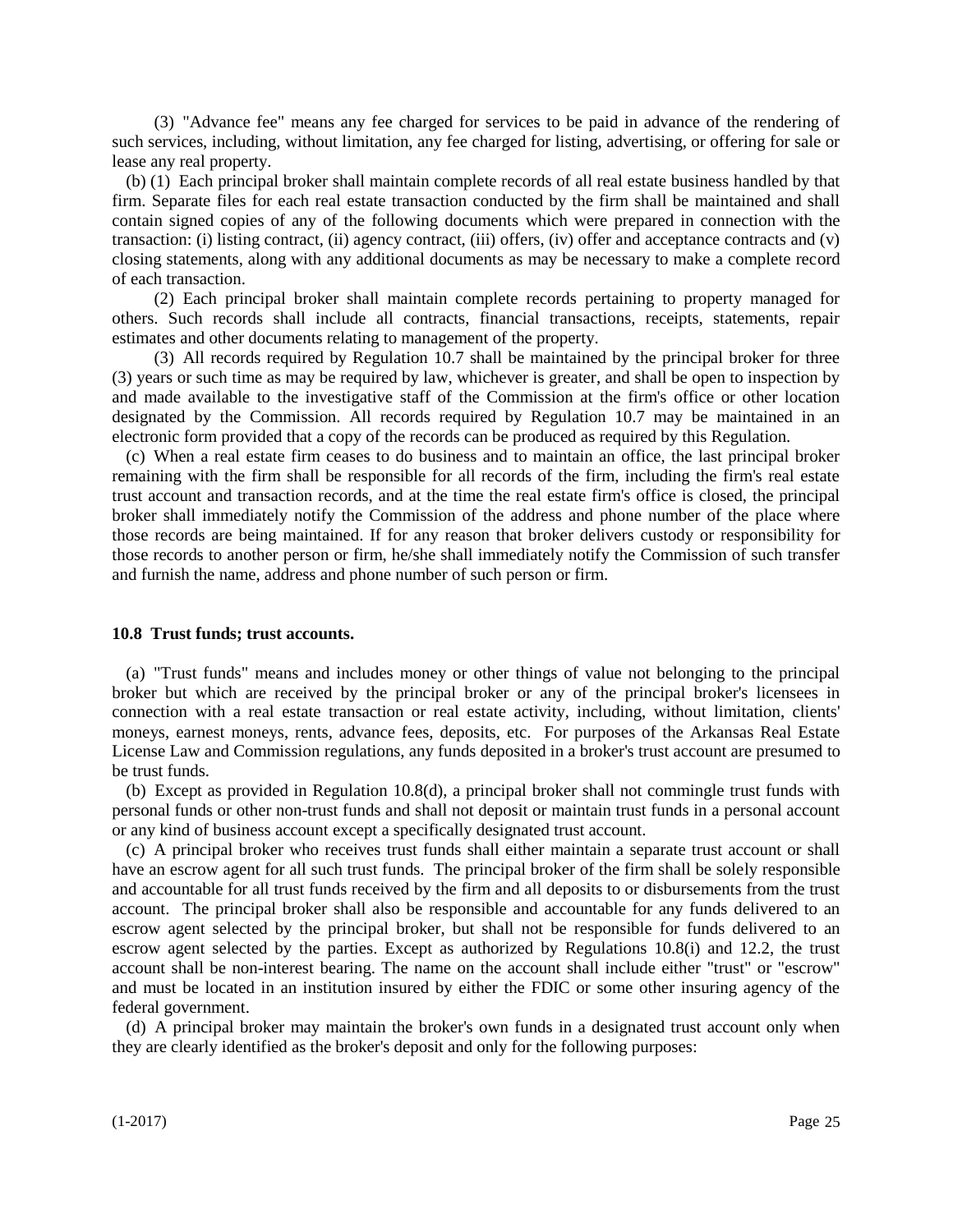(1) If the bank in which the account is maintained designates a specific minimum balance that must be maintained in order to keep the account open, the broker may maintain that amount in the account designated as the broker's funds.

(2) If the bank in which the account is maintained requires a service charge to be paid for the account, the broker may maintain a reasonable amount to cover that service charge in the account in the broker's name, provided, however, that such amount shall not exceed the total of six (6) months service charges.

(e) With regard to each separate trust account, the principal broker shall submit to the Commission in writing the following:

(1) Name and number of the account.

(2) Name and address of the bank.

(3) Date the account was opened.

The principal broker shall keep the Commission informed at all times of the foregoing details of each separate trust account.

(f) In addition to the requirements of Regulation  $10.8(e)$ , the principal broker shall submit the same information in writing immediately upon any of the following events or occurrences:

(1) Commission approval of real estate firm name.

- (2) Change of real estate firm name.
- (3) Designation of new principal broker.
- (4) The account is changed in any respect or closed.

(g) (1) No later than three (3) days following the execution of a real estate contract by both seller and buyer, all trust funds delivered to the principal broker, shall be either deposited in the trust account, delivered to an escrow agent, or deposited pursuant to a written agreement by the seller and buyer All other funds delivered to the broker pending performance of any act shall be, no later than three (3) days, either deposited in the trust account, delivered to an escrow agent, or deposited pursuant to a written agreement by the seller and buyer. Should the third  $(3<sup>rd</sup>)$  day be a Saturday, Sunday, or legal holiday, then the third  $(3<sup>rd</sup>)$  day is extended to the next day which is not a Saturday, Sunday, or legal holiday. The broker shall maintain an accounting of all funds delivered to the broker and shall keep a signed receipt for any funds the broker delivers to an escrow agent. The broker remains responsible for the funds if the broker selected the escrow agent, but not if the parties selected the escrow agent. A broker shall at all times keep detailed records of all funds coming into the broker's possession and all disbursements made by the broker.

(2) All trust account bank statements shall be reconciled in writing at least monthly and balanced to the total amount of trust funds deposited in the account which have not been disbursed. Copies of such reconciliations shall be kept by the broker for at least three (3) years or for such time as may be required by law, whichever is greater.

(3) All trust fund records, including bank reconciliations, shall be open to inspection by and made available to the investigative staff of the Commission at the firm's office or other location designated by the Commission.

(h) (1) All security deposits made under a rental or lease agreement shall be deposited in the principal broker's trust account, including those deposits made on property owned by any licensee licensed under the principal broker unless the licensee who owns the property has a written agreement with the tenant providing that the licensee may keep the security deposit in the licensee's separate account. A copy of any such agreement shall be furnished to the principal broker by the licensee.

(2) Provided, however, that a principal broker shall not be responsible for the failure of those licensed under such principal broker to comply with Regulation 10.8(h)(1) as long as the principal broker is in compliance with Regulation 10.4.

(i) Nothing in this Regulation 10.8 shall be deemed to prohibit a broker from maintaining certain funds or deposits in particular transactions in an interest-bearing account when required to do so by law or valid regulation of any governmental agency, nor shall it prohibit a broker from maintaining an interest-bearing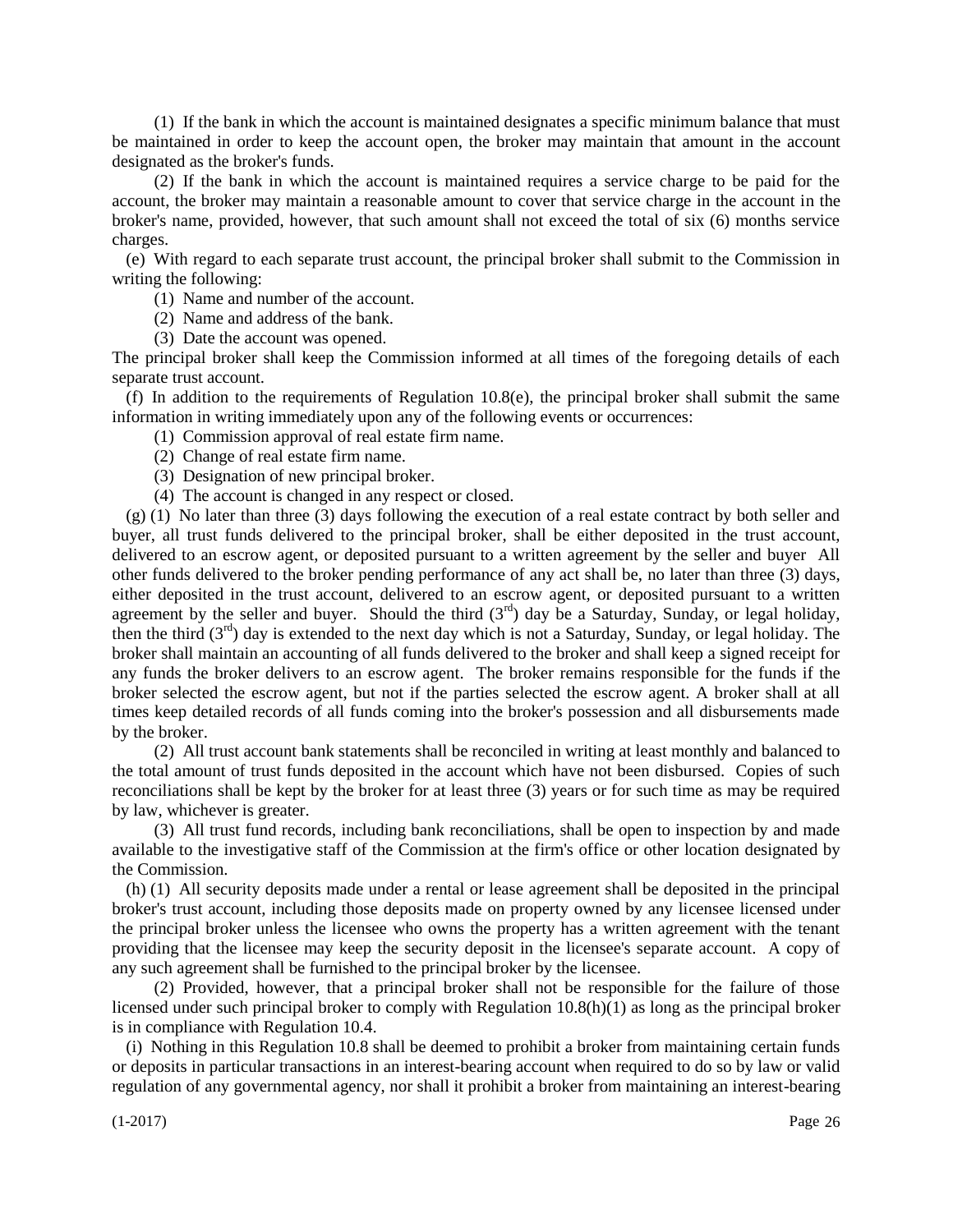account while participating in the Interest on Real Estate Brokers' Trust Account program authorized by Section 24 of Act 690 of 1993 [A.C.A. §17-42-601 et seq.] and Regulations 12.1 and 12.2.

#### **10.9 Disbursement of trust funds.**

(a) A principal broker shall not disburse trust funds from the broker's designated trust account contrary to the terms of a contract for the sale or rental of real estate, or other contract pursuant to which the funds were received, and a principal broker shall not fail to disburse trust funds according to the terms of such contract.

(b) Except as otherwise authorized by Regulation 10.8(d), the balance of a principal broker's trust account shall at all times equal the total of the trust funds received for which the broker is accountable.

(c) A principal broker who disburses trust funds from a designated trust account under the following circumstances shall be deemed by the Commission to have fulfilled properly the broker's duty to account for and remit money which the broker is required to maintain and deposit in a designated trust account:

(1) upon the rejection of an offer to buy, sell, rent, lease, exchange, or option real estate;

(2) upon the withdrawal of an offer not yet accepted to buy, sell, rent, lease, exchange, or option real estate;

(3) at the closing of the transaction;

(4) upon securing a written agreement which is signed by all parties having an interest in the trust funds and is separate from the contract which directs the broker to hold the funds;

- (5) upon the filing of an interpleader action in a court of competent jurisdiction;
- (6) upon the order of a court of competent jurisdiction; or
- (7) upon a reasonable interpretation of the contract which directed the broker to deposit the funds.

(d) When a broker makes a disbursement to which all parties to the contract have not expressly agreed in writing, the broker must immediately notify all parties in writing of the disbursement.

#### **10.10 Agreements to be written.**

(a) Except as provided in Regulation 10.10(b), a licensee, for the protection of the public and of all parties with whom the licensee deals, shall see that the exact agreement of the parties regarding real estate is in writing. A licensee shall also see that clients and other parties to the transaction with whom the licensee deals receive copies of such agreements signed by all parties. (Examples: Exclusive agency agreements or contracts, real estate contracts, closing statements, lease agreements, management agreements, financial obligations and commitments, etc.) It is strongly recommended that a licensee obtain written acknowledgment from the buyer and or seller that the buyer and or seller have received said signed copies.

(b) It is strongly recommended that non-exclusive agency agreements or contracts be in writing.

(c) In compliance with the Arkansas Supreme Court decision in the case of Pope County Bar Association, Inc. vs. Suggs, 624 S.W. 2d 828 (1981), real estate forms used by licensees in the regular course of business shall be approved by a licensed Arkansas attorney prior to use. The licensee shall be responsible for providing evidence of such approval by a licensed Arkansas attorney upon request of the Commission.

#### **10.11 Self dealing.**

Licensees shall not buy, sell, rent or lease property for themselves or for a corporation, partnership or association in which they have an interest without first making full disclosure to the buyer or seller, as the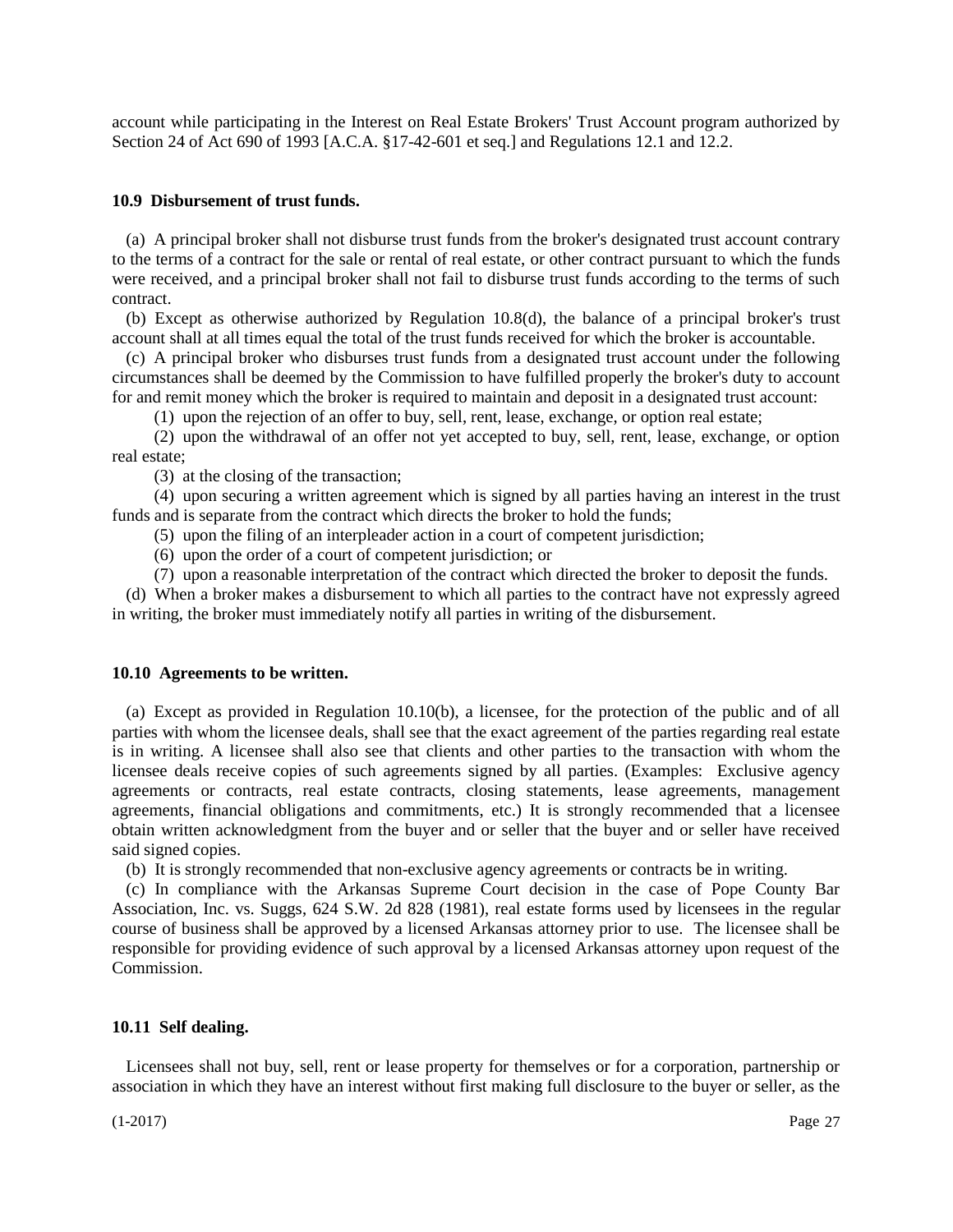case may be, of the exact facts that they are licensed as a real estate broker or salesperson and are buying, renting or leasing the property for their own account or have an interest in the property which they are selling, renting or leasing. All such disclosures must be made in writing before the sales, rental or lease contract is entered into.

#### **10.12 Offers and acceptances.**

(a) All offers received on a specific property shall promptly be presented to the seller by the listing firm or other licensee designated by an authorized representative of the listing firm.

(b) Every offer received must be signed by the licensee who receives it and by that licensee's supervising broker. Every acceptance must be signed by the listing licensee and that licensees supervising broker . (It is desirable for the supervising brokers of the selling licensee and listing licensee to review and sign each real estate contract before it is submitted to the seller, although that is not always possible. However, such supervising brokers shall review and sign the real estate contract as soon as possible after it is received, and, in all cases, prior to closing.)

#### **10.13 Listing agreements; signs.**

(a) If a firm holds an exclusive listing contract on a parcel of property, the selling licensee shall not contact the seller about showing the property or negotiating the sale without prior permission from the listing firm or other licensee designated by an authorized representative of the listing firm. Any offers received by the selling licensee shall be presented to the firm holding the exclusive listing contract not later than the close of the next business day after receipt of the offer. Likewise, all earnest moneys and deposits shall be forwarded to the listing firm for deposit in the listing firm's trust account. The listing firm or other licensee designated by an authorized representative of the listing firm shall then present the offer to the seller. The selling licensee may accompany the listing licensee with the latter's permission, but shall not contact the seller without prior permission from an authorized representative of the listing firm.

(b) A licensee shall not knowingly enter into an agency agreement or contract when there is reason to believe that there is an existing exclusive agency agreement or contract in force without first communicating with the other principal broker who holds such agreement or contract to confirm its existence. If there is an existing exclusive agency agreement or contract in force, the licensee shall not enter into another agency agreement or contract without first notifying the client in writing to consult with an attorney regarding the risk of being liable for two (2) separate commissions. (Examples: Exclusive Listing and Exclusive Buyer Representation Agreements or Contracts, Property Management Agreements)

(c) Signs offering or advertising a property may be on the property only during the existence of a listing agreement, unless otherwise authorized by the owner.

#### **10.14 Reporting violations.**

It is the duty of each licensee to report in writing to the Commission any information coming to the licensee's knowledge which is or may be (1) a violation of the Arkansas Real Estate License Law; or (2) a violation of the Commission regulations.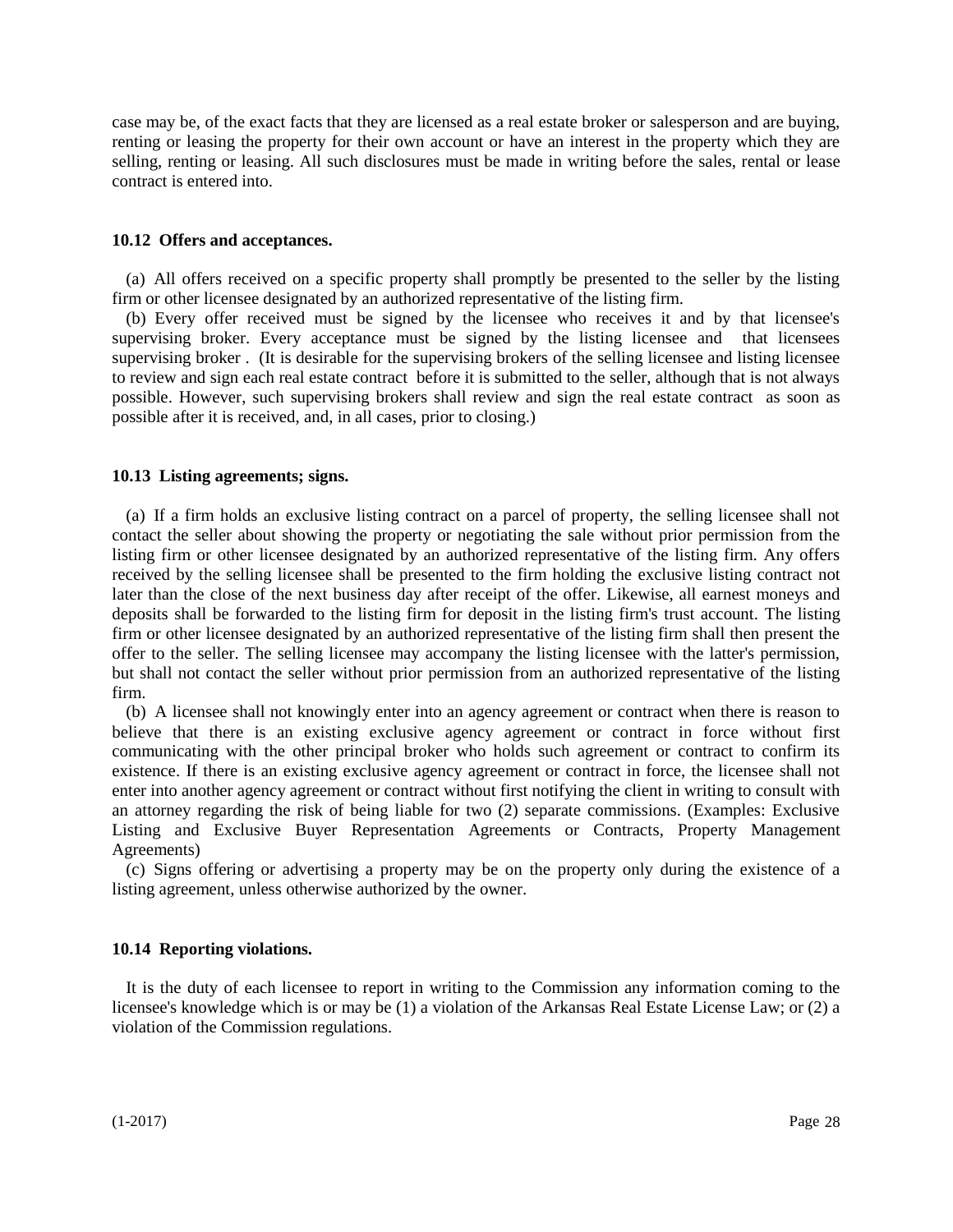#### **10.15 Broker's Price Opinion.**

(a) A "broker's price opinion" means an estimate prepared by a licensee that details the probable selling price of real estate and provides a varying level of detail about the real estate's condition, market, and neighborhood, and information about sales of comparable real estate. A "market analysis" is similar to a broker price opinion but is usually limited to comparison to other real property currently or recently in the market place; whereas, the preparer of a broker price opinion may utilize other basis for the report. In the preparation or issuance of a broker price opinion or market analysis, usage of the terms "market value", "appraised value" or "appraisal", shall be presumed to be in violation of Ark. Code Ann. § 17-42-110(d) and subject to appropriate sanctions. It is highly recommended that a licensee avoid other general references to "value" of the property when preparing or issuing a broker price opinion or market analysis. A report in which a broker price opinion is prepared or issued by a real estate licensee must include within the body of the written report or in a separate cover letter the following:

(1) A brief description of the subject property.

(2) The basis used to determine the broker's price opinion to include any applicable market data and with regard to commercial properties, the computation of capitalization, including the capitalization rate;

(3) Any assumptions or limiting conditions used to determine the broker price opinion (Examples: repairs, items to be removed from property, zoning change, new or different access other than what is currently available, special financing, hazardous waste, nuisance removal, etc.)

(4) A disclosure of any existing or contemplated interest of every licensee who prepares or provides the broker price opinion, including, without limitation, the possibility of a licensee representing the seller or lessor, or the buyer or lessee;

(5) The names and signatures of the licensee who prepared or issued the broker price opinion and of the principal broker or designated executive broker with whom the licensee is associated;

(6) The name of the real estate firm with whom the licensee who prepared or issued the broker price opinion is licensed; and

(7) The date of issuance of the broker price opinion;

(8) In at least 14-point bold type, the following disclaimer:

*Notwithstanding any preprinted language to the contrary, this opinion is not an appraisal of the market value of the property. If an appraisal is desired, the services of a licensed or certified appraiser must be obtained. Pursuant to Ark. Code. Ann. § 17-42-110(d), a broker price opinion or market analysis issued by a real estate licensee shall not contain the terms "market value", "appraised value", or "appraisal".* 

*Any reference in the report to a specific marketing time period is for illustrative purposes only and does not obligate the licensee or broker to sell the property within the stated timeframe or act as a representation or guarantee that the property will be sold within such timeframe.*

*Unless otherwise indicated, the broker price opinion assumes without investigation a fee simple title ownership interest without any reservation of minerals, subsurface rights, or otherwise.* 

*This broker price opinion report is to be used solely for purposes allowed by state and federal law. If the report is to be used for any purpose not specifically allowed by state and federal law, legal counsel should be consulted.*

(b) A licensee shall furnish to the Principal Broker or Designated Executive Broker with whom the licensee is associated, copies of all broker price opinion reports, including the cover letter described above, which shall be maintained on file in accordance with the record keeping requirements of this chapter.

(c) A licensee may produce or transmit a written broker price opinion electronically to any person entitled to receive it. A broker price opinion that is submitted electronically is subject to any regulations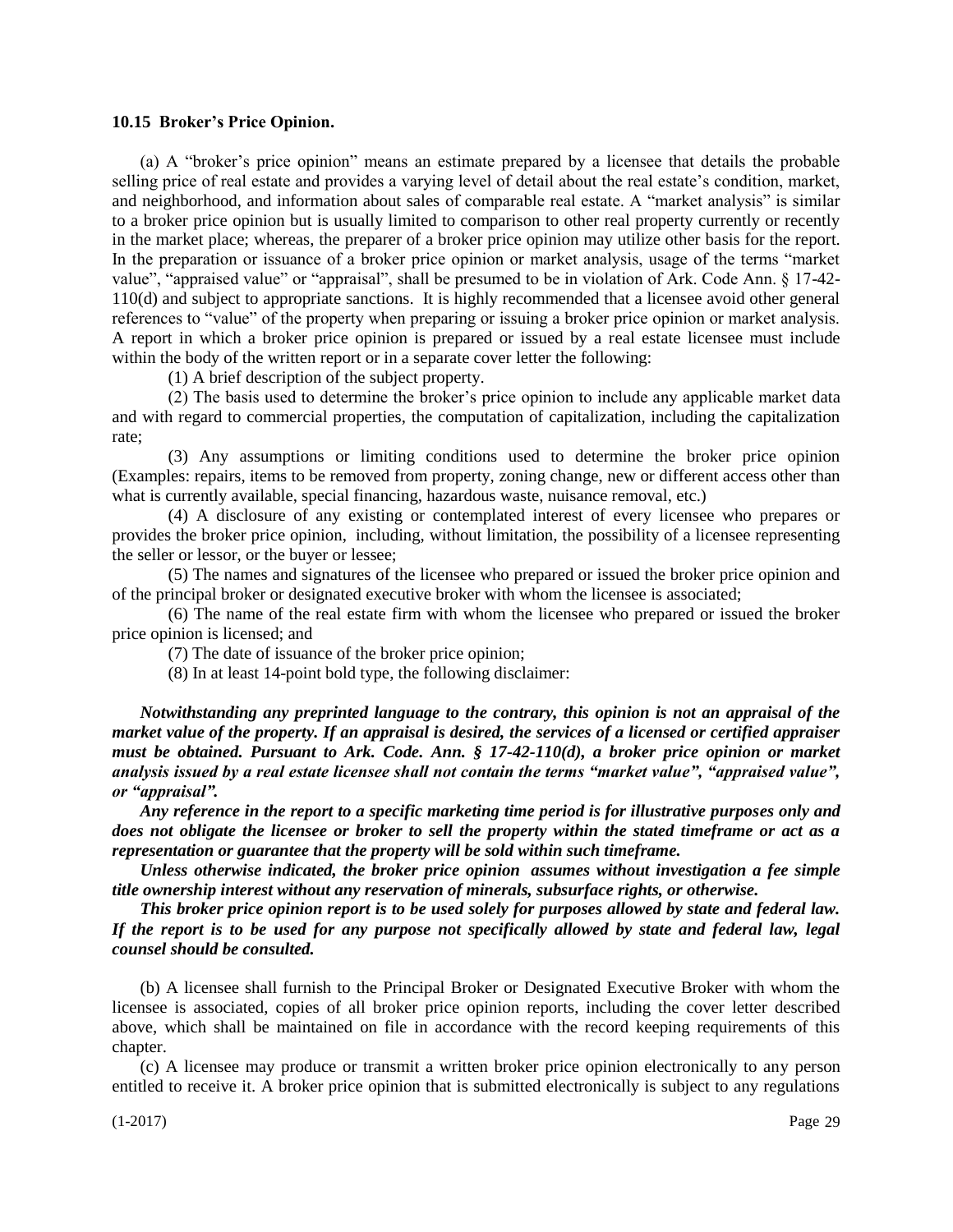relating to recordkeeping as adopted pursuant to this chapter, including inclusion of the cover letter required in 1 above.

(d) A principal broker or designated executive broker is responsible for the preparation and issuance of a broker price opinion by any licensee who is associated with the broker unless the broker price opinion was prepared or issued independently and without permission or authority from the broker. If the principal broker or designated executive broker learns that a licensee has prepared or issued a broker price opinion independently, that broker must comply with Commission Regulation 10.1(a) by immediately notifying the Commission in writing and forwarding such licensee's license to the Commission.

#### **10.16 Criminal convictions and disciplinary actions.**

(a) A licensee who is convicted of or pleads guilty or nolo contendere to any crime other than a traffic violation shall make written report thereof to the Commission within thirty (30) days after the conviction or plea. The report shall include the date of the offense and of the conviction or plea, the name and address of the court, the specific crime for which convicted, or to which the plea is entered, the fine, penalty and/or other sanctions imposed, and copies of the charging document and judgment of conviction or other disposition, including probation or suspension of sentence. The report shall also include the licensee's explanation of the circumstances which led to the charge and conviction or plea, along with any other information which the licensee wishes to submit.

(b) A licensee who after the initiation of an investigation, hearing or other administrative action surrenders or who has a professional, vocational or occupational license, permit, certification or registration denied, revoked, suspended or canceled or who is subjected to any sanctions, including probation, involving such license, permit, certification or registration or who is the subject of sanctions for practicing a profession without a license shall make written report thereof to the Commission within thirty (30) days after such action. The report shall include the date of the action, the name and address of the regulatory agency which has taken the action and copies of documents pertaining thereto. The report shall also include the licensee's explanation of the circumstances which led to the action, along with any additional information the licensee wishes to submit.

(c) An applicant for a real estate license who has been convicted of or pleaded guilty or nolo contendere to any crime other than a traffic violation or who after the initiation of an investigation, hearing or other administrative action has surrendered or has had a professional, vocational or occupational license, permit, certification or registration denied, revoked, suspended or canceled or who has been subjected to any sanctions, including probation, involving such a license, permit, certification or registration shall furnish the written report referred to in Regulation 10.16 (a) and/or (b) to the Commission at the time the application is submitted if such action has already occurred, otherwise such report shall be made immediately after the action occurs.

#### **10.17 Violation of law or regulation.**

A licensee who violates or fails to comply with any provision of the Arkansas Real Estate License Law or Commission regulations is subject to sanctions under Section 17 of Act 690 of 1993 [A.C.A. §17-42-312].

#### **10.18 Property management definitions.**

(a) "Audit trail" means a documented history of a financial transaction by which the transaction can be traced to its source.

(b) "Occupant" means a person who rents a property on a nightly basis.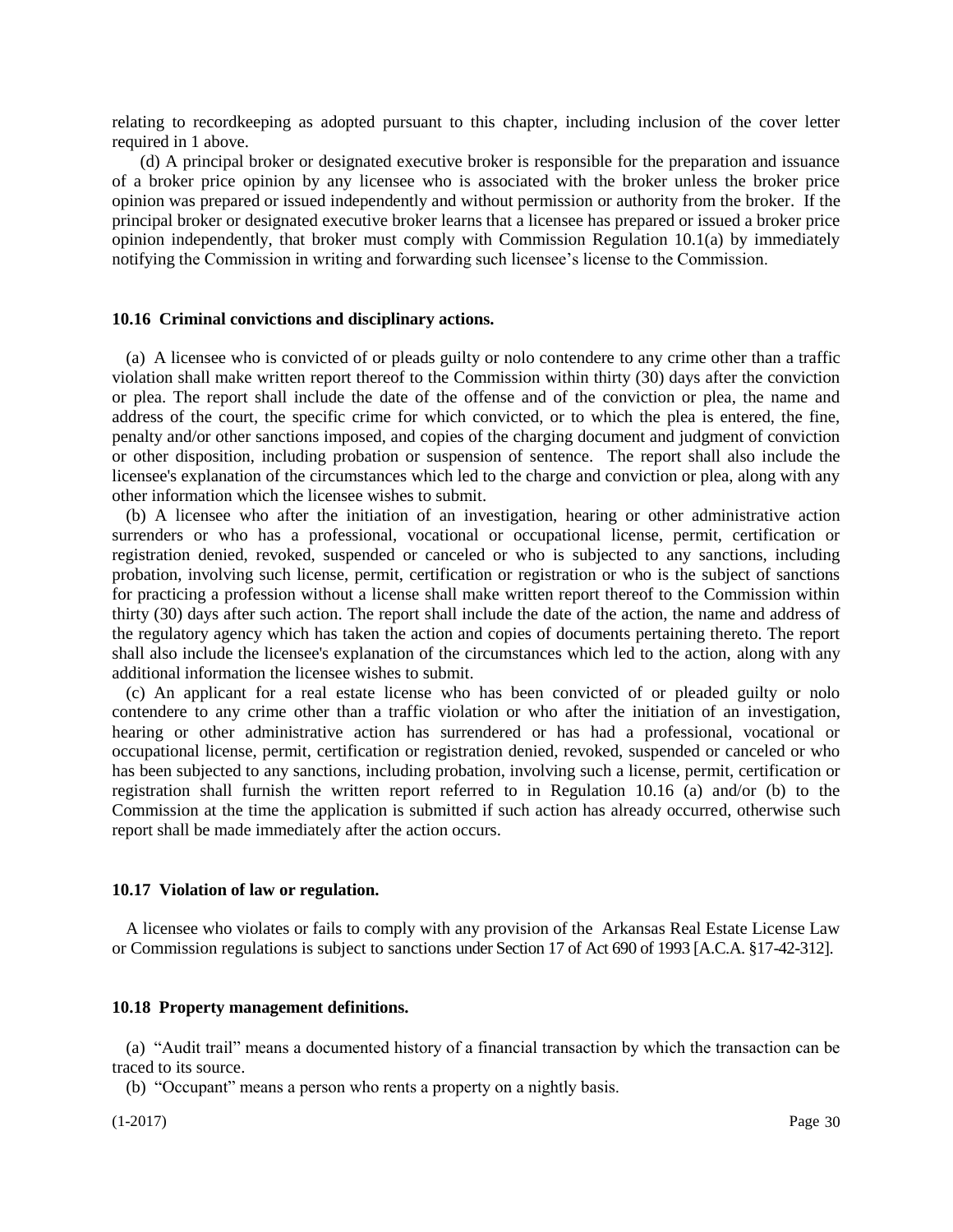(c) "Tenant" means a person who rents a property on other than a nightly basis.

(d) "Property Manager" means a licensed principal broker or designated executive broker who performs property management activities pursuant to A. C. A. § 17-42-103(9)

(e) This section does not apply to any residential property management program operated or regulated by a federal or state act or agency which includes specific record keeping requirements that the commission determines are substantially equivalent to or greater than that required by this section.

#### **10.19 Property management agreement.**

(a) A principal broker or designated executive broker must not engage in the management of residential rental real estate without a written, current property management agreement between the owner and the property manager. A property management agreement must include the following:

(1) Name, address and other contact information for property owner;

(2) The address or legal description of the property to be managed;

(3) The duties and responsibilities of the property manager and owner;

(4) The authority and power given by the owner to the property manager;

(5) The management fees, application fees, screening fees, rebates, discounts, overrides and any other form of compensation to be received by the property manager for management of rental real estate including when such compensation is earned and when it will be paid;

(6) A description of the monthly statements of accounting the property manager will provide to the owner;

(7) The duration of the agreement, rollover provisions, renewal clauses or automatic extensions, if any;

(8) The method by which the property management agreement can be terminated and any other terms and conditions of the agreement;

(9) Signatures of the property manager or executive broker and property owner; and

(10) The date of the agreement.

(b) The property manager must promptly deliver a legible copy of the fully executed property management agreement, and any addenda or amendments, to the owner.

## **10.20 Tenant agreement.**

(a)A property manager shall not lease property he manages without a written agreement with the tenant.

(b) Each lease or rental agreement for residential real estate managed by the property manager must contain the following:

(1) The name and business address of the property manager and his firm;

(2) The name, address and other contact information of the tenant;

(3) The mailing address or unit number of property being rented or leased;

(4) Payment conditions and amounts pertinent to the rental or lease, and the rental or lease term;

(5) The amount of and the reason for all funds paid by the tenant to the property manager at the outset of the agreement including funds for rent, security deposits, and any other fees;

(6) The location where or entity by whom security deposits will be held;

(7) Method by which tenant will be notified in the event of termination of property manager's property management agreement to include handling of tenant's security deposit; and

(8) Signatures of the current property manager or current executive broker and tenant.

 (c) A tenant's refusal to sign the lease agreement shall not constitute noncompliance by the property manager with the terms stated herein.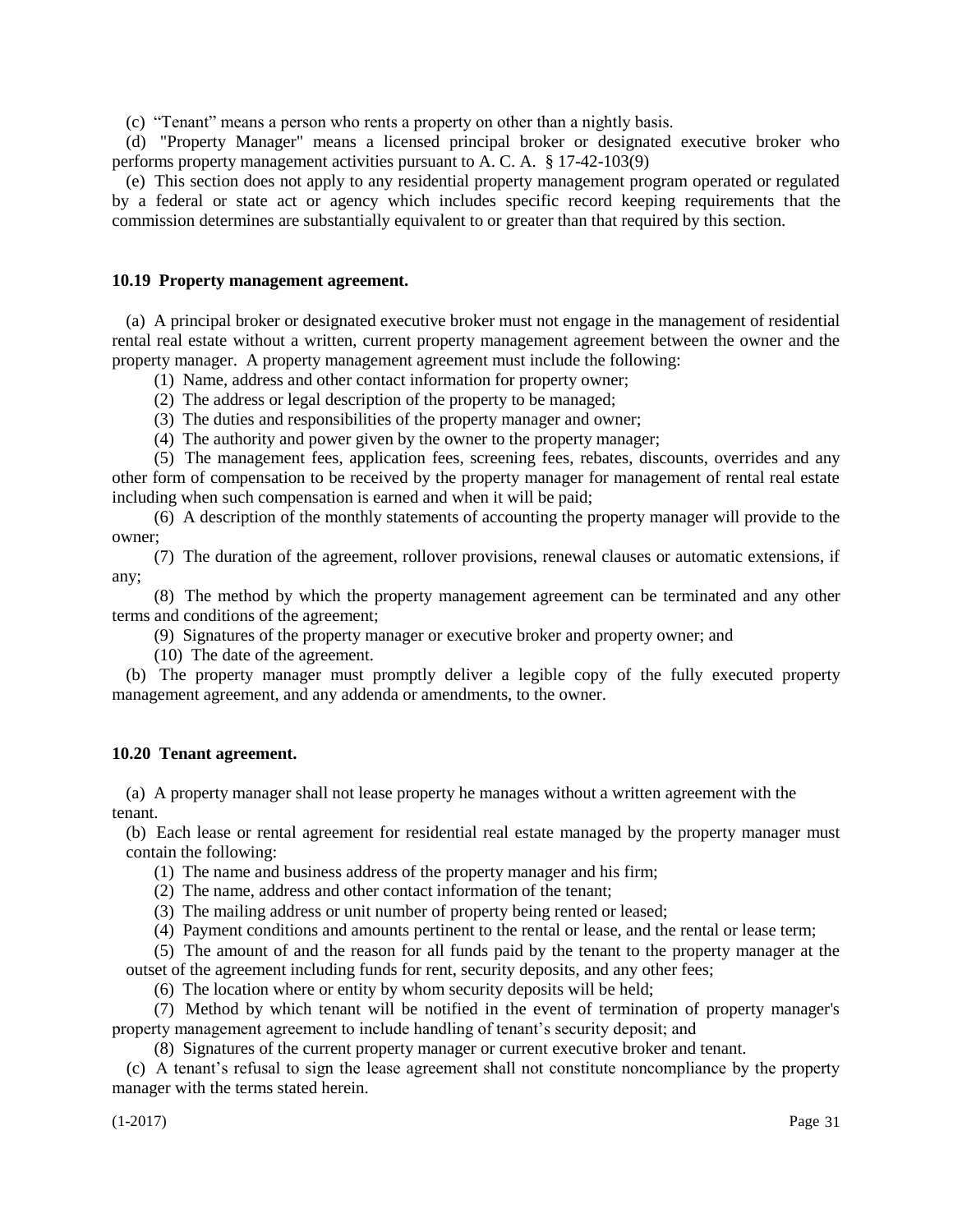(d) A property manager may not expend any tenant security deposits for payment of any expenses or fees not otherwise allowed by the tenant's rental or lease agreement.

#### **10.21 Property management accounting and recordkeeping.**

(a) A property manager must retain records of all deposits in a manner in which they are traceable to the owners' and tenants' ledgers. A property manager must retain records identifying the amount of and purpose of each disbursement entered into the owner's and tenants' ledgers.

(b) The property manager shall disclose to the owner, in writing, the property manager's use of any employees or a business in which the property manager or any persons licensed under him has a pecuniary interest to provide billable services to the owner's property.

#### **10.22 Property management owner ledgers.**

(a) A property manager must prepare and maintain at least one separate owner's ledger for each property management agreement, for all monies received and disbursed.

 (b) If a property is utilized for nightly rentals, a separate ledger account must be maintained for that property. Each occupant of the property must be identified, including the dates of occupancy and amounts paid.

 (c) If a property manager has access to a separate banking or escrow account owned or controlled by the property owner pursuant to a property management agreement, the property manager may maintain either a record of receipts and disbursements or check register in lieu of an owner's ledger.

(d) All owner ledgers must contain the property manager's name, identification of property being managed, and the following information for each deposit of funds:

- (1) The amount of funds received;
- (2) The purpose of the funds and identity of the person who tendered the funds;

(3) The check number, cash receipt number or a unique series of letters and/or numbers that establish an audit trail to the receipt of funds;

- (4) The date the funds were deposited; and
- (5) The balance of each recorded entry.
- (e) For each disbursement of funds, all owner ledgers must contain the following information:
	- (1) The date the funds were disbursed;
	- (2) The amount of funds disbursed;
	- (3) The check number or bank-generated electronic tracking number;
	- (4) The payee of the disbursement;
	- (5) The purpose of the disbursement; and
	- (6) The balance after each recorded entry.

 (f) If more than one property is managed for a property owner, each entry for deposit or disbursement must identify the applicable property rather than just the owner. If a property management agreement with an owner allows the property manager to use funds collected for one property to apply to expenses of another property owned by the same owner, an overall compilation/accounting shall be prepared for the owner.

 (g) At a minimum, once each month, a report showing all receipts and disbursements for the account of the owner must be provided to the owner. A copy or electronic version of each such report must be available through the property manager's records system.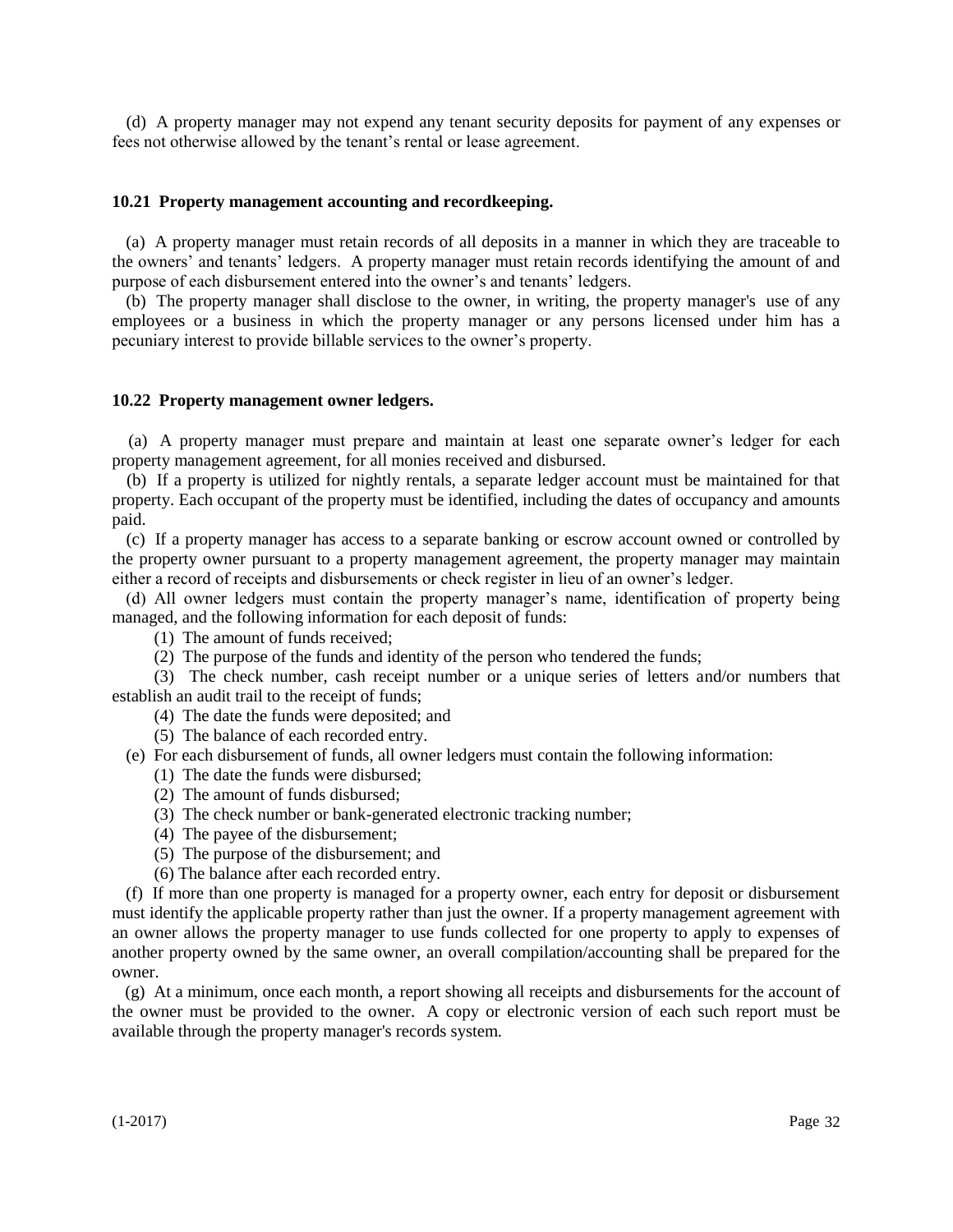#### **10.23 Property management tenant ledgers.**

(a) A property manager must prepare and maintain at least one tenant's ledger for each unit from whom the property manager has received any funds under a property management agreement, whether or not the tenant has executed a written rental or lease agreement at the time of payment of funds to the property manager.

 (b) All tenant ledgers must contain the tenant's name and the legal description or physical address of the property sufficient to distinguish that property from other rental units, or a unique series of letters or numbers that establishes an audit trail.

(c) For each deposit of funds, all tenant ledgers must contain the following information:

- (1) The amount of funds received;
- (2) The purpose of the funds and identity of the person who tendered the funds;

(3) The check number, cash receipt number or a unique series of letters or number that establishes an audit trail to the receipt of funds;

- (4) The date the funds were received; and
- (5) The balance after each recorded entry.
- (d) For each disbursement of funds, all tenant ledgers must contain the following information:
	- (1) The date the funds were disbursed;
	- (2) The amount of funds disbursed;
	- (3) The check number or bank-generated electronic tracking number;
	- (4) The payee of the disbursement;
	- (5) The purpose of the disbursement; and
	- (6) The balance after each recorded entry.

(e) In lieu of an individual tenant ledger a property manager may prepare and maintain a separate record of the receipt of funds from prospective tenants who do not become tenants after such payment.

#### **10.24 Property management cash receipts.**

(a) If a property manager chooses to accept cash, he or his designee must prepare a legible written receipt for any cash funds received under a property management agreement or from a prospective tenant. A copy of the receipt must be maintained in the property manager's records. Cash receipts must be consecutively pre-numbered, be printed in at least duplicate form and must contain:

- (1) The date of receipt of cash funds;
- (2) The amount of the funds;
- (3) The reason for payment or collection of the funds received;
- (4) The identity of the property for which the cash funds were received;
- (5) The tenant's name;
- (6) The payer of the funds if different than the tenant;
- (7) The payee of the funds; and

(8) The name and signature of the individual who actually received the cash and prepared the receipt.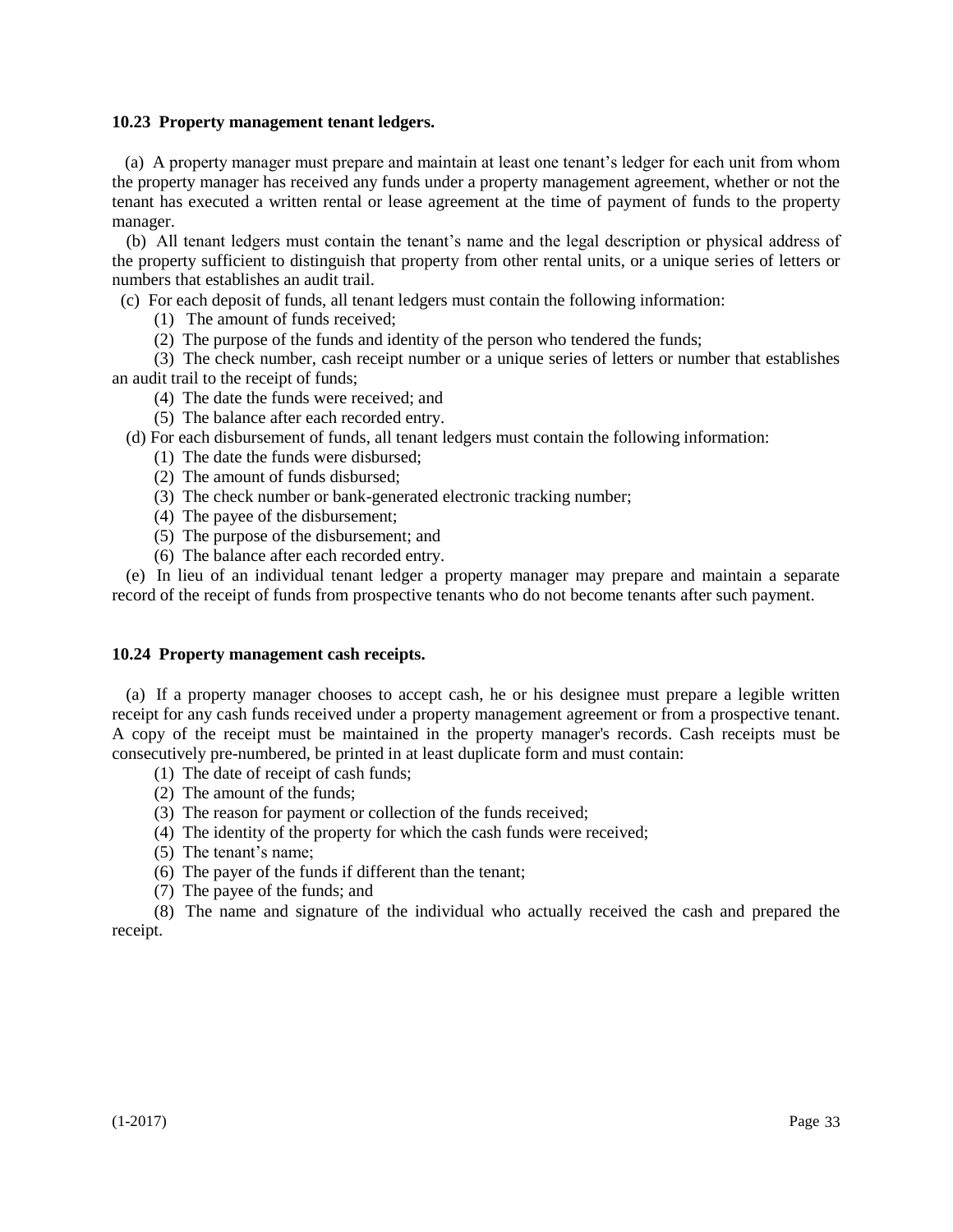#### **SECTION 11. CONTINUING EDUCATION.**

#### **11.1 Requests for waiver or extension.**

Each request for a waiver of the continuing education requirement under A.C.A. § 17-42-307(c) or extension of time to complete post license education requirement, shall be in writing and shall be supported by clear and convincing evidence. The Commission shall acknowledge each such request and shall announce its decision in writing. If the waiver or extension is granted, the Commission may impose such terms and conditions as it deems appropriate.

#### **11.2 Continuing education topics.**

 (a) (1) Annually, the Commission shall identify subject matter topics that will be acceptable for continuing education courses for the upcoming license year.

(2) For the annual continuing education requirement the Commission may:

 (A) Identify a specific topic of not more than three (3) classroom hours to be included in the annual continuing education requirement; or,

 (B) Develop and require a specific curriculum for continuing education courses for licensed brokers or their designees for the annual continuing education.

 (b) (1) The Commission may provide continuing education for licensees under the following circumstances:

 (A) If the Executive Director, in consultation with the Commissioners, determines that courses are not readily available by classroom delivery for a specific topic which has been identified by the Commission as acceptable for continuing education; or,

 (B) If the Executive Director, in consultation with the Commissioners, determines that continuing education courses are not readily available by classroom delivery to licensees in a specific geographic area of Arkansas.

 (2) When providing continuing education pursuant to this section, the Commission is authorized to incur and pay the reasonable and necessary expenses in connection therewith; and to make reasonable charges for materials provided by the Commission and for services performed in connection with providing the materials. The continuing education courses offered by the Commission shall be open to all licensees unless the content is deemed broker specific, in which case the courses will be open to all brokers.

#### **11.3 Approved courses and instructors.**

Only those courses and instructors which are approved by the Commission or which are exempted from such approval by Section A.C.A. §17-42-503 shall be accepted by the Commission for continuing education credit.

#### **11.4 No duplication of pre-licensing and continuing education credit.**

No educational courses or hours submitted as credit toward the prelicensing education requirement shall be used as credit for the continuing education requirements, and no educational courses or hours submitted for credit toward the continuing education requirements shall be used or counted to satisfy the pre-licensure educational requirements.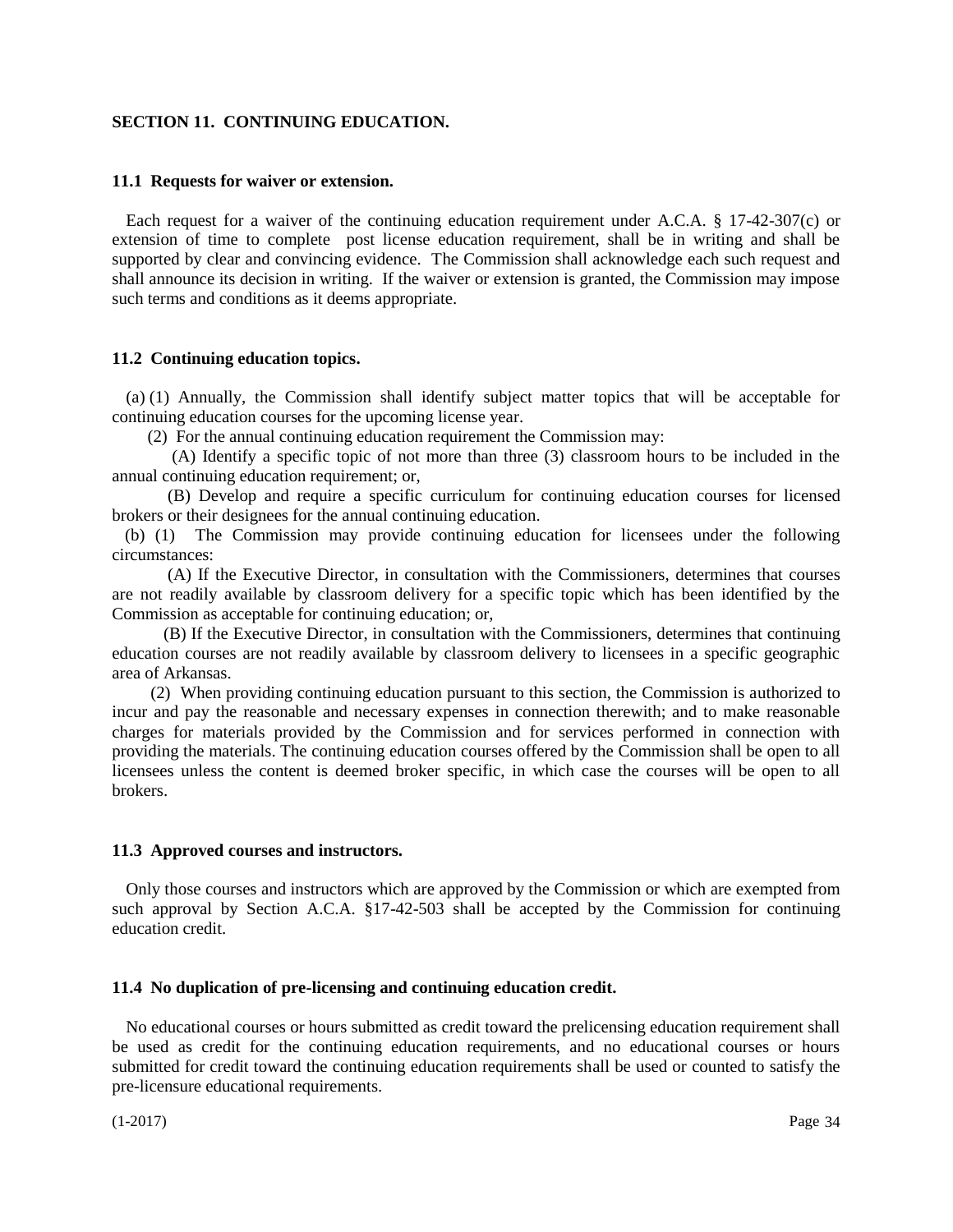#### **11.5 Post-license education requirements**

(a) Each salesperson and broker will complete a post-license education course as provided herein.

(b) Salespersons shall complete an eighteen (18) classroom hour salesperson course.

(c) Brokers shall complete the thirty (30) classroom hour broker course developed by the Commission.

(d) All post-license education courses shall be conducted by either the Arkansas Real Estate Commission, a school or organization licensed by the Commission, or post-secondary school accredited by a nationally recognized accrediting agency approved by the U.S. Department of Education wherever situated. All post-license education hours shall be conducted by actual classroom attendance.

(e) The Arkansas Real Estate Commission will establish the course content for the post-license education courses for new salespersons and brokers.

(f) The broker or salesperson shall deliver to the Commission the original certificate of completion of the post-license education course, or a copy thereof, from an approved provider, or other documentation satisfactory to the Commission. Said documentation must be received by the Commission no later than the end of the month six (6) months following the date of the broker's or salesperson's initial license. If documentation of an individual's post-license education is not received by the Commission within said time period, the license will be placed on inactive status until the broker or salesperson files satisfactory documentation of his completion of said post-license education course.

(g) A broker who is initially licensed in that capacity cannot become an executive broker or principal broker until such broker has completed and filed satisfactory documentation of his completion of the postlicense broker education course. However, the Commission my temporarily waive this requirement for a real estate broker who has submitted proof of enrollment in an upcoming course acceptable to the Commission.

## **SECTION 12. INTEREST ON TRUST ACCOUNTS.**

#### **12.1 Interest on trust account program.**

The Interest on Real Estate Brokers' Trust Account Program authorized by Section 24 of Act 690 of 1993 [A.C.A. §17-42-601 et seq.] is hereby established and Arkansas Real Estate Foundation, Inc. is designated as the recipient of funds generated by such program.

#### **12.2 Certain interest bearing trust accounts approved.**

Notwithstanding any other Commission regulation to the contrary, a principal broker is authorized to maintain interest bearing trust accounts when required to do so by law or valid regulation of any governmental agency, or while participating in the Interest on Real Estate Brokers' Trust Account Program.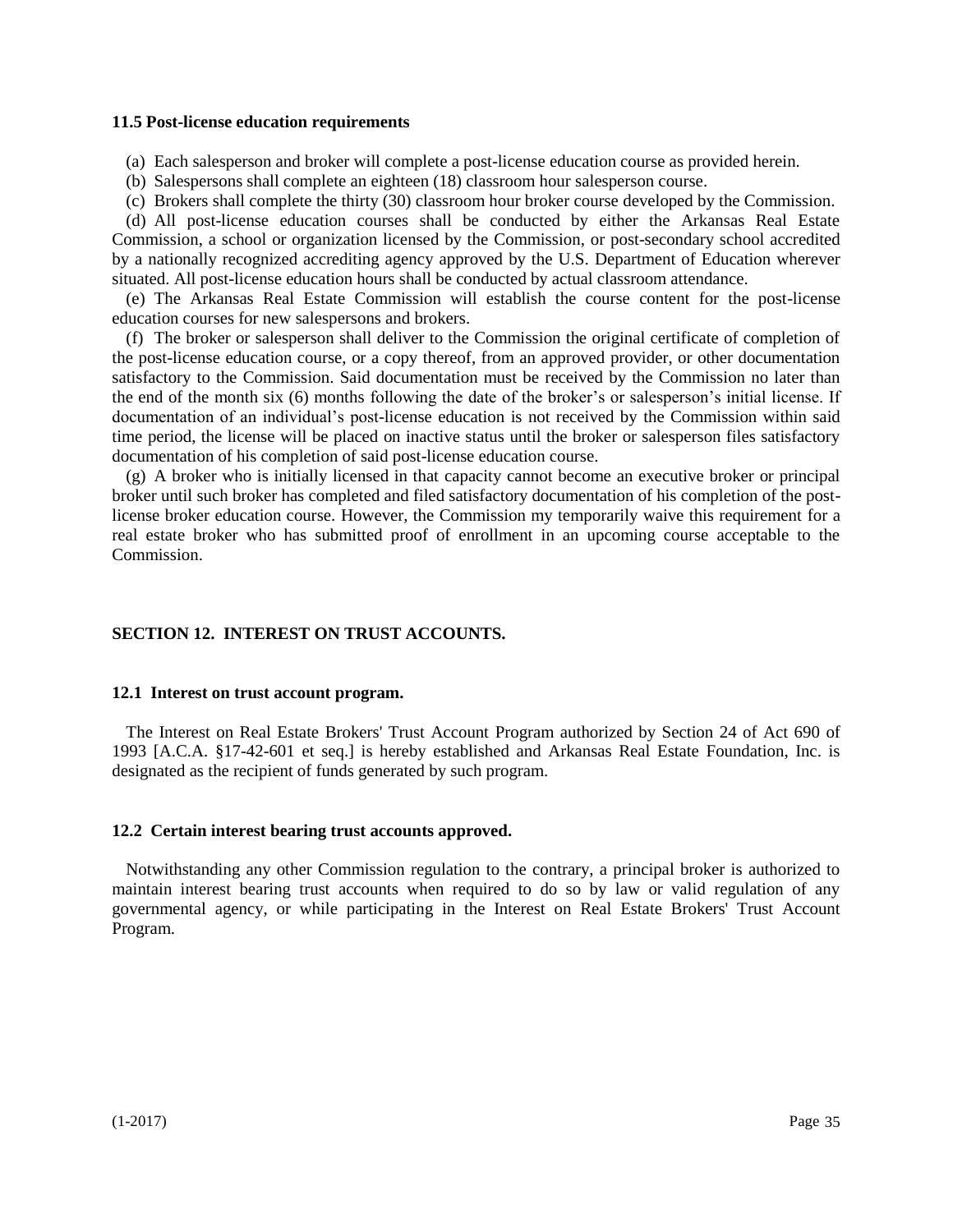## **SECTION 13. TIME-SHARE.**

#### **13.1 Registration; renewal: fees**

(a) Each application for registration of a time-share plan or of an agent thereof shall be made on a form furnished by the Arkansas Real Estate Commission and shall be accompanied by the appropriate filing fee and evidence that a bond in the amount shown below has been placed with a surety company, corporate bond acceptable to the Commission or a cash bond with the Commission.

(b) Each registration shall be renewed annually and shall be filed no later than June 1 beginning with the upcoming renewal period beginning July 1. Such renewal shall be made on a form prescribed by the Commission and accompanied by the appropriate fee.

(c) The following fees are established at the amounts indicated:

- (1) Time-share plan registration fee \$750.00
- (2) Time-share plan annual renewal fee \$350.00
- (3) Abbreviated registration application fee \$500.00
- (4) Abbreviated registration renewal and recertification fee \$300
- (5) Acquisition agent registration and renewal fee \$150.00
- (6) Principal broker registration and renewal fee \$75.00
- (7) Managing agent registration and renewal fee \$75.00
- (8) Exchange agent registration and renewal fee \$75.00
- (9) Material change fee \$150.00
- (d) The following bond amounts are established at the amounts indicated:
	- (1) Developer's consolidated bond \$50,000
	- (2) Acquisition agent bond \$10,000
	- (3) Principal broker bond \$10,000
	- (4) Managing agent bond \$10,000

#### **13.2 Agents; amendment of registration.**

(a) Each developer shall file with the Commission the name, street address, mailing address, and telephone number of each acquisition agent, managing agent, sales agent and exchange agent and the responsible managing employee for each of said agents associated with each time-share plan. Should any of the information contained in this list change, then the developer shall notify the Commission of such change within two (2) weeks of such change.

(b) A developer shall amend or supplement its registration to report any material change in the information required by Ark. Code Ann. § 18-14-204. Such amendment or supplementation shall be made within forty-five (45) days of the occurrence of the material change. "Material change" means any change which alters the meaning or effect of an instrument or information, or any change which affects the rights or liabilities of any time-share owner or any potential time-share purchaser.

#### **13.3 Fictitious name.**

Each developer, acquisition agent, managing agent, sales agent and exchange agent shall register with the Commission each fictitious name, if any, under which that person conducts business. No person shall conduct business which is regulated by the provisions of the Arkansas Time-Share Law under any names other than those registered with the Commission.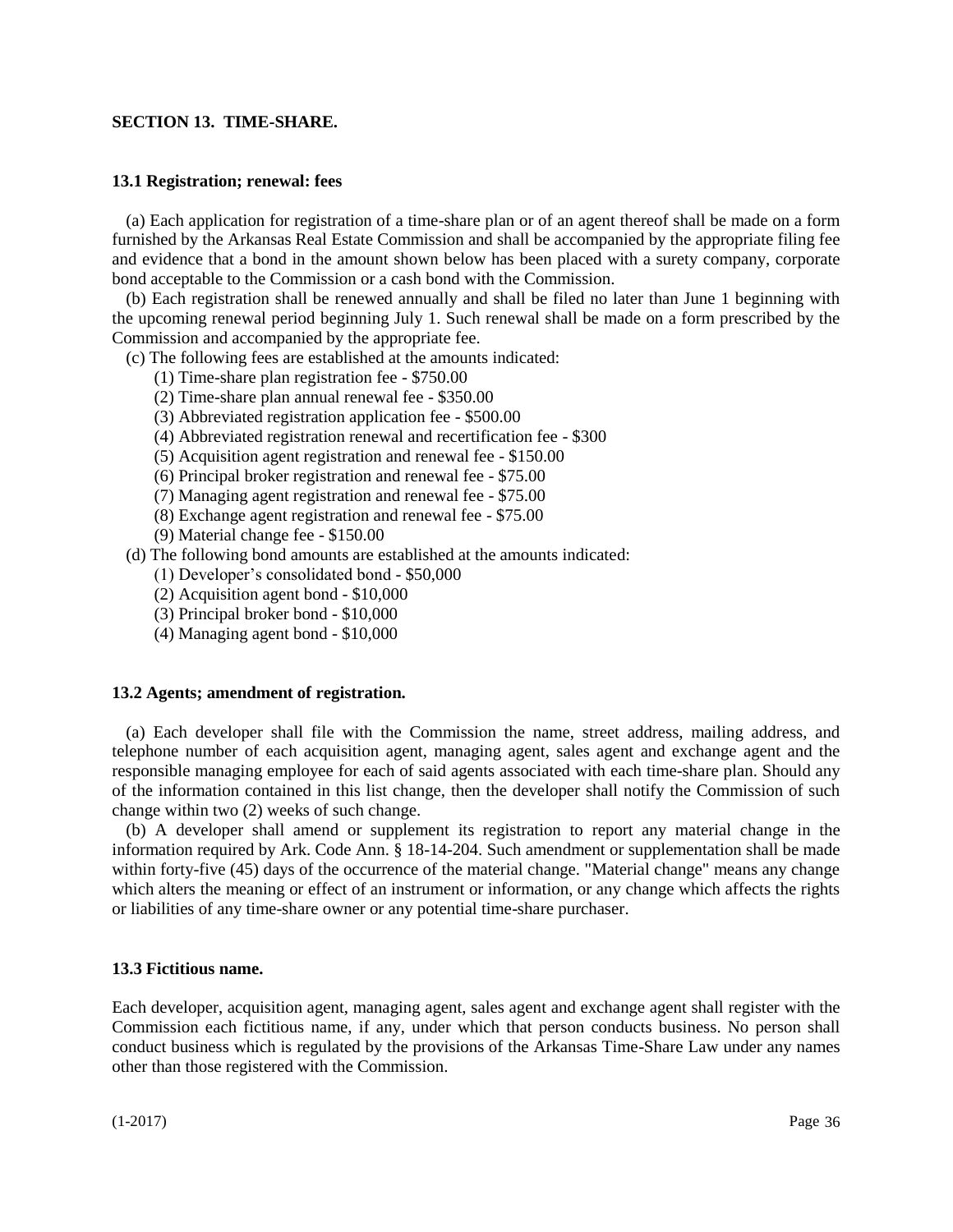#### **13.4 Purchase contract; cancellation notice; form, time, procedure.**

(a) A purchaser may cancel any contract for the purchase of a time-share interest from a developer within five (5) days after execution of the contract. The purchaser's right to cancel a contract for purchase shall not be waived.

(b) The public offering statement shall be written in clear, plain and concise language. There shall be attached to the front of the public offering statement a notice in duplicate containing the following language in at least 10 point boldface type:

#### **"IMPORTANT NOTICE**

 **I UNDERSTAND THAT IF I SIGN A CONTRACT FOR THE PURCHASE OF A TIME-SHARE INTEREST I HAVE THE RIGHT TO CANCEL THE CONTRACT WITHIN FIVE (5) DAYS AFTER SIGNING THE CONTRACT. I UNDERSTAND THAT CANCELLATION IS WITHOUT PENALTY AND ALL PAYMENTS MADE BY ME BEFORE CANCELLATION SHOULD BE REFUNDED WITHIN THIRTY (30) DAYS OF RECEIPT OF THE NOTICE OF CANCELLATION. IF THE FIFTH DAY AFTER THE SIGNING OF THIS CONTRACT IS A SATURDAY, SUNDAY, OR LEGAL HOLIDAY MY RIGHT TO CANCEL IS EXTENDED TO THE NEXT DAY WHICH IS NOT A SATURDAY, SUNDAY, OR LEGAL HOLIDAY.** 

 **I REALIZE THAT TO CANCEL THIS CONTRACT I MUST MAIL OR DELIVER A WRITTEN NOTICE OF CANCELLATION TO (NAME OF DEVELOPER) AT (DEVELOPER'S ADDRESS).** 

 **I UNDERSTAND THAT THE ARKANSAS REAL ESTATE COMMISSION NEITHER RECOMMENDS NOR APPROVES THIS OR ANY OTHER TIMESHARE PLAN. I HEREBY ACKNOWLEDGE RECEIPT OF THE ATTACHED PUBLIC OFFERING STATEMENT.** 

**(Purchaser's Signature) DATE: "**

The original executed notice shall be retained by the developer and the duplicate copy shall be given to the purchaser. This notice shall contain no other printing or writing thereon.

(c) There shall be included in each contract for the purchase of a time-share interest immediately above the signature line a notice containing the following language in print size larger than the other provisions of the contract (excluding descriptive headings and titles) but no less than 10 point boldface type:

## **"NOTICE TO PURCHASER**

## **YOU HAVE THE RIGHT TO CANCEL THIS CONTRACT WITHIN FIVE (5) DAYS AFTER YOU SIGN THE CONTRACT. FOR FURTHER INFORMATION, SEE "IMPORTANT NOTICE" ATTACHED TO THE PUBLIC OFFERING STATEMENT."**

(d) Should the fifth day after the execution of the contract for purchase of a time-share interest be a Saturday, Sunday or legal holiday, then the five (5) day cancellation period shall not expire until the end of the next day which is not a Saturday, Sunday or legal holiday. "Legal holiday" means any day designated as a holiday by the President or the Congress of the United States or designated by the laws of this state.

Notice of cancellation shall be properly addressed with sufficient postage prepaid to assure delivery and notice shall be deemed given when postmarked by the United States Postal Service.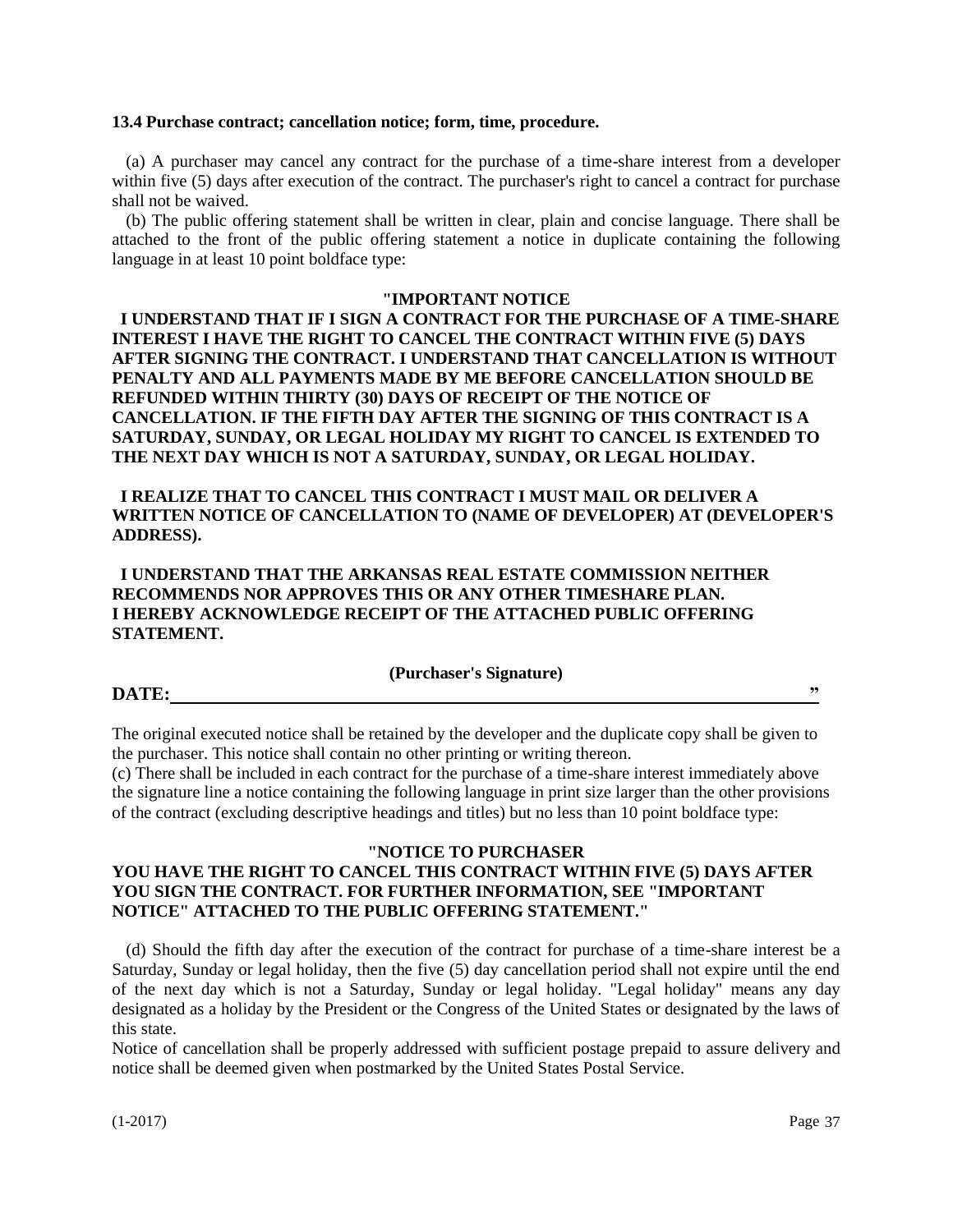#### **13.5 Record maintenance.**

Each developer shall assure that any records required to be maintained pursuant to the Arkansas Time-Share Law or regulations promulgated thereunder shall be maintained and made available to the Arkansas Real Estate Commission upon request.

#### **13.6 Records; developer and agent; type, time.**

(a) Each developer shall maintain complete records of each sale of any time-share interests in the timeshare plan. The records shall be maintained for three (3) years and shall contain complete and detailed records of all escrow accounts required by statute or otherwise maintained; complete records of each sale of any time-share interests, including copies of sales contracts, closing statements, credit disclosure information, executed copies of "Important Notice;" and any other information necessary to make a complete record of each transaction effected by the developer. These records shall be open to inspection by the Arkansas Real Estate Commission.

(b) Each principal broker functioning pursuant to the Real Estate License Law shall maintain complete records of each transaction conducted by his/her firm. Each firm shall maintain signed copies of all offers, signed copies of all closing statements, detailed records of all escrow accounts required by statute or otherwise maintained, and any additional documents as may be necessary to make a complete record of each transaction effected by such firm. All such records shall be maintained for three (3) years and shall be open to inspection by the Arkansas Real Estate Commission.

(c) Each acquisition agent shall maintain complete records of all advertising and/or promotional materials used, names and addresses of all persons who receive prizes, other than the names and addresses of persons who received the prize most frequently awarded, the retail value of all prizes awarded and a statement of the odds of winning each prize. These records shall be maintained for three (3) years following the expiration date of the contest or gift offer and shall be open to inspection by the Arkansas Real Estate Commission.

(d) Each managing agent shall maintain complete records of all time-share plans managed by his/her firm. Each firm shall maintain complete and detailed records of all maintenance fees collected and the disbursement of these fees for repair and maintenance of the accommodations. These records shall include copies of all contracts, agreements, receipts and invoices, and any additional documents as may be necessary to make a complete record of all financial transactions with regard to the management of each accommodation. Each firm shall also maintain complete records of any rental program operated for the benefit of owners of time-share interests. These records shall be maintained for three (3) years and shall be open to inspection by the Arkansas Real Estate Commission.

## **13.7 Advertising materials.**

Advertising materials used in this state shall be maintained for three (3) years by the developer or agent using the materials.

## **13.8 Financial statements.**

Financial statements are required to be submitted to the Commission under Ark. Code Ann. § 18-14- 204(a). The statements shall be in accordance with generally accepted accounting principles and be issued by a certified public accountant who shall perform an independent review or audit in accordance with the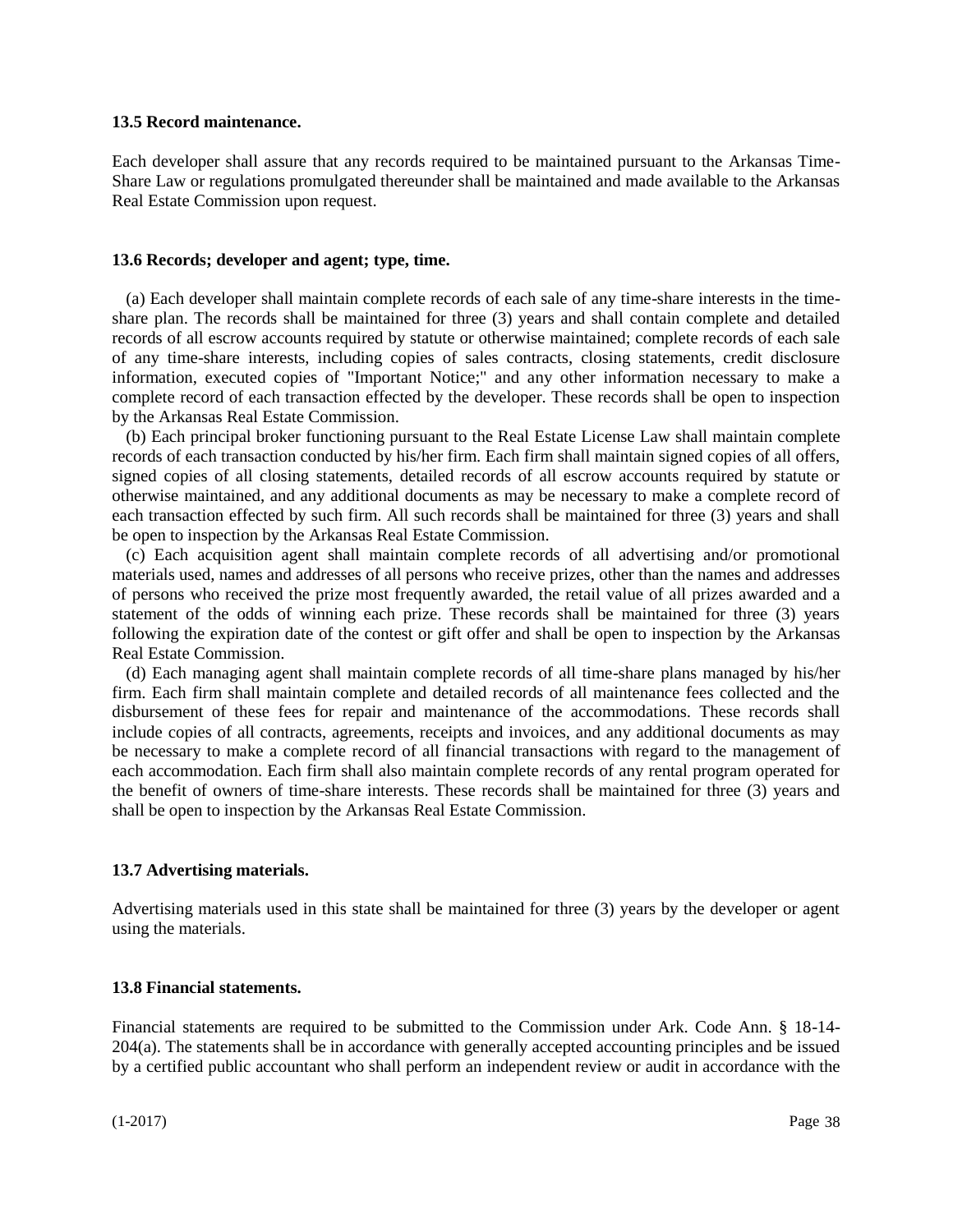applicable standards of the Financial Accounting Standards Board of the American Institute of Certified Public accountants.

## **13.9 Promotional programs; prizes, odds.**

(a) For any promotion, contest, sweepstakes or other prize or gift offer (hereinafter referred to as "promotional program") regarding a time-share plan registered in Arkansas, the developer or acquisition agent or other principal party shall maintain for three (3) years a full and complete description of the promotional program, including but not limited to the following information:

(1) The duration of the promotional program;

(2) A description of each prize or gift to be awarded including the retail value of each prize or gift to be awarded and the minimum number of each prize to be awarded;

(3) A copy of all advertising material to be used;

(4) A statement of each condition precedent to the receipt of any gift or prize;

(5) The formula used in computing the odds of winning each prize or category of prizes, if such odds are less than one to one.

(b) Any representation of the odds of winning a prize or gift shall be stated in a straightforward and easily comprehensible manner in whole numbers without the use of decimal points or percentage signs.

(c) All materials which advertise a promotional program shall prominently contain:

(1) A disclosure of the odds of winning, if such odds are less than one to one;

(2) A disclosure that a "time-share" sales presentation will be offered or required;

(3) A disclosure of the qualifications necessary for participation in the promotional program;

(4) The description and retail value of the prize or gift; and

(5) If the promotional program involves the participation of other entities or developers, the disclosure that the promotional program has multiple sponsors and is either national, regional or statewide in scope, whichever is applicable.

(d) Within one (1) month of the conclusion of any prize offer in which the odds of receiving the prize are less than 1 to 1, the developer shall determine and maintain on record for three (3) years the total number of offers made and the total number of winning numbers distributed by prize category.

(e) Within one (1) month of the conclusion of any contest, the developer shall compile and record a list of the names and addresses of each person who received each prize, other than the prize most frequently awarded. The list shall identify the prize received by each person.

(f) All records and documents required by this subsection are subject to the review of the Arkansas Real Estate Commission upon its request.

## **13.10 "Reasonable Time" defined.**

"Reasonable time" as used in Ark. Code Ann. § 18-14-409(a) shall be presumed to be thirty (30) days.

## **13.11 Limitations.**

Should the parties agree to reduce the period of limitation as stated in Ark. Code Ann. § 18-14-403, such agreement to reduce shall be a separate and distinct paragraph of the contract and shall be initialed by the parties as though the paragraph were an alteration of the original agreement.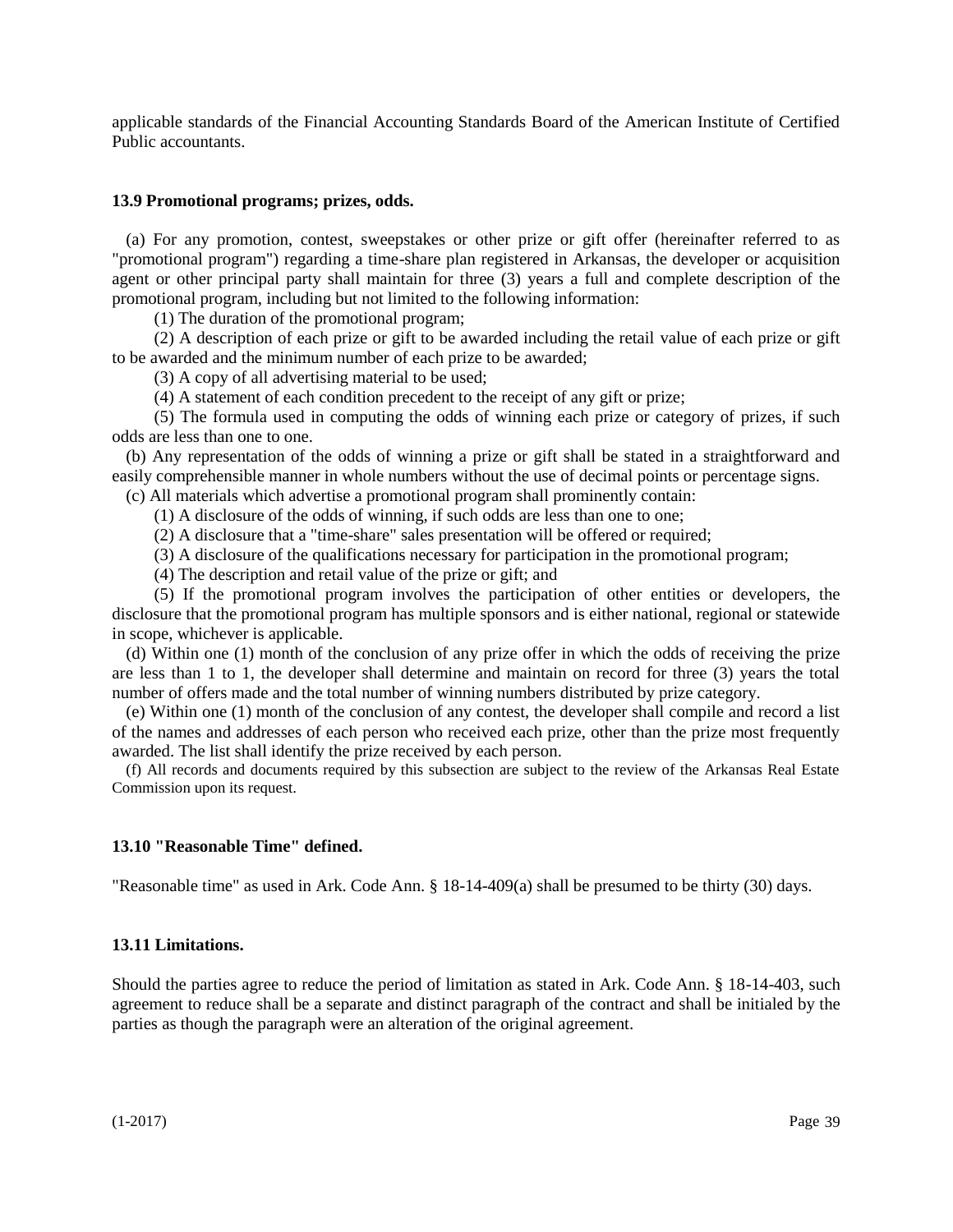#### **13.12 Reservation; deposit refundable.**

Upon receipt of a deposit and acceptance of a reservation pursuant to Ark. Code Ann. § 18-14-202(a), the developer shall notify the purchaser in writing that the deposit is refundable at any time at the purchaser's option and that the acceptance of the deposit does not create a binding obligation.

#### **13.13 General regulations apply.**

Rules and Regulations of the Arkansas Real Estate Commission 1.1 through 15.8 inclusive shall regulate the practice and procedure for the Commission for enforcement of the Arkansas Time-Share Law and are hereby adopted and incorporated by reference as though included herein word for word; provided that, for purposes of the Arkansas Time-Share Law Regulations, reference to the real estate license law or Commission regulations, and/or reference to licensees, shall be deemed to include the Arkansas Time-Share Law and Time-Share Regulations; and reference to licensees shall be deemed to include registrants under the Arkansas Time-Share Law.

#### **13.14 "No Action" letter.**

Whenever the Commission determines on the basis of the facts presented that no affirmative action is necessary to protect the public interest or prospective purchasers, a letter stating that no action will be taken by the Commission may be issued. Any letter by the Commission that action shall not be taken shall not bind the Commission with regard to its future actions relating to such matters unless the Commission shall specifically set forth in writing its determination to be so bound and the extent and nature thereof. Any such no-action letter shall not affect any right which any purchaser may have under the Arkansas Time-Share Law.

#### **13.15 Effective date.**

The effective date of the Time-Share Regulations adopted herein [13.1 - 13.4] shall be the first day of the fourth month following adoption. [Adopted 11-27-84; effective 3-1-85.]

## **SECTION 14. EFFECTIVE DATE; PARTIAL REPEALER.**

#### **14.1 Effective date.**

The foregoing regulations numbered 1.1 through 12.2 shall become effective on January 1, 1994.

#### **14.2 Partial repealer.**

Previously enacted and currently existing regulations of the Commission numbered 101 through 159 and 201 through 205 are deemed superseded by these regulations 1.1 through 12.2 and are therefore repealed as of January 1, 1994 as to any acts, conduct, transactions or other matters which occur on or after January 1, 1994; provided, however, that any acts, conduct, transactions or other matters which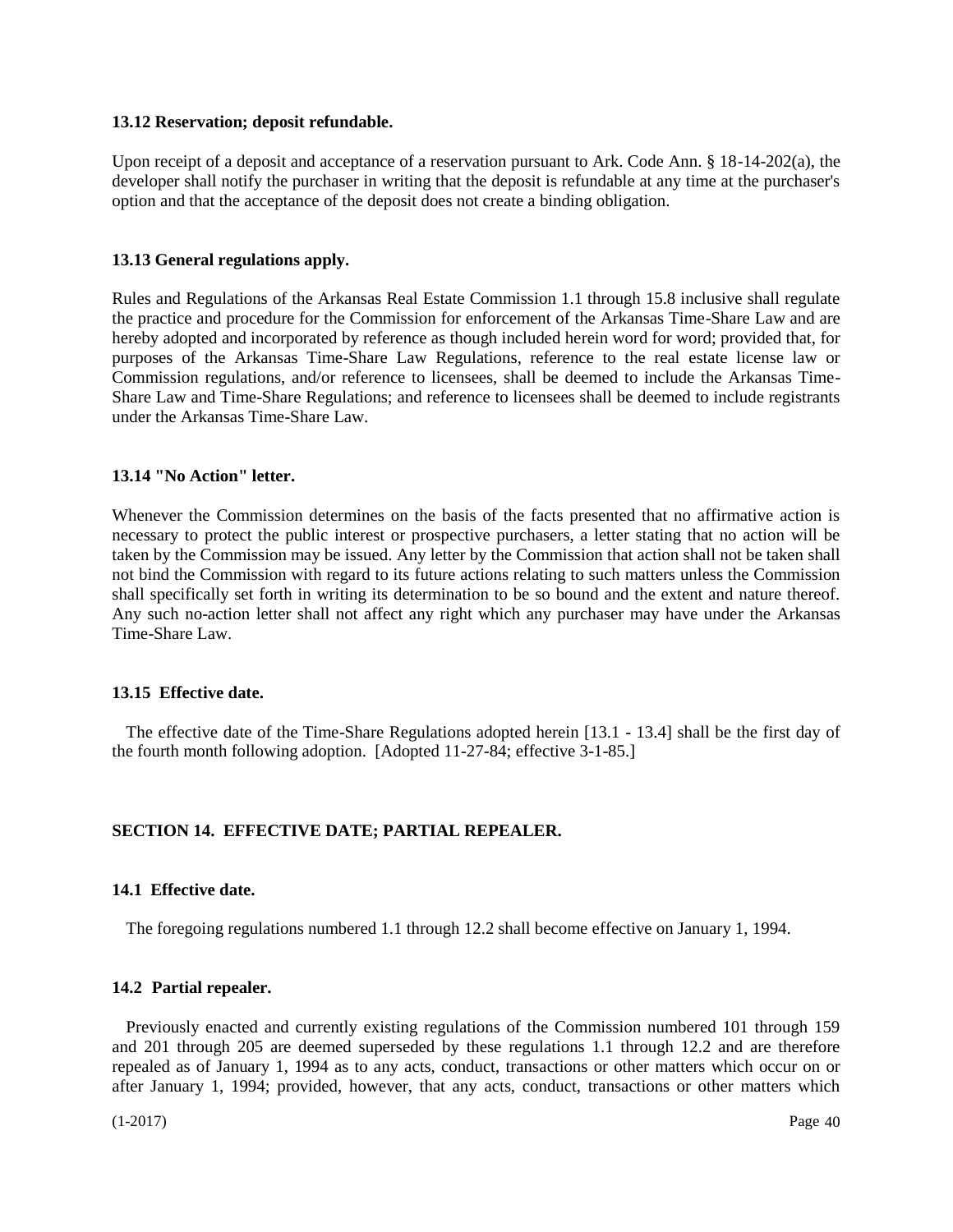occur prior to January 1, 1994, which become the subject of a complaint, hearing, action, or determination after January 1, 1994, shall be governed and controlled by Regulations 101 through 159 and 201 through 205.

## **SECTION 15. REAL ESTATE AUCTION DEFINITIONS AND REQUIREMENTS.**

## **15.1 Definitions.**

(a) Absentee bid means a procedure that allows a bidder to participate in the bidding without being physically present.

(b) Absolute Auction means an auction where the real estate is sold to the highest qualified bidder with no minimum bid or limiting conditions. The seller may not bid personally or through an agent, unless the seller is a party to the dissolution of any marriage, limited liability company, partnership, or corporation, and is bidding as an individual apart from the selling entity. Also known as an auction without reserve.

(c) Auction means a method of selling real estate in a public forum through open and competitive bidding.

(d) Auction agreement means the same as a written listing agreement or written agency agreement for the purposes of this section.

(e) Auction With Reserve means an auction of real estate in which the seller or his agent reserves the right to establish a disclosed or undisclosed minimum bid, to accept or reject any and all bids, and to withdraw the real estate at any time prior to announcement of the completion of the sale by the auctioneer. Also known as reserve auction or as an auction subject to confirmation.

(f) Auctioneer means any individual who holds an active Arkansas Real Estate license pursuant to ACA § 17-42-101 et seq. [and an active Arkansas Auctioneer license pursuant to ACA § 17-17-101 et seq.], who offers, attempts, or agrees to auction real estate or participate in a real estate auction.

(g) Bid means a prospective buyer's indication of offer of a price the prospective buyer is willing to pay to purchase real estate at auction.

(h) Buyer's premium means an advertised percentage of the high bid or flat fee added to the high bid to determine the total contract price to be paid by the buyer.

(i) Internet auction means an auction in which a prospective buyer bids using electronic media. The term also includes an auction in which the auctioneer conducts the auction using electronic media.

(j) Rafter Bid or Puffing of a Bid means a fictitious bid used to increase the final sales price.

(k) Reserve means the minimum price that a seller is willing to accept for a property to be sold at auction.

(l) Shill means a person who falsely pretends to have no association with the auctioneer or seller and gives the impression of being an enthusiastic bidder by puffing of a bid.

#### **15.2 Nature of auction and written auction agreement.**

(a) Auction shall be with reserve, unless the real estate is offered without reserve using explicit terms such as "absolute" or "without reserve." In an auction "with reserve," the auctioneer may withdraw the real estate at any time until he/she announces completion of the auction. In an "absolute" auction or auction "without reserve," after the auctioneer calls for bids on real estate, that real estate cannot be withdrawn unless no bid is made within a reasonable time.

(b) The auctioneer shall have a written auction agreement with the owner stating the parties' agreement regarding the terms and conditions of the auction, including whether the auction will be an absolute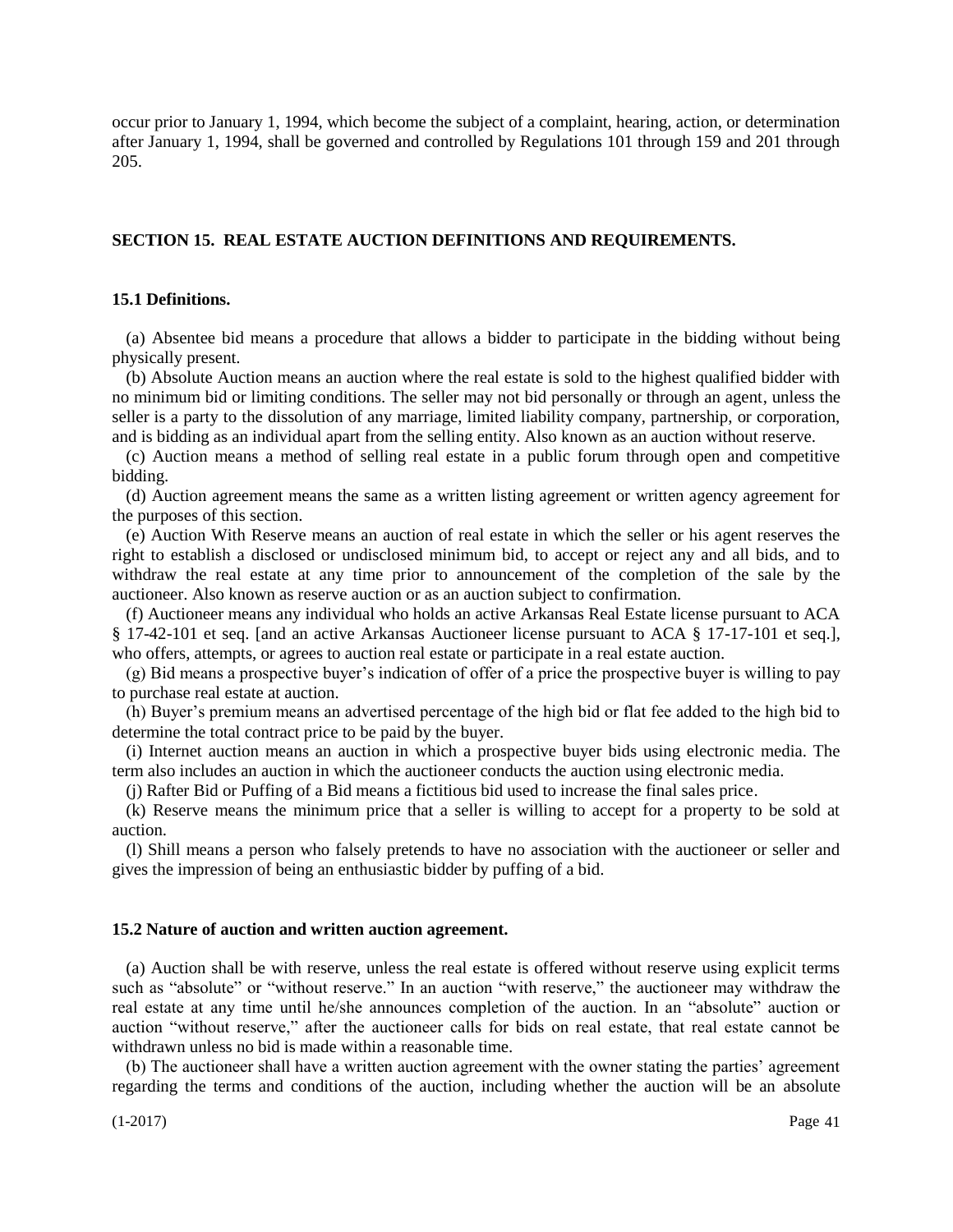auction or auction with reserve and the terms of reserve or conditions on the sale; whether a buyer's premium will be charged the buyer and who will receive the buyer's premium collected, and whether the auctioneer or others on the auctioneer's behalf may bid on or purchase the subject real estate at the auction. The auction agreement shall include the address of the property; the compensation to be received by the auctioneer; and the signatures of all parties. At the time of securing the auction agreement, the auctioneer who obtains it shall give the person or persons signing the agreement a true copy of the agreement. In those cases where the auction is an absolute auction or auction without reserve, the auction agreement or an addendum thereto must include the following statement in 14 point bold-faced type.

**"SELLER ACKNOWLEDGES AND AGREES THAT THE PROPERTY OF SELLER (OR PORTION THEREOF IF CONSPICUOUSLY NOTED ON THIS AGREEMENT BETWEEN AUCTIONEER AND SELLER) IS TO BE SOLD AND CONVEYED TO THE HIGHEST BIDDER AT THE AUCTION SALE REGARDLESS OF PRICE AND WITHOUT SELLER HAVING ANY AUTHORITY OR LEGAL RIGHT TO REFUSE TO CONVEY THE PROPERTY (OR PORTION THEREOF) TO SUCH HIGH BIDDER. SELLER IS STRONGLY ADVISED TO VISIT WITH AN ARKANSAS LICENSED ATTORNEY WITH REGARD TO THE DIFFERENCE IN AN AUCTION WITHOUT RESERVE (SUCH AS THAT INTENDED BY AND TO OCCUR PURSUANT TO THIS AGREEMENT) AND AN AUCTION WITH RESERVE. SELLER IS ALSO STRONGLY ENCOURAGED TO VISIT WITH ANY LIENHOLDER OR SELLER PURSUANT TO ANY INSTALLMENT LAND SALE (OR SIMILAR) CONTRACT WITH REGARD TO THE NATURE OF THIS AUCTION AGREEMENT."** 

(c) A bidder may retract a bid prior to the auctioneer's announcement of completion of the auction, but a bidder's retraction does not revive any previous bid.

(d) Each sale at auction is complete and considered legally binding upon the person making the final winning bid at the moment the auctioneer announces the completion of the sale by the fall of the hammer or in any other customary manner.

#### **15.3 Auctioneer/Seller bidding or purchasing auctioned real estate.**

(a) Auctioneer bidding.

(1) The auctioneer shall not bid or otherwise purchase the real estate being auctioned, or permit others to do so on his behalf, unless he has disclosed that he may bid or may purchase the real estate as provided herein.

(2) In a reserve auction, the auctioneer may bid on behalf of the seller after giving notice pursuant to section c below.

(b) Seller bidding.

(1) In an absolute auction, the auctioneer shall not knowingly permit the seller or others on the seller's behalf to bid on the seller's real estate being auctioned, unless the seller is a party to the dissolution of any marriage, limited liability company, partnership, or corporation, and is bidding as an individual apart from the selling entity and disclosure as required herein has been made to those in attendance at the auction.

(2) In a reserve auction, the auctioneer shall not knowingly permit the seller or others on the seller's behalf to bid on the seller's real estate being auctioned unless the auctioneer has disclosed that the seller or others on the seller's behalf may bid on the real estate being auctioned as provided herein.

(c) Notices.

Immediately prior to opening the bidding on the subject real estate, the auctioneer shall announce to all of those in attendance at the auction, the terms and conditions of the auction, and announce if the seller and/or auctioneer, or others on their behalf may bid on or purchase the real estate being auctioned.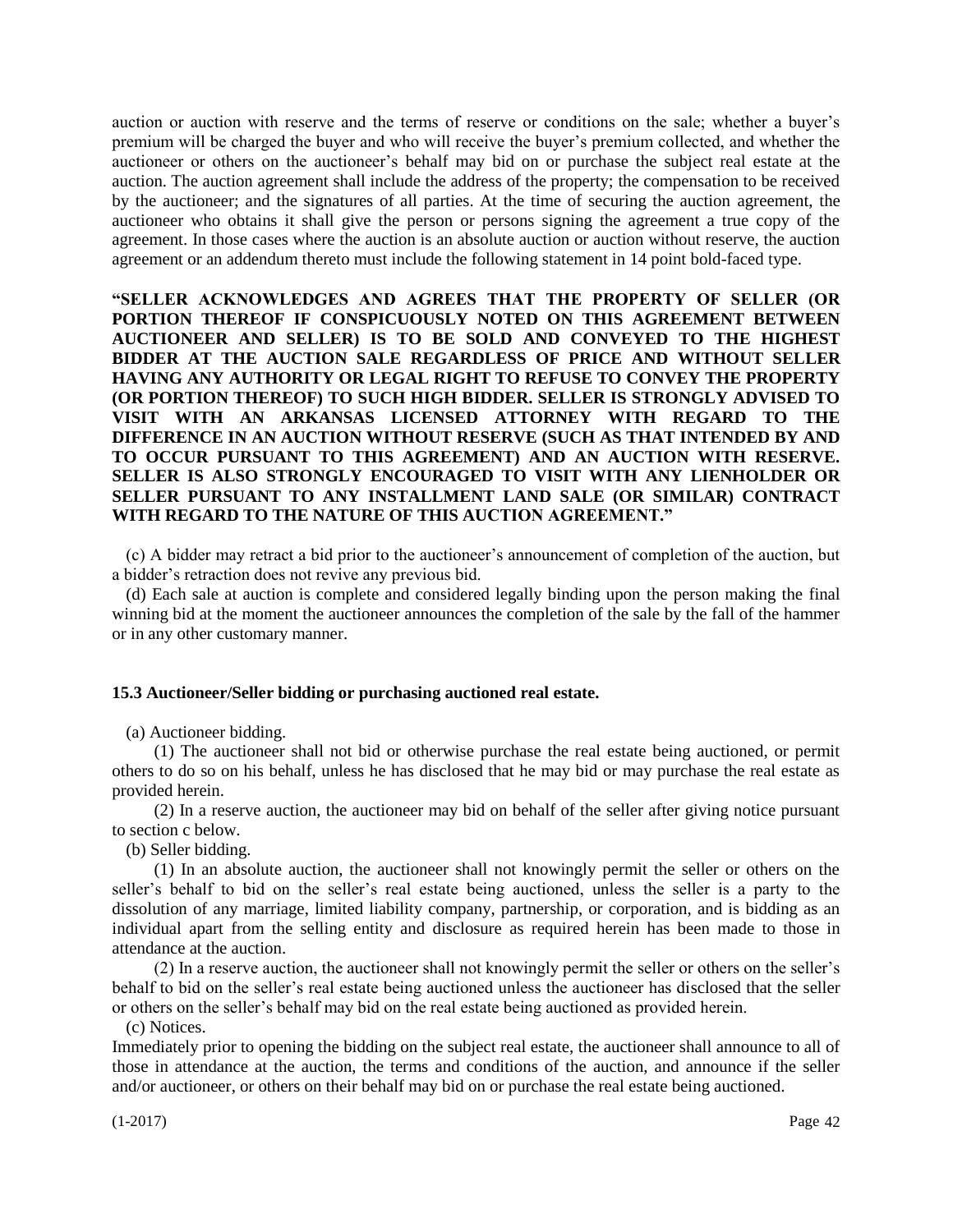#### **15.4 Auction Advertisements.**

An auctioneer who advertises real estate shall comply with the following requirements:

(1) Auction advertisements that include real estate must disclose the name of the real estate firm and auctioneer licensed with that firm who will be conducting the auction;

(2) Advertising real estate for sale at which some parcels will be auctioned with reserve and some parcels will be auctioned without reserve shall clearly and conspicuously indicate this fact to the public.

(3) An auctioneer shall disclose the existence of any buyer's premium to be charged to a buyer at an auction sale. Such disclosure shall be made in all published advertising and disclosed prior to the start of an auction.

#### **15.5 Internet auction sale procedure and absentee bids.**

In an Internet auction sale or in an auction that allows for absentee bids, the auctioneer must validate a buyer's capability to participate in the sale by obtaining the buyer's name, address, e-mail address, phone number, and ability to legally enter into a contract. In addition, the auctioneer shall obtain an agreement to the terms of the auction procedure from any buyer wishing to participate in the sale.

#### **15.6 Auctioneer to maintain records.**

(a) The Principal Broker of the real estate firm with which the auctioneer is licensed must maintain for a period of three years copies of all agreements, listing contracts, handbills, advertisements, and other pertinent records, including signed closing statements and any auction recordings whether audio, video, or audiovisual if the auction was recorded. The records are subject to review by the commission.

(b) For all auctions that an auctioneer advertises as absolute, a copy of the closing statement signed by the seller and buyer for the real property that was the subject of the absolute auction must be maintained by the principal broker for a period of three years. In the event deed does not transfer for real estate advertised for inclusion in an absolute auction, the transaction file must include a detailed explanation as to why the property was not sold.

## **15.7 Certain acts prohibited.**

Prohibited acts include the following:

(1) Knowingly receiving or using a rafter bid, puffing of a bid, or any type of bid rigging such as utilizing the services of a shill;

(2) Knowingly permitting an unlicensed individual to participate in a real estate auction;

(3) Knowingly and intentionally misleading the seller, buyer, or bidders in the advertising, conduct, and closing of an auction.

(4) A continued and flagrant course of misrepresentation or making false promises, either by the auctioneer, an employee of the auctioneer, or by someone acting on behalf of and with the auctioneer's consent.

(5) Failure to properly make any disclosures or to provide documents or information required by this section.

(6) Establishing a pattern of practice of advertising auctions that include real estate as "absolute" when the auctioneer knew or should have known that a minimum bid or limiting conditions existed for the properties to be sold.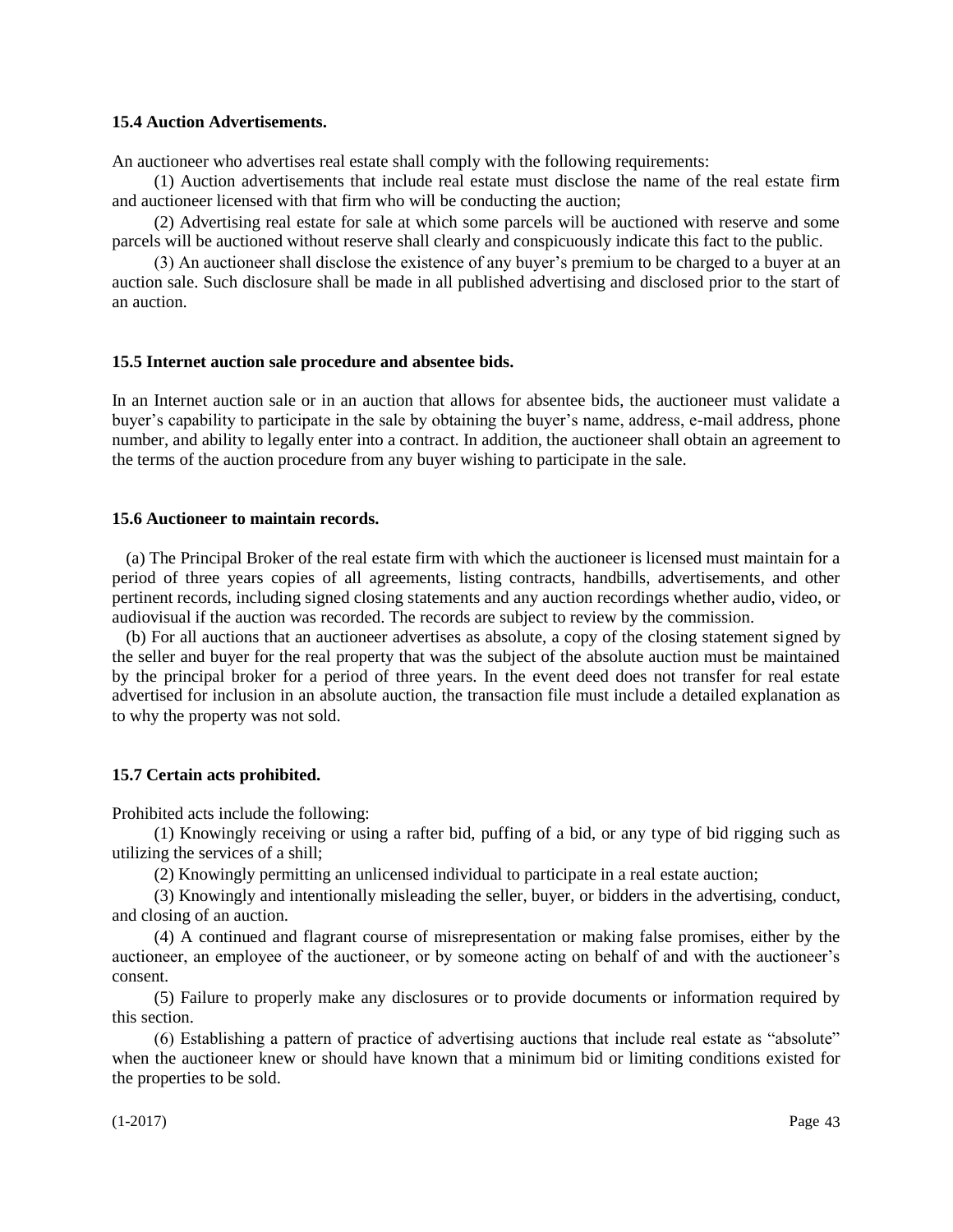(7) Establishing a pattern of practice of advertising auctions that include real estate as "absolute" then subsequently cancelling the auctions or converting the auctions to an Auction with Reserve type auction.

(8) Any other conduct, whether of the same or a different character from that specified in this section, whereby the real estate licensee falsely bids or knowingly receives false bids on the property to be sold only for the purpose of raising the price for the seller or auctioneer.

#### **15.8 Unlicensed real estate activity.**

Any unlicensed person who participates in a real estate auction; or who makes or offers to make a rafter bid; or who engages in or offers to engage in puffing of a bid; or who acts or offers to act as a shill is prima facie evidence that the person is performing activities listed in Arkansas Code Annotated Section 17-42-103(9) and is thereby engaged in unlicensed real estate activity and as such is subject to the civil penalties set out in Arkansas Code Annotated Section 17-42-109.

## **SECTION 16. REAL ESTATE EDUCATION.**

## **16.1 Instructor applications; education; experience.**

Applicants for original licensure as a Principal or Associate Instructor must apply on forms provided by the Commission, pay the application fee established by these regulations, and meet the following requirements:

(a) Broker pre-license and broker post-license Instructor applicants must provide proof of the following:

(1) Completion of not less than a high school diploma or GED;

(2) Successful completion of the following courses of instruction in real estate, which proof shall consist of the original certificate(s) or certified copies thereof, from the school or other organization or other documentation satisfactory to the Commission:

(A) Not less than thirty (30) classroom hours in the basic principles of real estate completed by actual classroom attendance or completion of approved distance education courses;

(B) Not less than sixty (60) classroom hours in broker pre-license education to include not less than forty-five (45) hours of broker pre-license education developed by the Commission, completed by actual classroom attendance;

(C) Not less than eighteen (18) classroom hours in salesperson post-license education and thirty (30) hours in broker post-license education developed by the Commission, completed by actual classroom attendance;

(3) Have in Real Estate five (5) years of work experience within the immediately preceding six (6) years; and

(4) Hold and maintain a current active Arkansas Real Estate Broker License.

(b) Salesperson pre-license Instructor applicants must provide proof of the following:

(1) Completion of not less than a high school diploma or GED;

(2) Successful completion of a course or courses of instruction consisting of not less than thirty (30) classroom hours in the basic principles of real estate completed by actual classroom attendance or completion of approved distance education courses, which proof shall consist of the original certificate(s) or certified copies thereof, from the school or other organization or other documentation satisfactory to the Commission;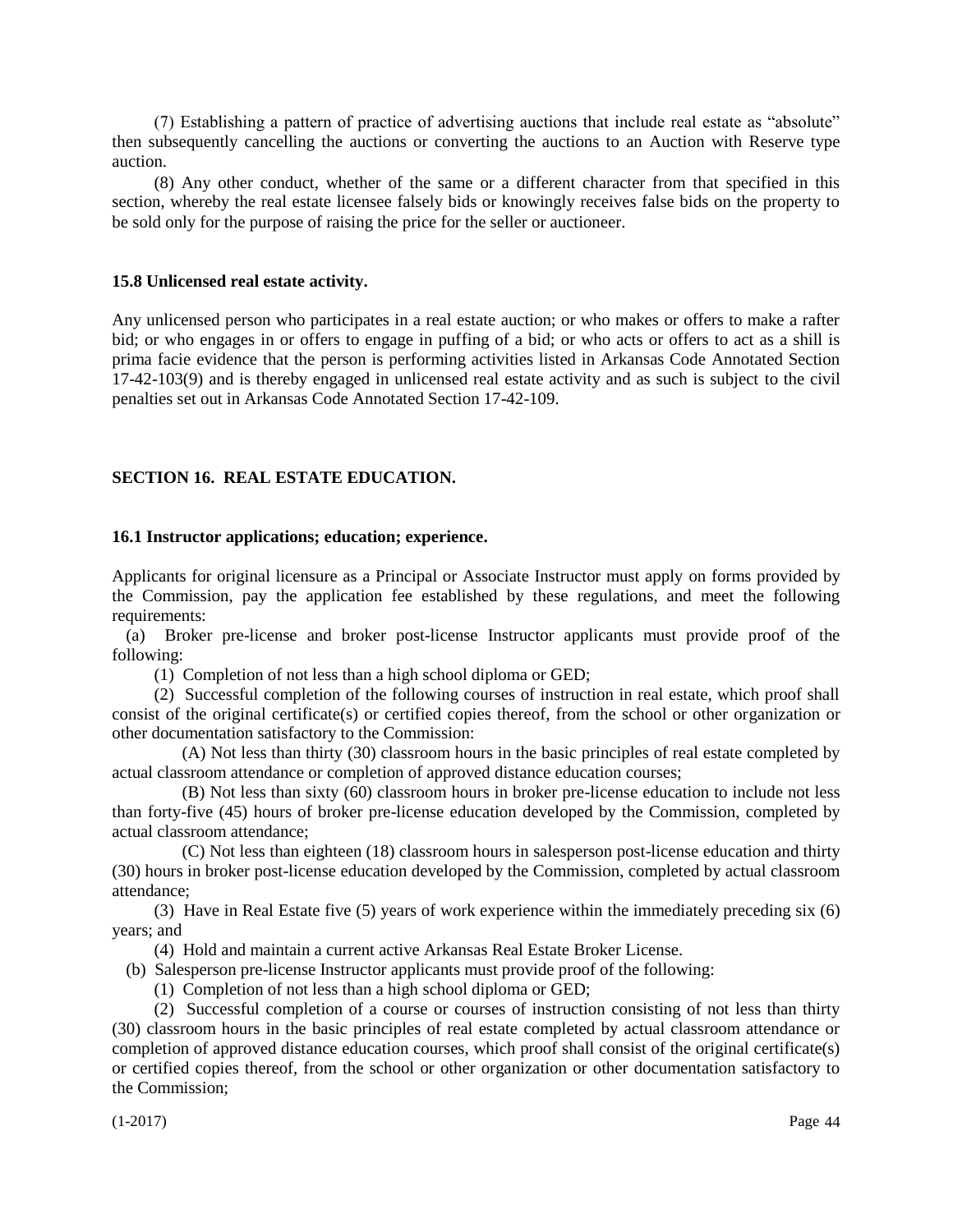(3) Have in Real Estate five (5) years of work experience within the immediately preceding six (6) years; and

(4) Hold and maintain a current active Arkansas Real Estate Broker License.

(c) Salesperson post-license Instructor applicants must provide proof of the following:

(1) Completion of not less than a high school diploma or GED;

(2) Successful completion of the following courses of instruction in real estate, which proof shall consist of the original certificate(s) or certified copies thereof, from the school or other organization or other documentation satisfactory to the Commission:

(A) Not less than thirty (30) classroom hours in the basic principles of real estate completed by actual classroom attendance or completion of approved distance education courses;

(B) Not less than eighteen (18) classroom hours in salesperson post-license education developed by the Commission, completed by actual classroom attendance;

(3) Have in Real Estate five (5) years of work experience within the immediately preceding six (6) years; and

(4) Hold and maintain a current active Arkansas Real Estate Broker License.

(d) Continuing education Instructor applicants must provide proof of the following:

(1) Completion of not less than a high school diploma or GED;

(2) Successful completion of a course or courses of instruction consisting of not less than thirty (30) classroom hours in the basic principles of real estate completed by actual classroom attendance or completion of approved distance education courses, which proof shall consist of the original certificate(s) or certified copies thereof, from the school or other organization or other documentation satisfactory to the Commission

(3) Have in Real Estate five (5) years of work experience within the immediately preceding six (6) years; and

(4) Hold and maintain a current active Arkansas Real Estate Broker License.

(e) Real estate Guest Speakers must:

(1) Have in the subject matter being presented five (5) years of work experience within the immediately preceding six (6) years;

(2) Register with the Commission on forms prescribed by the Commission; and

(3) Refrain from engaging in product and/or service promotion during class time.

(f) All Instructors shall demonstrate in a manner satisfactory to the Commission a thorough, accurate and current knowledge of the subject matter being taught.

(g) The Commission may require Instructor and Administrator attendance at an annual Educator Retreat Workshop and other semi-annual Instructor training workshops.

#### **16.2 School applications; association applications.**

Applications for a Main School, Branch School or Association license must be submitted on forms provided by the Commission and accompanied by the application fee established by these regulations and shall meet the following requirements:

(a) Main and Branch School license applications must include:

- (1) Name and location of the school
- (2) Current roster of licensed Instructors and registered Guest Speakers
- (3) An identified Principal Instructor;

(4) A signed statement that the school or association is in compliance with all local, state and federal zoning ordinances and all accessibility requirements established by the Americans with Disabilities Act (ADA); and

(5) Copies of school policies to be filed with the Commission regarding course attendance, makeup work and refunds.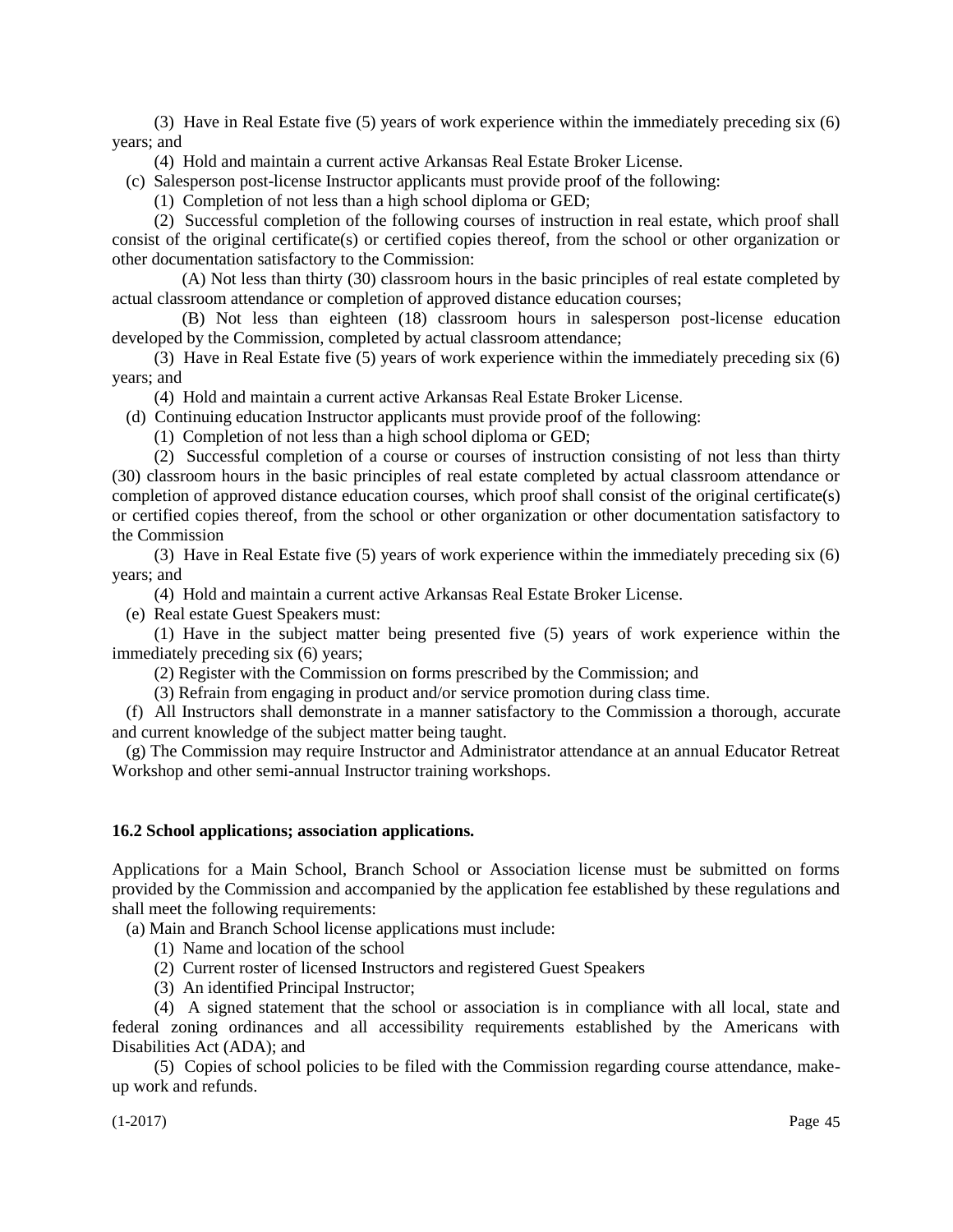- (b) Association license applications must include:
	- (1) Name and location of the Association;
	- (2) An identified Administrator; and

(3) Copies of Association policies to be filed with the Commission regarding course attendance, make-up work and refunds.

#### **16.3 Course approval requirements.**

Applications for real estate education course approvals must be submitted on forms provided by the Commission and accompanied by the application fee established by these regulations and shall meet the following requirements:

(a) Salesperson Pre-License Courses:

- (1) Must include not less than thirty (30) classroom hours in the basic principles of real estate; and
- (2) May be offered by classroom instruction or approved distance education.
- (b) Broker Pre-License Courses:

(1) Must adhere to the Commission's approved broker pre-license education content outline, learning objectives and measurement tools;

- (2) May not be marketed as examination preparation or "exam prep" courses; and
- (3) Must be offered by classroom instruction only.
- (c) Salesperson and Broker Post-License Courses:

(1) Must adhere to the Commission's approved salesperson and broker post-license education content outlines, learning objectives and measurement tools; and

(2) Must be offered by classroom instruction only.

(d) Continuing Education Courses:

(1) Must be based upon subject matter topics identified by the Commission, as established by § 17- 42-502;

- (2) Must include a course outline and learning objectives; and
- (3) May be offered by classroom instruction or approved distance education.

#### **16.4 Renewals.**

 (a) The renewal period for school, association and instructor licenses will be May 1 to April 30. Renewal applications accompanied by the required fee must be filed with the Commission no later than March 31. In order to be considered filed with the Commission by the deadline, the renewal applications and accompanying fees must be submitted in completion and must bear a U.S. Postal Service postmark of March 31 or be received in the Commission's office on or before March 31. If March 31 falls on a Saturday, Sunday or legal holiday, the Commission shall accept as meeting the filing deadline those renewal applications that bear a U.S. Postal Service postmark of the first business day thereafter, and those applications received in the Commission office on the first day the office is open to the public following such Saturday, Sunday or legal holiday.

 (b) A renewal application filed after the March 31 renewal deadline shall be treated as a late renewal application.

 (c) A license renewal not received by April 30 will be considered an original application for licensure upon submittal to the Commission.

 (d) The renewal period for real estate education courses will be twelve (12) months from the date of initial course approval.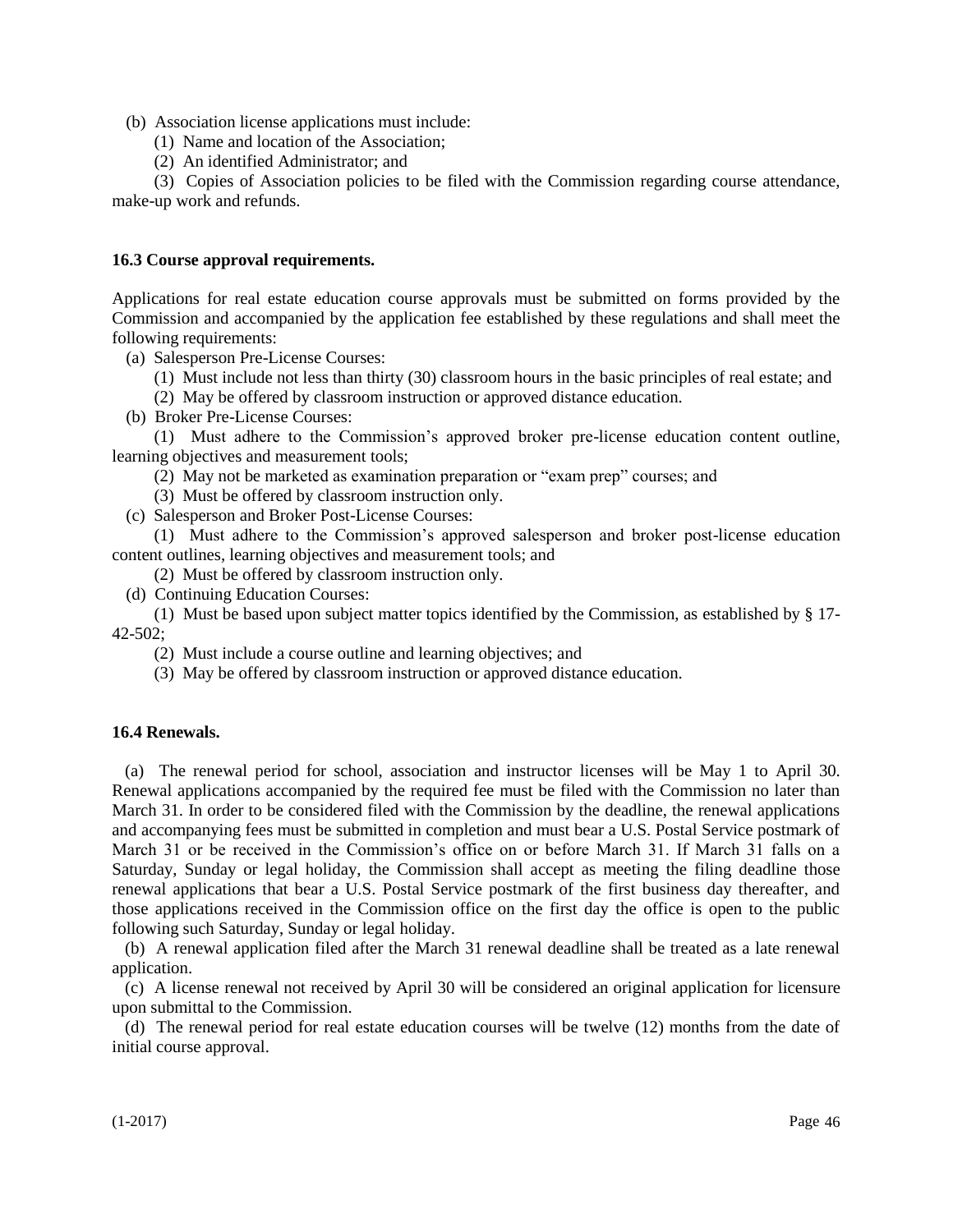(1) Where no substantive changes have been made to course content, course renewal applications accompanied by the required fee must be filed with the Commission no later than thirty (30) days prior to the approval's expiration date.

(2) Where substantive changes have been made to course content, course renewal applications accompanied by the required fee must be filed with the Commission no later than sixty (60) days prior to the approval's expiration date.

 (e) A course approval renewal application received after the thirty (30) or sixty (60) day deadline shall be treated as a late renewal.

 (f) A course approval renewal application submitted to the Commission after the course approval expiration date will be considered an original application for course approval.

#### **16.5 Monitoring.**

(a) The Commission or its designee shall periodically monitor all aspects of real estate education offerings. As such, a School or Association's course schedule should at all times be readily available to the Commission.

(b) For any real estate class that is offered and has an attendance of over forty (40) participants, that Instructor or Administrator shall have on file with the Commission an approved monitoring plan. The plan shall be filed prior to the course offering.

(c) Any licensed school associated by name with a real estate firm and whose courses are conducted primarily at that firm's place of business shall have an approved permanent monitoring plan on file with the Commission.

(d) For any real estate class that is offered and has instructional time devoted to luncheons, that Instructor or Administrator shall have on file with the Commission an approved monitoring plan.

(e) For any real estate class that is closed to a specific group of individuals, that Instructor or Administrator shall notify the Commission two (2) weeks prior to the course offering of the date, time and location of the class.

(f) For any real estate class that is offered with a third party sponsor's participation, that Instructor or Administrator shall have on file with the Commission an approved monitoring plan. The plan shall be filed not less than fourteen (14) days prior to the course offering.

(g) Any monitoring plan filed with the Commission should include the following:

(1) Criteria for determining one hundred percent (100%) attendance and course completion by students enrolled in the course;

(2) Methods for monitoring students' attendance and participation;

(3) A copy of the school or association's make-up policy; and

(4) Identification and signature(s) of the Principal Instructor and other person(s) responsible for monitoring the course and students.

#### **16.6 Third party sponsors.**

(a) Only Principal Instructors or Instructors designated by the Principal Instructor and approved by the Executive Director may contract with a third party sponsor to offer a continuing education course.

(b) Time committed to product or service promotion shall not be considered instructional time.

(c) Students must be notified in advance of the time during which the third party sponsor will be presenting product or service promotion to the class. Attendance will be neither monitored nor required during that time by this subchapter.

(d) Third party sponsors must sign a statement affirming that their sponsorship of the course is not in violation of RESPA. This statement must accompany the monitoring plan filed with the Commission.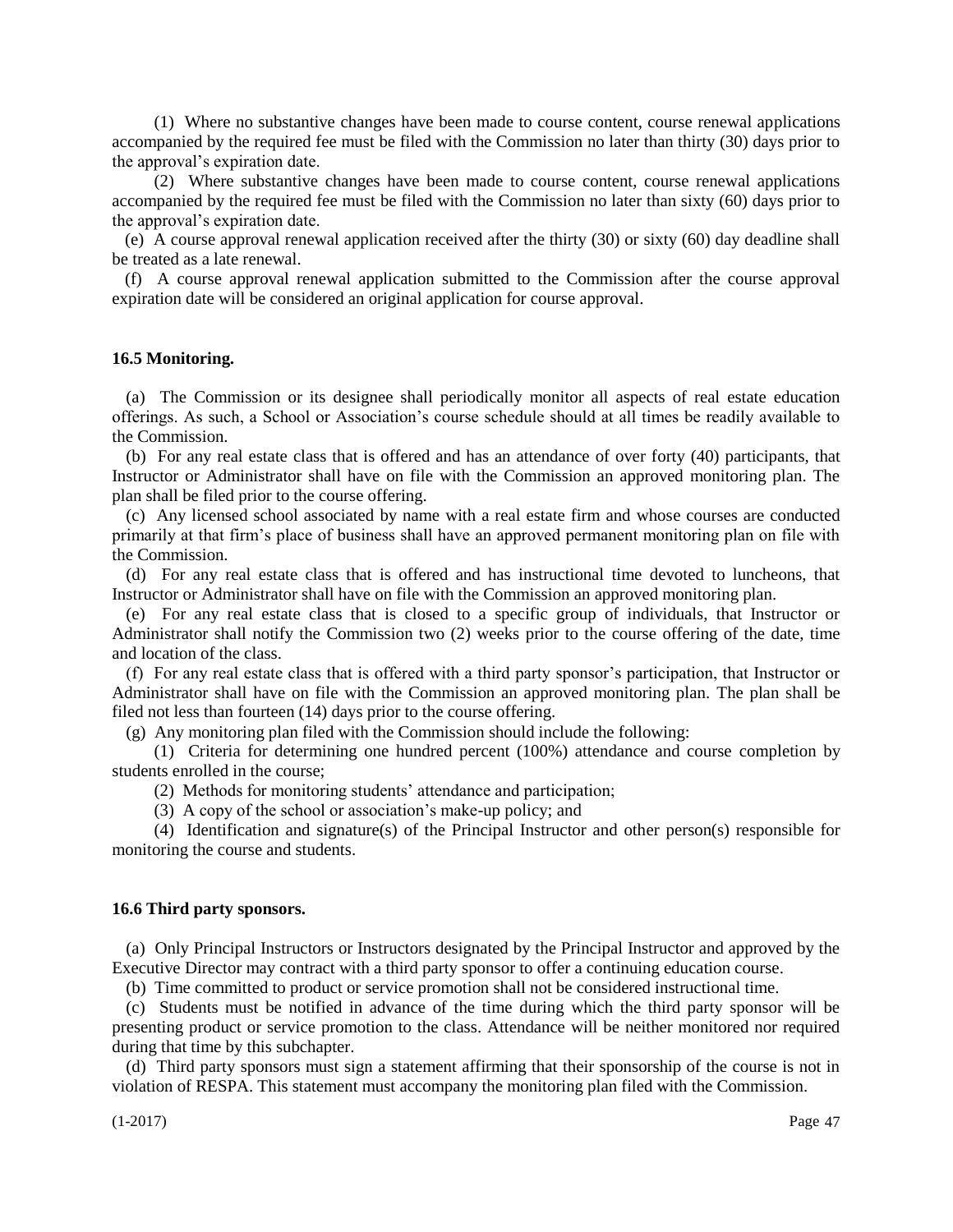(e) The Principal Instructor should obtain the signature of an authorized representative of the third party sponsor on the monitoring plan filed with the Commission.

#### **16.7 Distance education.**

(a) Schools offering distance education must also offer classroom courses in Arkansas.

(b) Distance education instructors must meet the requirements listed under Regulation 16.1.

(c) Distance education instructors must hold the ARELLO® Certified Distance Education Instructor (CDEI) designation.

(d) For every distance education course, the instructor associated with the course must actively interact with the students completing the course.

(e) All distance education courses must be ARELLO® certified unless the course content is developed by and the delivery method(s) is approved by the Commission.

(f) In any distance education course, the student must attest that they personally completed the coursework.

#### **16.8 Course requirements.**

(a) All real estate education courses shall be conducted in a facility that provides an appropriate learning environment. At a minimum, the classroom shall:

(1) Be of sufficient size to comfortably accommodate all enrolled students;

(2) Be adequately equipped with student desks, worktables with chairs or other seating having a writing surface and arranged so that the writing surface is in front of students allowing students to have an unobstructed view of the Instructor and opportunities for interaction;

(3) Have adequate light, heat, cooling, ventilation and public address equipment; and

(4) Be free of distractions that disrupt class sessions.

(b) All real estate education courses shall require one hundred percent (100%) attendance for satisfactory completion. Activities of a non-participatory nature shall not qualify as attendance. Therefore, a student's physical presence in the classroom does not, in and of itself, establish satisfactory completion.

(c) It is the duty of the Principal Instructor or Administrator to immediately notify the Commission in writing of any student or real estate licensee who petitions any person associated with a licensed School or Association to falsify course attendance or completion.

(d) Make-up policies filed with the Commission will set forth provisions for student absences and tardiness with corresponding methods for making up any course content or assignments missed.

(e) A school shall issue a certificate of completion to a student who has paid the appropriate fees and complied with all attendance and make-up policy requirements for satisfactory completion of the course.

(f) Notwithstanding Regulation 16.7(e), nothing in this subchapter shall require an Instructor, a School or an Association to issue a certificate of completion to an individual student who, in the Instructor's opinion, has not satisfactorily completed the course.

(g) The Commission shall annually establish subject matter topics acceptable for continuing education courses.

(h) For any topic required by the Commission under  $\S 17-42-514(a)(2)$ , the Commission may establish additional parameters governing course content and delivery.

(i) All post-license education and broker pre-license education must include learning objectives established by the Commission.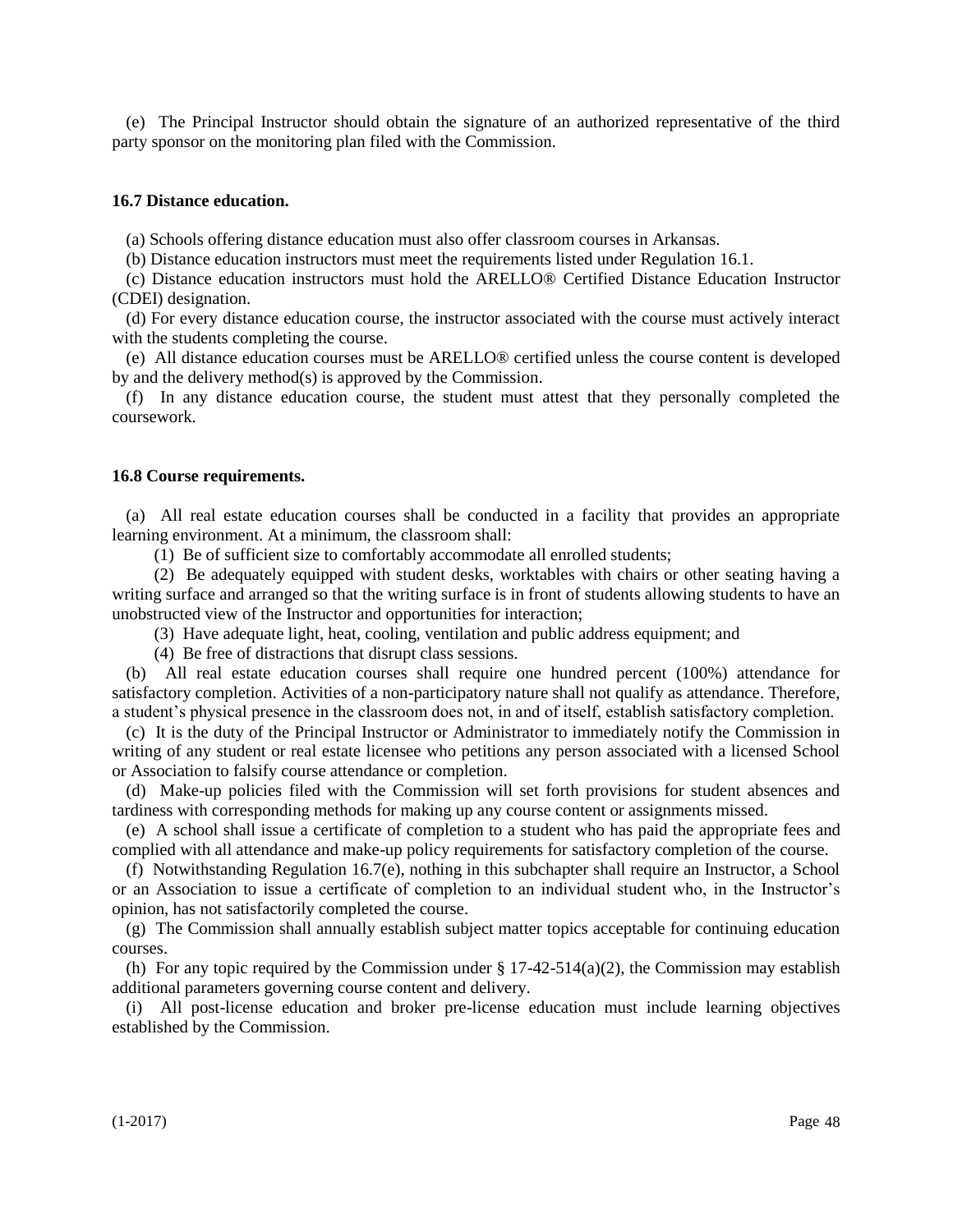#### **16.9 Felony reporting requirements.**

(a) All real estate Instructors and Administrators of licensed Associations must comply with the requirements set forth in Regulation 10.16(a) and (b).

(b) An applicant for a real estate instructor license who has been convicted of or pleaded guilty or nolo contendere to any crime other than a traffic violation or who, after the initiation of an investigation, hearing or other administrative action has surrendered or has had a professional, vocational or occupational license, permit, certification or registration denied, revoked, suspended or canceled or who has been subjected to any sanctions, including probation, involving such a license, permit, certification or registration shall furnish the written report referred to in Regulation 10.16(a) or (b) to the Commission at the time the application is submitted.

#### **16.10 Maintenance of records; school or association closings.**

(a) Each Principal Instructor, school owner or Administrator must maintain complete records of all real estate education business handled by that school or association; for example, enrollment forms, attendance records, certificates of completion, etc.

(b) All records shall be maintained by the Principal Instructor or Administrator for three (3) years or such time as may be required by law, whichever is greater, and shall be open to inspection by and made available to the staff of the Commission at the school or association's location or other location designated by the Commission. All records required by this regulation may be maintained in an electronic form, provided that a copy of the records can be produced as required by this regulation.

(c) When a School or Association ceases to offer real estate education, the last Principal Instructor or Administrator remaining with the School or Association shall be responsible for all records of the School or Association pertaining to real estate education, and at the time the School or Association ceases to offer real estate education, the Principal Instructor or Administrator shall immediately notify the Commission of the address and phone number of the place where those records are being maintained. If for any reason that Instructor or Administrator delivers custody of or responsibility for those records to another person or entity, he/she shall immediately notify the Commission of such transfer and furnish the name, address and phone number of such person or entity.

(d) When a School or Association closes and students have paid for education offerings not yet delivered, the Commission may arrange for completion of those students' education through another licensed Instructor.

(1) The Commission may be assigned by these students all rights and claims that they may have against the School or Association involved.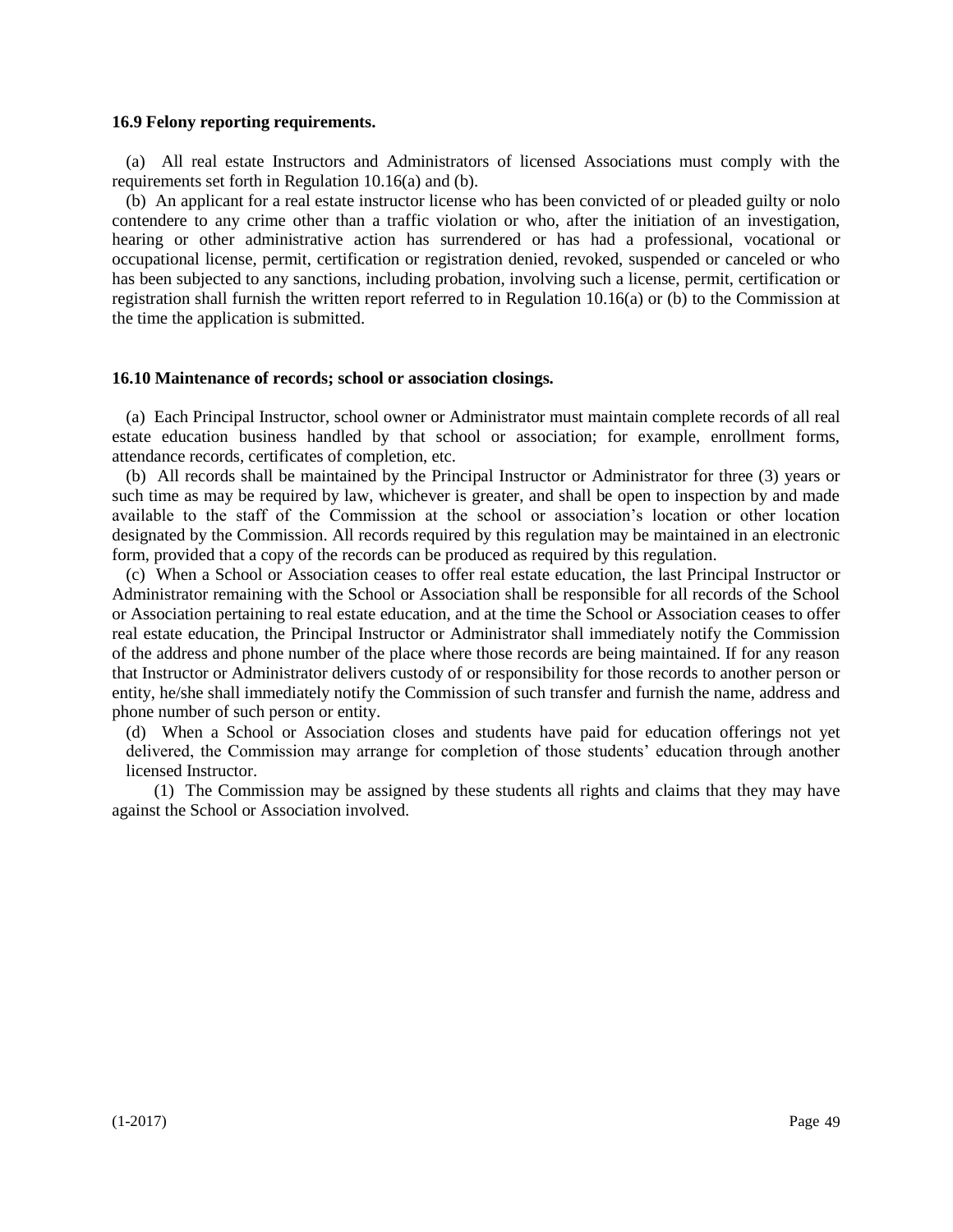# **Federal Fair Housing Law**

# **Summary Information**

# **Extracted From**

# **Federal Register Vol. 54, No. 13 "Implementation of the Fair Housing Amendments Act of 1988"**

## **U.S. Department of Housing and Urban Development Publication "Fair Housing - It's Your Right" (HUD Publication: HUD-1260-FHEO)**

## **Federal Fair Housing Laws**

Federal laws that are commonly referred to as "fair housing laws" consist of the:

- Civil Rights Act of 1866
- Fair Housing Act (Title VIII of the Civil Rights Act of 1968, as amended in 1974 and 1988)
- 14th Amendment to the United States Constitution

## **The Fair Housing Act**

The Fair Housing Act prohibits discrimination in housing because of:

- Race or color
- National origin
- Religion
- Sex
- Familial status (including children under the age of 18 living with parents or legal custodians; pregnant women and people securing custody of children under 18)
- Handicap

## **What Housing Is Covered?**

The Fair Housing Act covers most housing. In some circumstances, the Act exempts owner-occupied buildings with no more than four units, single-family housing sold or rented without the use of a broker and housing operated by organizations and private clubs that limit occupancy to members.

## **Discriminatory Housing Practices - What Is Prohibited?**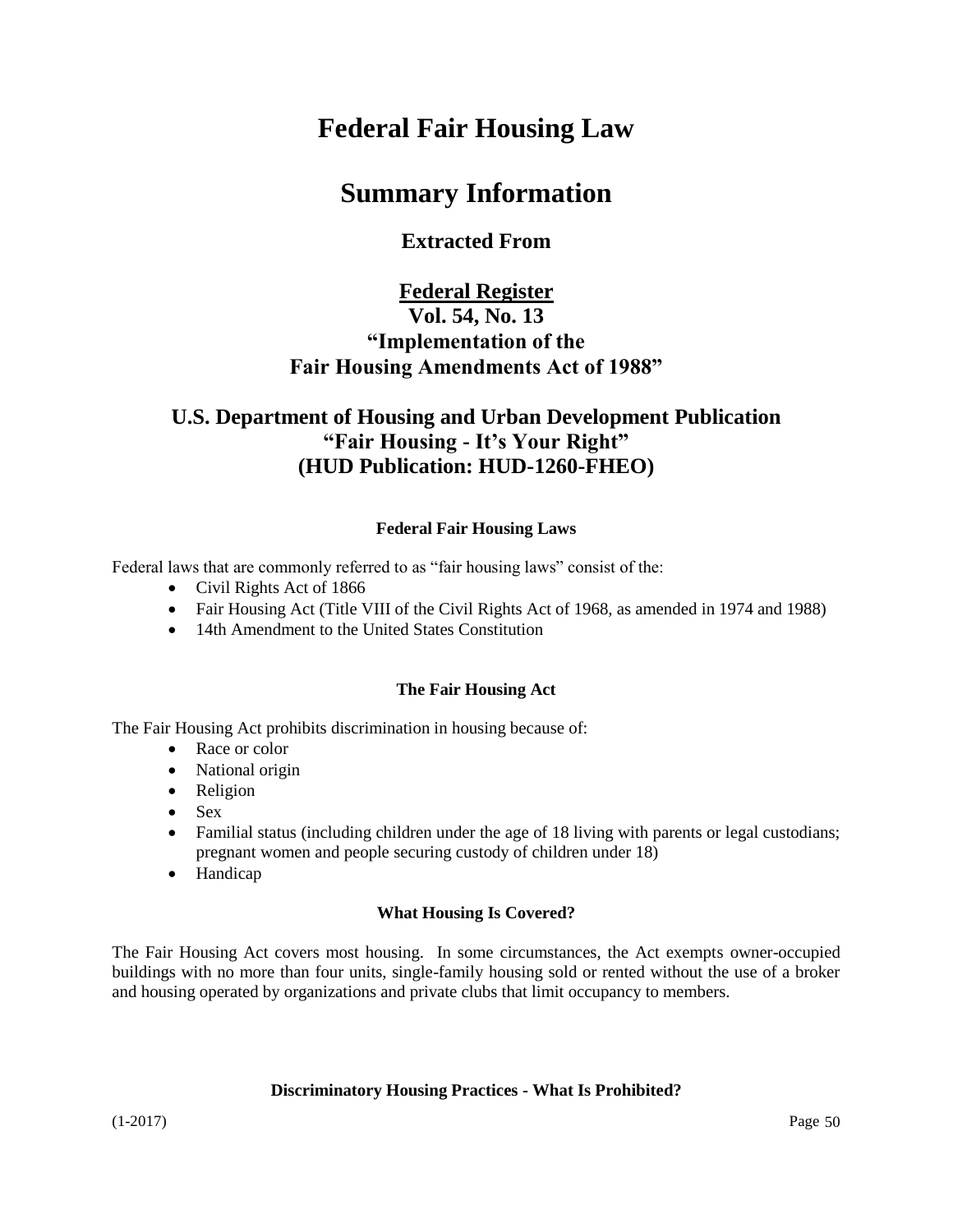**In the Sale and Rental of Housing:** No one may take any of the following actions based on race, color, national origin, religion, sex, familial status or handicap:

 It shall be unlawful for a person to refuse to sell or rent a dwelling to a person who has made a bona fide offer, because of race, color, religion, sex, familial status, or national origin or to refuse to negotiate with a person for the sale or rental of a dwelling because of race, color religion, sex, familial status, or national origin, or to discriminate against any person in the sale or rental of a dwelling because of handicap.

Prohibited actions include but are not limited to:

Failing to accept or consider a bona fide offer.

Refusing to sell or rent a dwelling to, or to negotiate for the sale or rental of a dwelling with any person.

Imposing different sales prices or rental charges for the sale or rental of a dwelling upon any person.

Using different qualification criteria or applications, or sale or rental standards or procedures, such as income standards, application requirements, application fees, credit analysis, or sale or rental approval procedures or other requirements.

Evicting tenants because of their race, color, religion, sex, handicap, familial status, or national origin or because of the race, color, religion, sex, handicap, familial status, or national origin of a tenant's guest.

 It shall be unlawful, because of race, color, religion, sex, handicap, familial status, or national origin, to impose different terms, conditions or privileges relating to the sale or rental of a dwelling or to deny or limit services or facilities in connection with the sale or rental of a dwelling.

Prohibited actions include but are not limited to:

Using different provisions in leases or contracts of sale, such as those relating to rental charges, security deposits and the terms of a lease and those relating to down payment and closing requirements.

Failing or delaying maintenance or repairs or sale or rental dwellings.

Failing to process an offer for the sale or rental of a dwelling or to communicate an offer accurately.

Limiting the use of privileges, services or facilities associated with a dwelling.

Denying or limiting services or facilities in connection with the sale or rental of a dwelling.

 It shall be unlawful, because of race, color, religion, sex, handicap, familial status, or national origin to restrict or attempt to restrict the choices of a person by word or conduct in connection with seeking,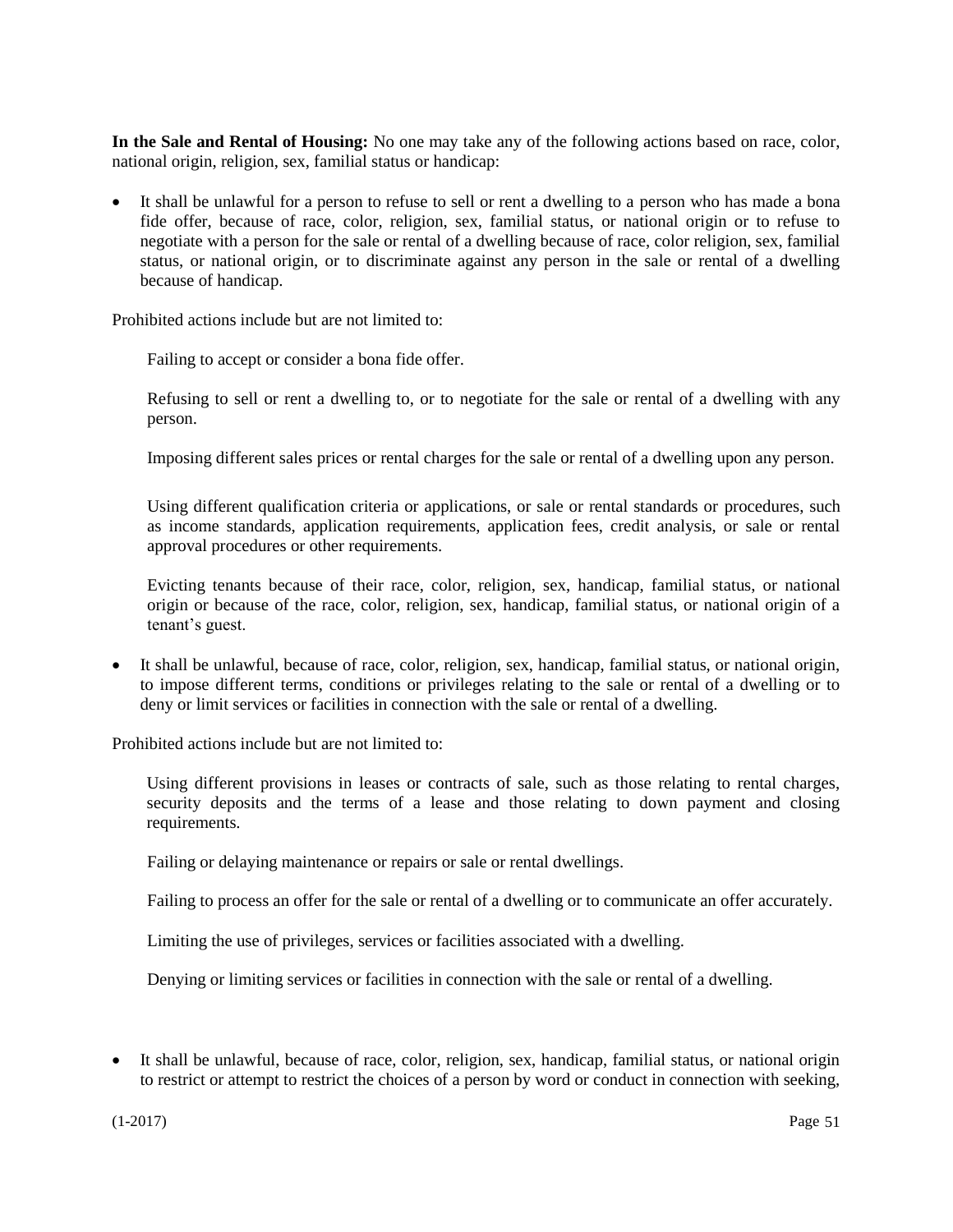negotiating for, buying or renting a dwelling so as to perpetuate, or tend to perpetuate, segregated housing patterns, or to discourage or obstruct choices in a community, neighborhood or development.

Prohibited actions which are generally referred to as unlawful steering include but are not limited to:

Discouraging any person from inspecting, purchasing or renting a dwelling.

Discouraging the purchase or rental of a dwelling by exaggerating drawbacks or failing to inform any person of desirable features of a dwelling or of a community, neighborhood, or development.

Communicating to any prospective purchaser that he or she would not be comfortable or compatible with existing residents of a community, neighborhood or development.

Assigning any person to a particular section of a community, neighborhood or development, or to a particular floor of a building.

 It shall be unlawful, because of race, color, religion, sex, handicap, familial status, or national origin, to engage in any conduct relating to the provision of housing or of services and facilities in connection therewith that otherwise makes unavailable or denies dwellings to persons.

Prohibited actions relating to dwellings include but are not limited to:

Discharging or taking other adverse action against an employee, broker or agent because he or she refused to participate in a discriminatory housing practice.

Employing codes or other devices to segregate or reject applicants, purchasers or renters, refusing to take or to show listings of dwellings in certain areas because of race, color, religion, sex, handicap, familial status, or national origin, or refusing to deal with certain brokers or agents because they or one or more of their clients are of a particular race, color, religion, sex, handicap, familial status, or national origin.

Denying or delaying the processing of an application made by a purchaser or renter or refusing to approve such a person for occupancy in a cooperative or condominium dwelling.

Refusing to provide municipal services or property or hazard insurance for dwellings or providing such services or insurance differently.

 It shall be unlawful to make, print or publish, or cause to be made, printed or published, any notice, statement or advertisement with respect to the sale or rental of a dwelling which indicates any preference, limitation or discrimination because of race, color, religion, sex, handicap, familial status, or national origin, or an intention to make any such preference, limitation or discrimination.

Discriminatory notices, statements and advertisements include, but are not limited to:

Using words, phrases, photographs, illustrations, symbols or forms which convey that dwellings are available or not available to a particular group of persons.

Expressing to agents, brokers, employees, prospective sellers or renters or any other persons a preference for or limitation on any purchaser or renter.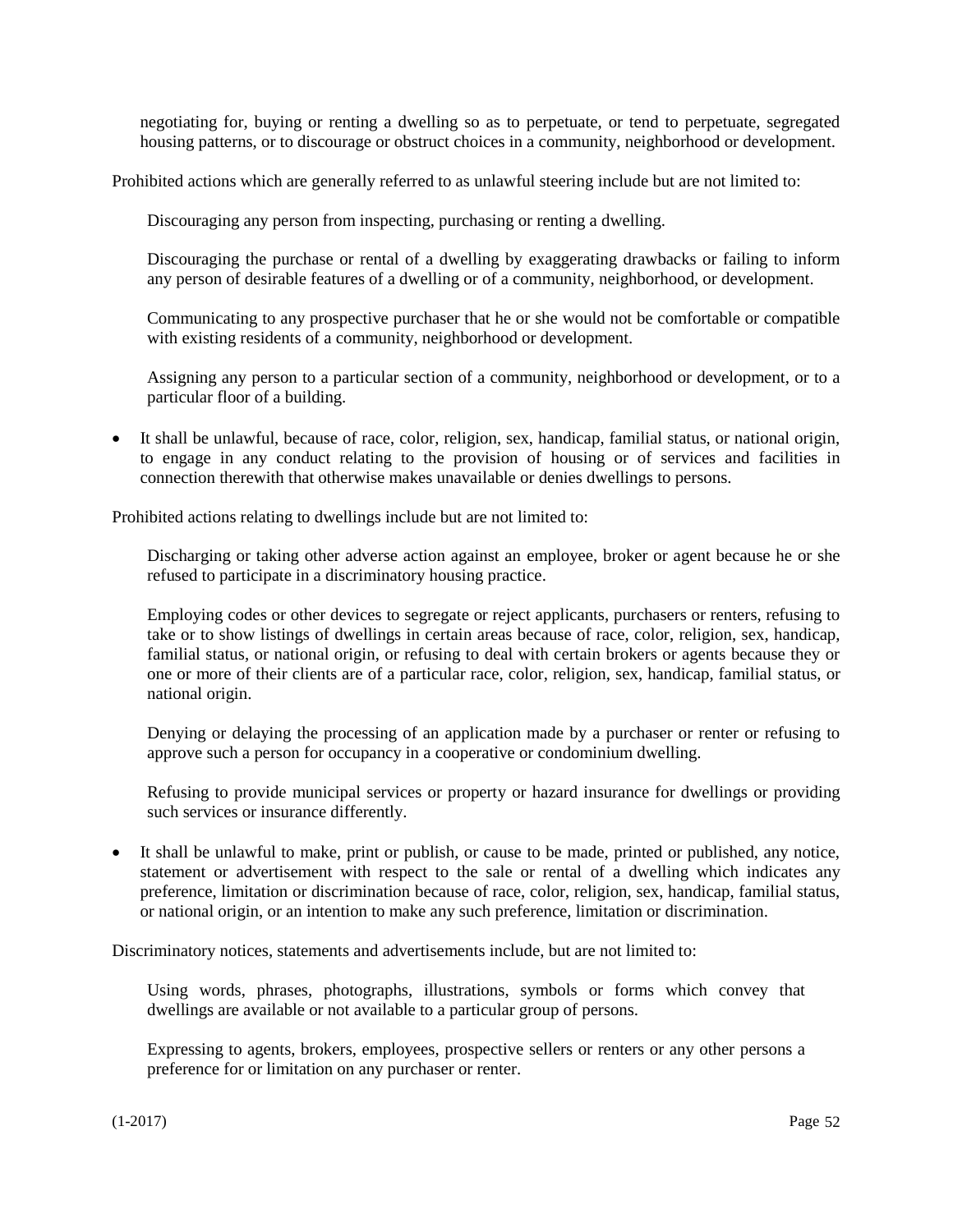Selecting media or locations for advertising the sale or rental of dwellings which deny particular segments of the housing market information about housing opportunities.

Refusing to publish advertising for the sale or rental of dwellings or requiring different charges or terms for such advertising.

 It shall be unlawful, because of race, color, religion, sex, handicap, familial status, or national origin, to provide inaccurate or untrue information about the availability of dwellings for sale or rental.

Prohibited actions include but are not limited to:

Indicating through words or conduct that a dwelling which is available for inspection, sale, or rental has been sold or rented.

Representing that covenants or other deed, trust or lease provisions which purport to restrict the sale or rental of dwellings because of race, color, religion, sex, handicap, familial status, or national origin preclude the sale or rental of a dwelling to a person.

Enforcing covenants or other deed, trust, or lease provisions which preclude the sale or rental of a dwelling to any person.

Limiting information, by word or conduct, regarding suitably priced dwellings available for inspection, sale or rental.

Providing false or inaccurate information regarding the availability of a dwelling for sale or rental to any person, including testers, regardless of whether such person is actually seeking housing.

 **Blockbusting:** It shall be unlawful, for profit, to induce or attempt to induce a person to sell or rent a dwelling by representations regarding the entry or prospective entry into the neighborhood of a person or persons of a particular race, color, religion, sex, familial status, or national origin or with a handicap.

Prohibited actions include but are not limited to:

Engaging, for profit, in conduct (including uninvited solicitations for listings) which conveys to a person that a neighborhood is undergoing or is about to undergo a change in the race, color, religion, sex, handicap, familial status, or national origin of persons residing in it, in order to encourage the person to offer a dwelling for sale or rental.

Encouraging, for profit, any person to sell or rent a dwelling through assertions that the entry or prospective entry of persons of a particular race, color, religion, sex, familial status, or national origin, or with handicaps, can or will result in undesirable consequences for the project, neighborhood or community, such as a lowering of property values, an increase in criminal or antisocial behavior, or a decline in the quality of schools or other services or facilities.

 It shall be unlawful to deny any person access to or membership or participation in any multiple listing service, real estate brokers' organization or other service, organization, or facility relating to the business of selling or renting dwellings, or to discriminate against any person in the terms or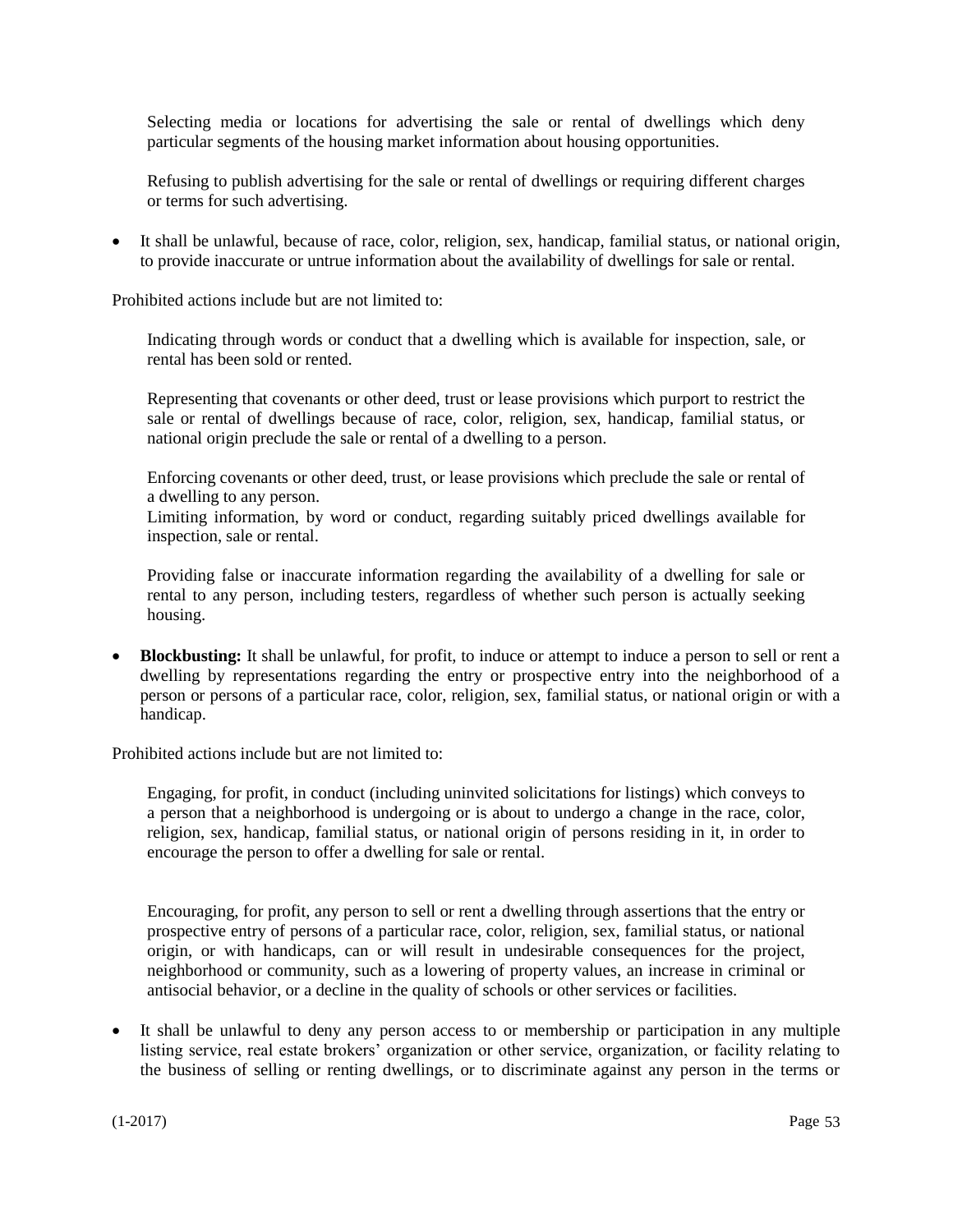conditions of such access, membership or participation, because of race, color, religion, sex, handicap, familial status, or national origin.

Prohibited actions include but are not limited to:

Setting different fees for access to or membership in a multiple listing service.

Denying or limiting benefits accruing to members in a real estate brokers' organization.

Imposing different standards or criteria for membership in a real estate sales or rental organization.

Establishing geographic boundaries or office location or residence requirements for access to or membership or participation in any multiple listing service, real estate brokers' organization or other service, organization or facility relating to the business of selling or renting dwellings.

**In Mortgage Lending:** No one may take any of the following actions based on race, color, national origin, religion, sex, familial status or handicap:

- Refuse to make a mortgage loan
- Refuse to provide information regarding loans
- Impose different terms or conditions on a loan
- Discriminate in appraising property
- Refuse to purchase a loan or
- Set different terms or conditions for purchasing a loan

**In Addition:** It is illegal for anyone to:

- Threaten, coerce, intimidate or interfere with anyone exercising a fair housing right or assisting others who exercise that right
- Advertise or make any statement that indicates a limitation or preference based on race, color, national origin, religion, sex, familial status or handicap. This prohibition against discriminatory advertising applies to single-family and owner-occupied housing that is otherwise exempt from the Fair Housing Act.

#### **Additional Protection If A Person Has A Disability**

If a person or someone associated with that person:

Has a physical or mental disability (including hearing, mobility and visual impairments, chronic alcoholism, chronic mental illness, AIDS, AIDS Related Complex and mental retardation) that substantially limits one or more major life activities

Has a record of such a disability or

Is regarded as having such a disability

The landlord may not: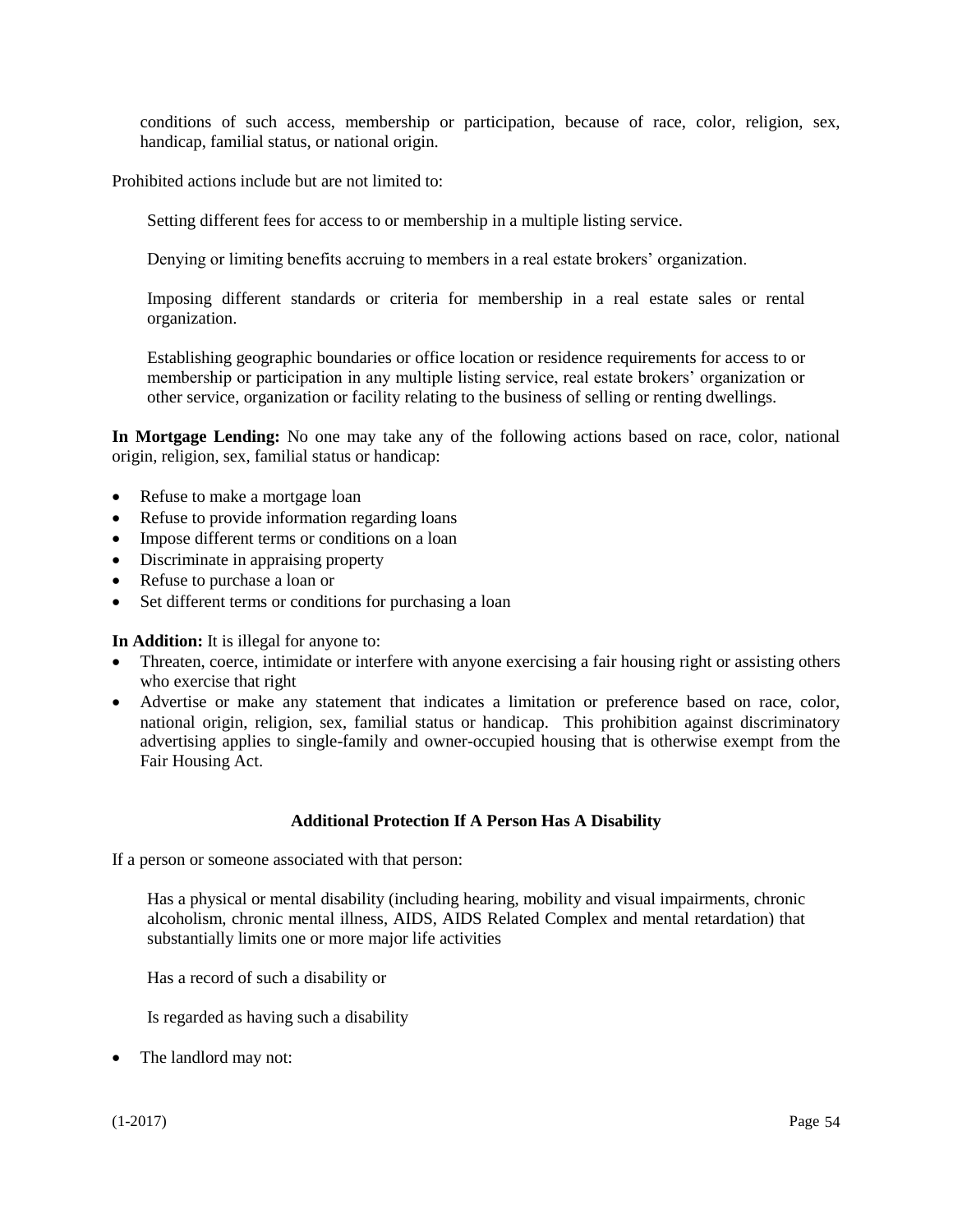Refuse to let that person make reasonable modifications to the dwelling or common use areas, at that person's expense, if necessary for the handicapped person to use the housing. (Where reasonable, the landlord may permit changes only if the person agrees to restore the property to its original condition when he moves.)

Refuse to make reasonable accommodations in rules, policies, practices or services if necessary for the handicapped person to use the housing.

**Example:** A building with a "no pets" policy must allow a visually impaired tenant to keep a guide dog.

**Example:** An apartment complex that offers tenants ample, unassigned parking must honor a request from a mobility-impaired tenant for a reserved space near her apartment if necessary to assure that she can have access to her apartment.

However, housing need not be made available to a person who is a direct threat to the health or safety of others or who currently uses illegal drugs.

**Requirements for New Buildings:** In buildings that are ready for first occupancy after March 13, 1991, and have an elevator and four or more units:

- Public and common areas must be accessible to persons with disabilities
- Doors and hallways must be wide enough for wheelchairs
- All units must have:

An accessible route into and through the unit Accessible light switches, electrical outlets, thermostats and other environmental controls Reinforced bathroom walls to allow later installation of grab bars and Kitchens and bathrooms that can be used by people in wheelchairs

If a building with four or more units has no elevator and will be ready for first occupancy after March 13, 1991, these standards apply to ground floor units.

These requirements for new buildings do not replace any more stringent standards in state or local law.

## **Housing Opportunities for Families**

Unless a building or community qualifies as housing for older persons, it may not discriminate based on familial status. That is, it may not discriminate against families in which one or more children under 18 live with:

- A parent
- A person who has legal custody of the child or children or
- The designee of the parent or legal custodian, with the parent or custodian's written permission

Familial status protection also applies to pregnant women and anyone securing legal custody of a child under 18.

**Exemption:** Housing for older persons is exempt from the prohibition against familial status discrimination if: